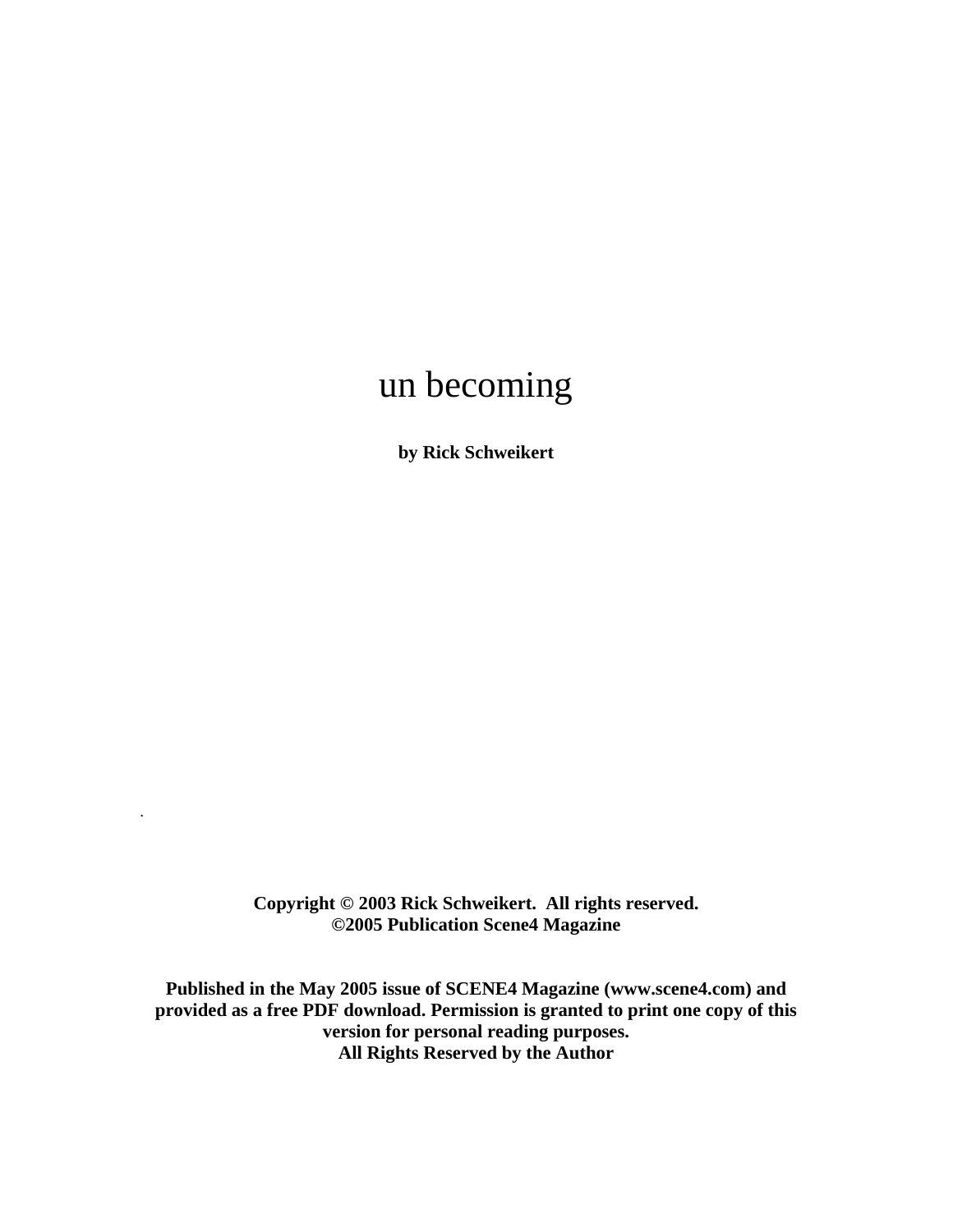**CAUTION:** *UN BECOMING* **by Rick Schweikert is subject to a royalty. It is fully protected under the copyright laws of the United States of America, and of all countries covered by the International Copyright Union (including the Dominion of Canada and the rest of the British Commonwealth), and of all countries covered by the Pan-American Copyright Convention and the Universal Copyright Convention, and with all countries with which the United States has reciprocal copyright relations. All rights, including professional, amateur, motion picture, recitation, lecturing, public reading, radio broadcasting, television, video or sound taping, all other retrieval systems and photo-copyright, and the rights of translation into foreign languages are strictly reserved. Permission must be secured from the author or author's agent in writing. Inquiries concerning all performing rights to the play should be addressed to Rick Schweikert 50 Holt Street, Pittsburgh, PA 15203.**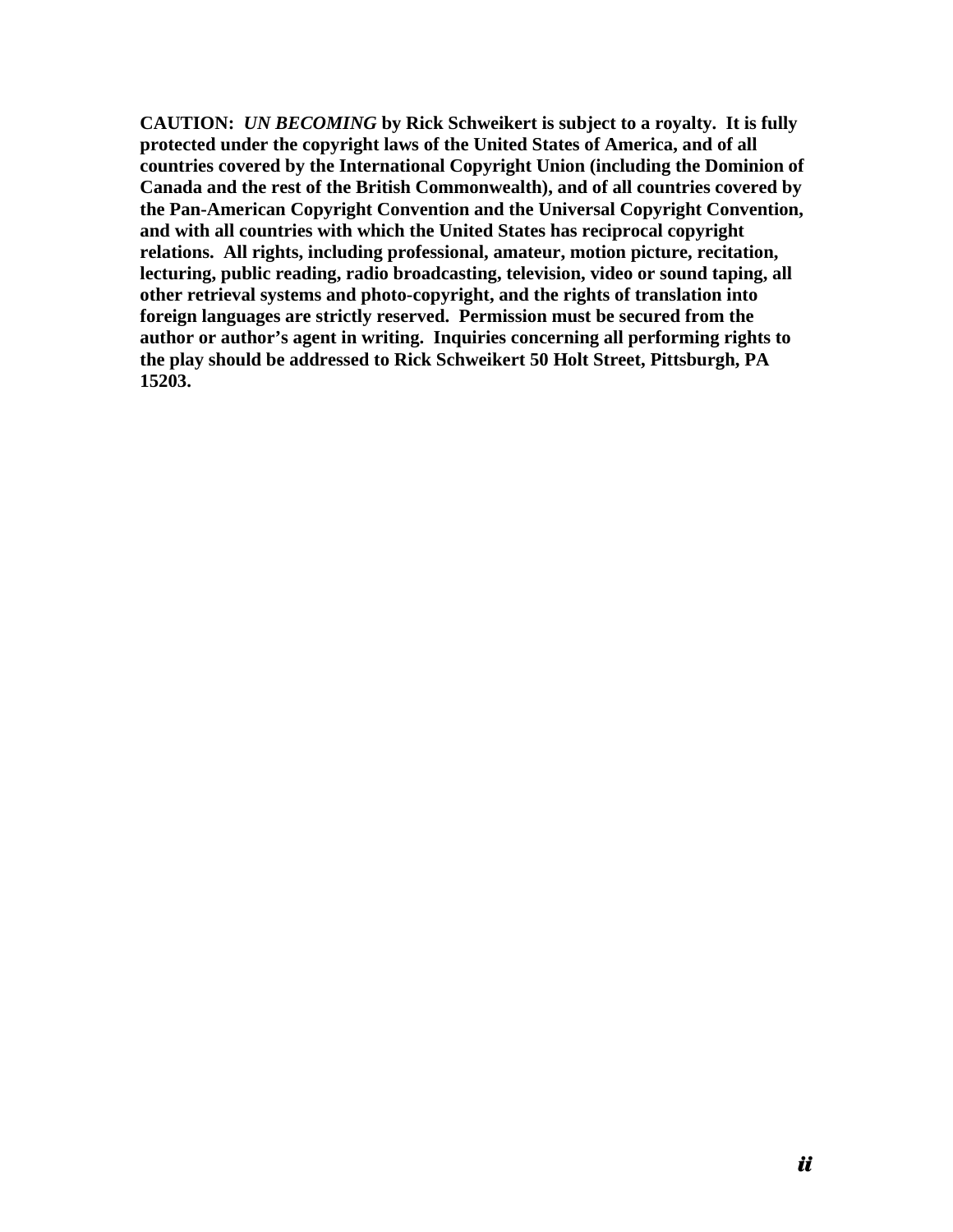**For Nora Coffey**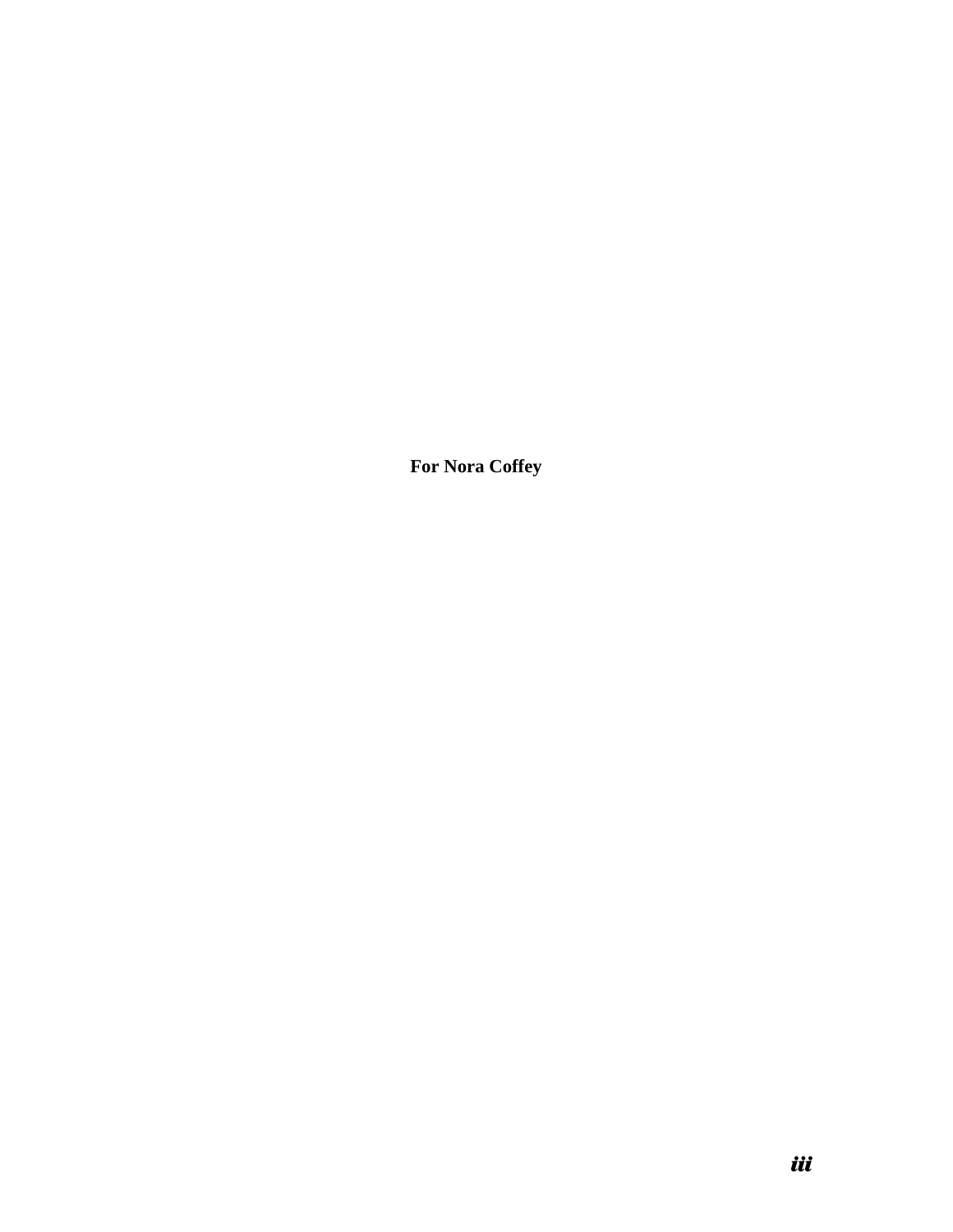## **Introduction**

### Nora W. Coffey, President HERS Foundation

Twenty-one years after establishing Hysterectomy Educational Resources and Services (HERS) Foundation, I was searching for a new, broader approach to accomplish our mandate.

With direct services HERS had provided information and counseling to more than 700,000 people and indirectly, via media, to millions. Not a small number, but considering that there are 21 million hysterectomized women alive in the United States and at least another 680,000 women will be hysterectomized this year, I felt it was imperative to take the next step and was struggling with exactly what that course would be.

I had assisted in the production of two documentaries about hysterectomy, which were well received but poorly circulated. I was at a loss for a better way to bring these issues to the public eye. The frustrating search for a documentary filmmaker was nearing a year. When their work was technically proficient, they did not grasp the issues. When they seemed to grasp the issues, their technical work was not acceptable.

Then I met Rick Schweikert. We quickly moved beyond the incidental reason for our meeting. His questions were perceptive, insightful. His listening was unflinching. Hysterectomy. Castration. Sexual loss. Pain. Suffering. Most cannot bear it. I would soon learn that this exceptional man, who cared deeply about the human condition, was a gifted playwright.

A few months later when it was clear that we would do this together, for the first time I began to share my own "un becoming." Rick listened, gathered it, shaped it, questioned it, read the stacks of research I gave him, and then added his own research.

As I began to tell incredulous colleagues, family and friends about the play, the most frequent questions and comments were, "Why do you think a man can write about something only women can experience?" and "Women will not come to see a play about a women's issue written by a man." I never felt it necessary to defend what we were doing. The once-skeptics are now *UN BECOMING's* staunch advocates.

It should be seen by every woman, man and child.

With laughter and tears, Schweikert's *UN BECOMING* breaks the barrier of silence to reveal the roles each of us chooses that shape society—for better or worse.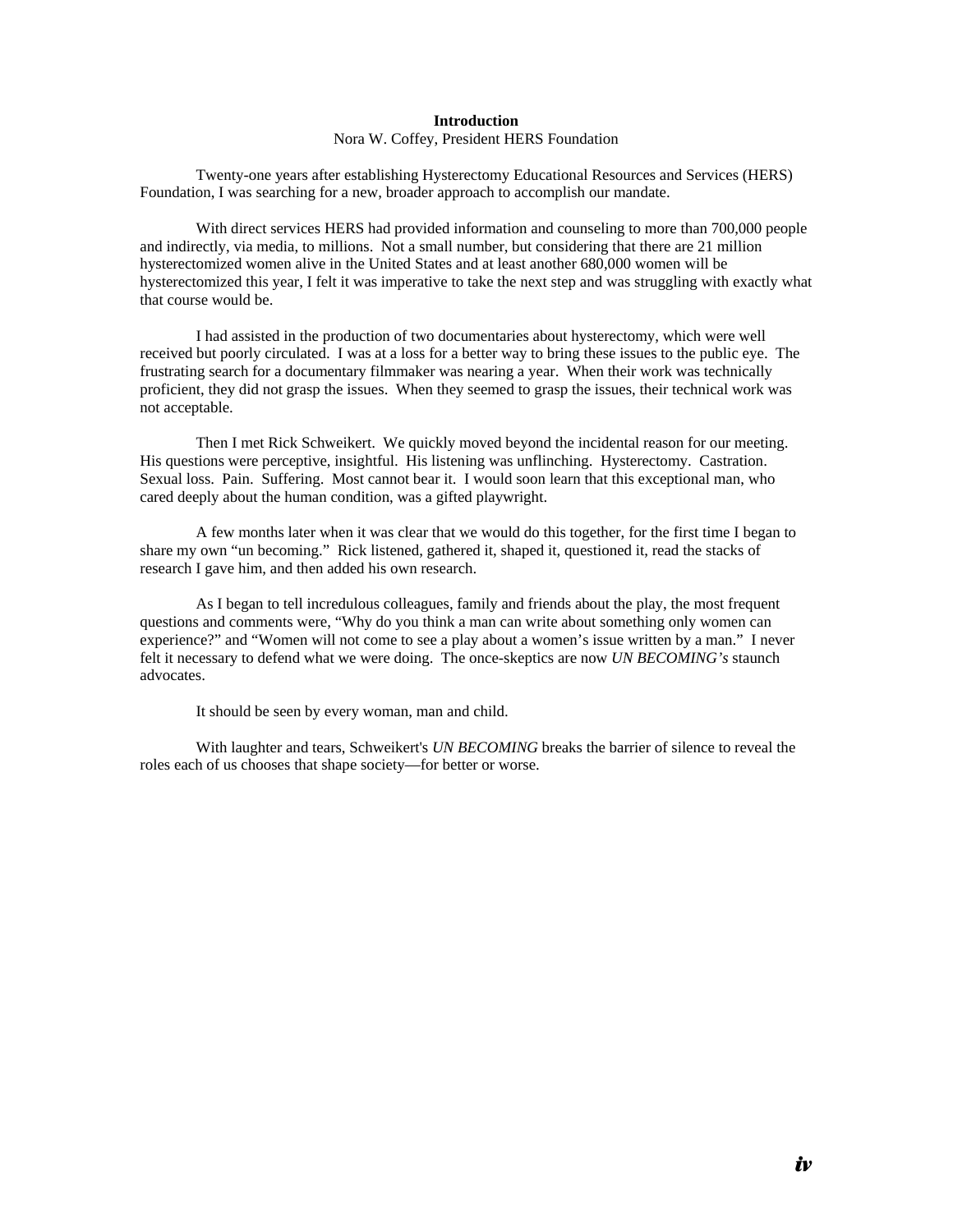## **Preface**

"So, what's next?" Paul Ray asked, nudging his glass forward to indicate he was ready for another. It was an unwritten, self-imposed Beer Theater rule that we would rehearse our little plays in Karlis Rekevics' Viaduct Studio in Seattle as little as possible and perform them once (and once only). So much preparation goes into even the smallest theatrical production that those involved often find themselves standing around bewildered in the end, schedules so recently brimming over with preparations suddenly empty and wanting. And the answer to the inevitable question is always the next audition, a new venue, another play.

For me there was something sacred about retiring to the saloon around the corner where I'd bury my only copy of the latest script in the garbage never to be performed again…sipping a whiskey before returning to the Viaduct Studio merrymaking. It was the spring of 1991, and my daughter Sage was just a few months old. Paul and other members of our sometimes company had just performed *A PAIR OF DIMES*, my one-act about a pregnant woman finding spiritual self-actualization in the days leading up to the birth of her child. Many of those scripts are best forgotten, but a few of them haunt me from time to time.

I was also a founding board member of Seattle Public Theater, but I was more of a wide-eyed student than anything else, watching the masters work. Workshop-generated scripts by SPT that were influenced by Boal and the Federal Theatre Project would be featured on National Public Radio, addressing timely and politically-charged issues like homelessness (*SHOW ME THE WAY TO GO HOME*) and deforestation (*TIMBER*), under the guidance of Beth Amsbary, Mark Fullerton and Bob Marion, who also presented plays by Arrabal, Brecht and Giraudoux. And I was in my own groove, writing little plays for Beer Theater whenever Karlis or Bob asked me to, but only when asked.

Not long thereafter I left Seattle, almost without notice, not really knowing why I was leaving and many days regretting it, back to Nebraska to watch Sage grow as fast as corn in June, to meet my partner Sherrie Flick and to eventually end up in Pittsburgh with those memories tucked away like a photo album in a dusty box in the attic.

Eleven years after my last evening at Beer Theater, with the question still haunting me across the years and the miles, I met with Jeffrey Edward Carpenter, artistic director of Bricolage, at the bar around the corner from our homes on Pittsburgh's South Side Slopes. I told him I was fed up with the political climate and was threatening to return to writing plays again. We worked ourselves into a frenzy that night and agreed something would come of it.

A few days later I happened to meet Nora W. Coffey, President of the HERS Foundation. She told me a little bit about herself, and vice versa, but she wasn't satisfied with my story. She pressed me to dig deeper into myself, and before I knew it, as if the question had just been asked of me the day before, there was the answer. It was the same question ("So, what's next?"), the same old answer (another play), but suddenly there was the clarity of vision my life lacked…it was clear that I'd left the comfort zone of Seattle to challenge myself to do more.

After that initial meeting with Nora I went home and looked up "hysterectomy" and "castration," which the dictionary defined as the removal of the uterus and removal of the ovaries. So I looked up "ovaries" and "uterus," which it described as sexual organs that produce eggs and where the fetus develops. I didn't know much more than the obvious about my own sexual anatomy, let alone the sexual anatomy of women, but although I hadn't really thought about it much before then, I immediately grasped what Nora told me. The research that ensued proved what I already intuitively knew to be true. I understood that regardless of their role in reproduction, removal of these vital endocrine organs would be akin to erasing a woman's sexual fingerprint (as one woman would later describe it to me) and would effectively enslave her to the medical/pharmaceutical industry for life (as many of the women I would interview characterized themselves) because of the resulting aftereffects. So, why were those surgeries so prevalent? Is our society so profit-motivated and male-centric that it would allow the medical industry to do this to our sisters, our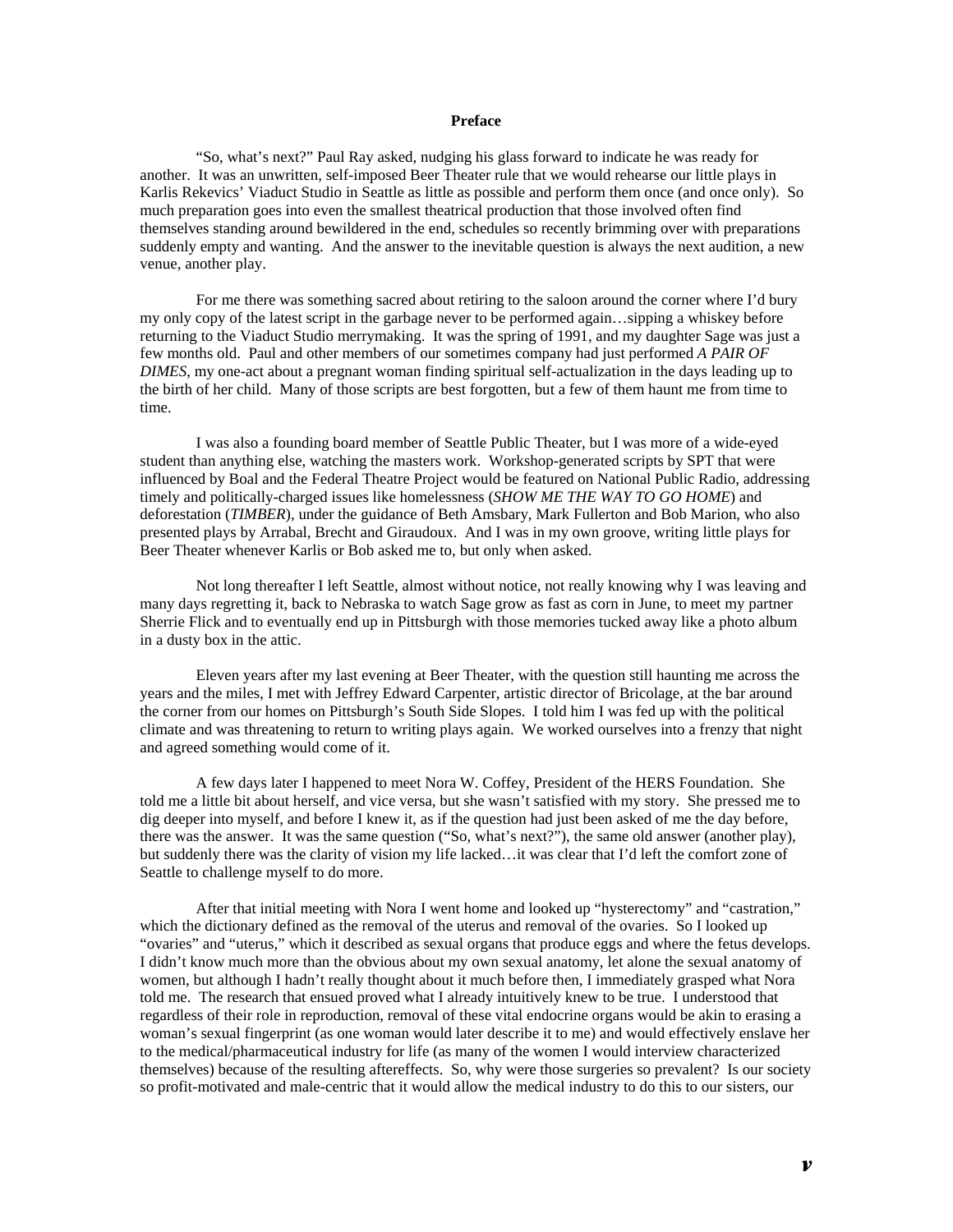mothers, our daughters? Why do we trust doctors more than we trust mechanics or lawyers? From the beginning there were (and are) more questions than answers.

There was a day when a radical minority was tortured for suggesting that the Earth is round. Today it's difficult to imagine anyone believing the world could be flat. It's also difficult to imagine that the Nobel Prize in Medicine & Physiology was awarded in 1949 for work perfecting prefrontal lobotomy. The procedure was widely abused, even it's strongest proponents failed to provide evidence of the positive effects of lobotomy (although legal reforms against it in America didn't come until the 1970s), and the doctor who was awarded the Nobel Prize was forced into retirement when he was shot in the back by one of his patients. What I soon found out in my research is that the medical industry, like any of us, can be very wrong.

I conducted a series of several hundred interviews over a six-month period before I began writing anything of consequence on the subject. Mostly I interviewed women, but also doctors, nurses, children of hysterectomized women, midwives, psychiatrists, and many long conversations with Nora Coffey.

Nora held nothing back from me. She sent me emails from women who praised what HERS was doing, and she also sent me hate mail from doctors who condemned everything HERS stood for. My education took me as far as London, where a friend of Nora's had successfully brought suit against a "royal surgeon" for an unconsented hysterectomy, and I incorporated the opinions of medical professionals as far away as Bombay. And by August of 2003, a draft of this play was complete.

When Nora suggested that the play should be produced in New York, I enlisted the help of Jeffrey, and we were off and running. Together we assembled a group of actors (including my now twelve year old daughter, Sage) who, through a series of etudes and workshops, helped me whip the script into shape just in time for our February 5th, 2004 premiere. The original cast and stage managers were amazing in those workshops, and it became a truly collaborative effort at that point…I wish I could list each of them and Nora under the title with me.

The most frequently asked question of me has been "Why did you, being a man, write this play?" Again, more questions than answers. In fact, I believe this particular question is more interesting than the answer. Who should've written this play?

I don't believe that my position on hysterectomy and castration is a matter of opinion anymore than the first discordant voices against lobotomy believed their stance on that inhumane procedure came down to points of view. There are anatomical facts, and few of us understand our own sexual anatomy. But to know something intellectually and academically is to know it halfway at best. Until you know something in a way that relates to you personally, you're getting half the picture. Theater is an effective way to complete a portrait I saw as less than half painted. Each person who walks out of a performance of *UN BECOMING* will at least know the issue halfway—in a way that is relevant and immediate.

When I met Nora, writing a play about hysterectomy and castration of women was about the furthest thing from my mind. In the last days of the New York production, she asked, "So what's next?" This play has reunited me with my friends in Seattle who taught me that art can be a weapon against ignorance, and Nora has provided me with a bridge between who I was, who I am and who I want to be.

I attempted to recreate the environment of hysterectomy as it was presented to me, and to give a unified voice to the untold millions of unnecessarily hysterectomized and castrated women. In many ways I don't feel like *UN BECOMING* is my play. It is their play…my name is there under the title so there's no doubt that the writer stands behind his words.

> Rick Schweikert June 16, 2004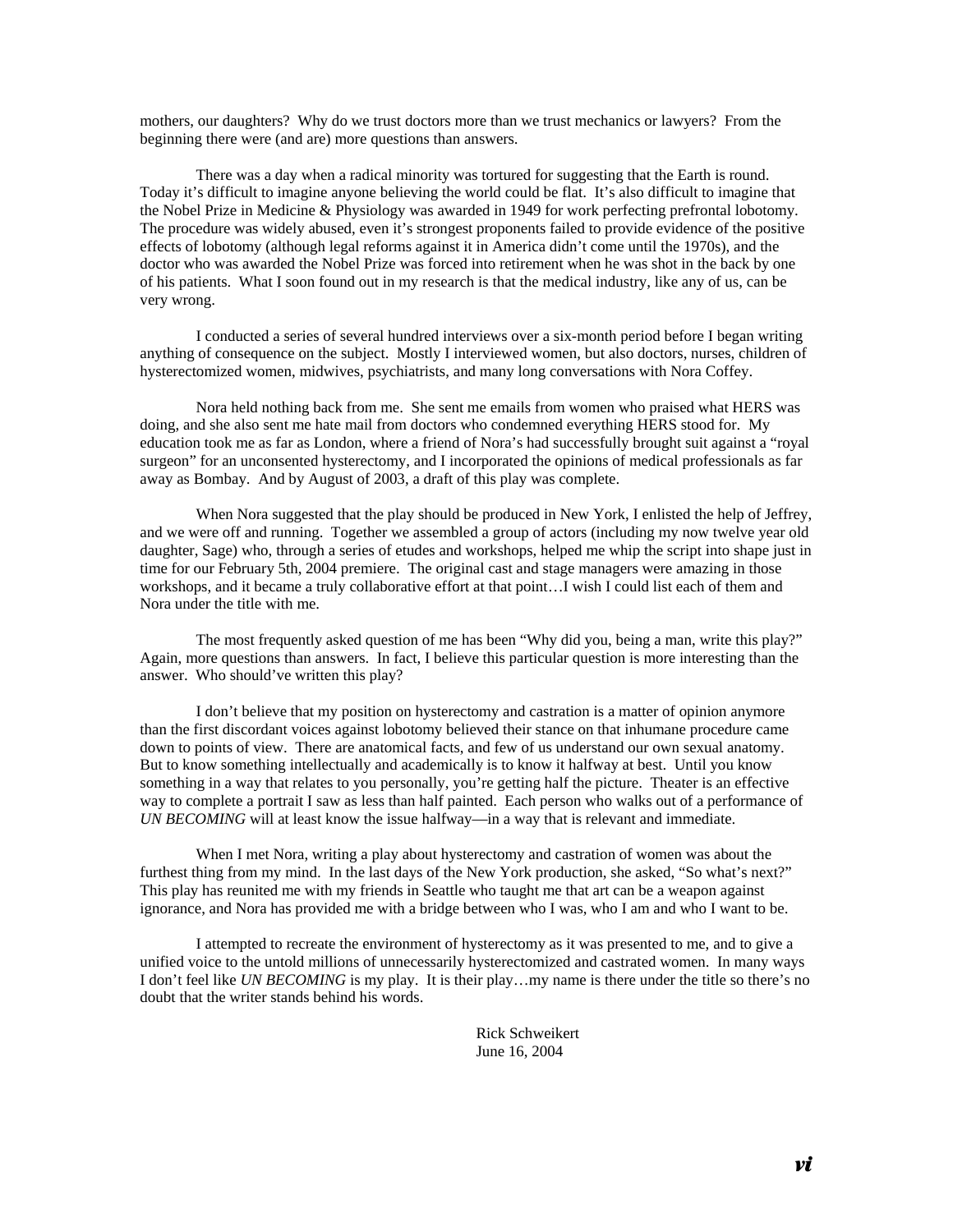## Cast of Characters (in order of appearance)

Emma Douglas, artist Dr. Sam Morgan, Emma's husband, anesthesiologist John Tracey, Emma's friend Dr. James Ridge, Emma's gynecologist Susan Herse, Dr. Ridge's patient Dr. Rose Parker, gynecologist in Dr. Ridge's practice Halley Ridge, wife of Dr. Ridge Megan Ridge, Halley & Dr. Ridge's daughter

Notes:

- The inspiration for Emma's work is the artist Linn Meyers, www.linnmeyers.com
- The sheet music for "How Was Your Weekend, Mavis?" written by Rick Schweikert is available by permission upon request

Original Production

45<sup>th</sup> Street Theater, New York February 5, 2004

One act, no intermission.

The original cast and stage managers were instrumental in developing *UN BECOMING*.

Laura Flanagan, as Emma Douglas David McCamish, as Dr. Morgan Jeffrey Edward Carpenter, as John Tracey Tami A. Dixon, as Halley Ridge Benjamin James Moore, as Dr. Ridge Sage Fitzgerald, as Megan Ridge Brigitte Villieu-Davis, as Dr. Parker Naomi Barr, as Susan Herse

 Directors, Jeffrey Edward Carpenter & Rick Schweikert Production Stage Managers, Babette Roberts & Marina Bridges Set, Jorge Cousineau & Karlis Rekevics Lighting, Rob Long Sound, Eric DeArmon & Siobhan Tull Sound Editor/Mix, Hank Aberle & Cliff Hahn Sound Costume Design, David M. Henderson Poster/Postcard Design, Jessica Z. Coffey & Neil Doxtader Program Design, David McCamish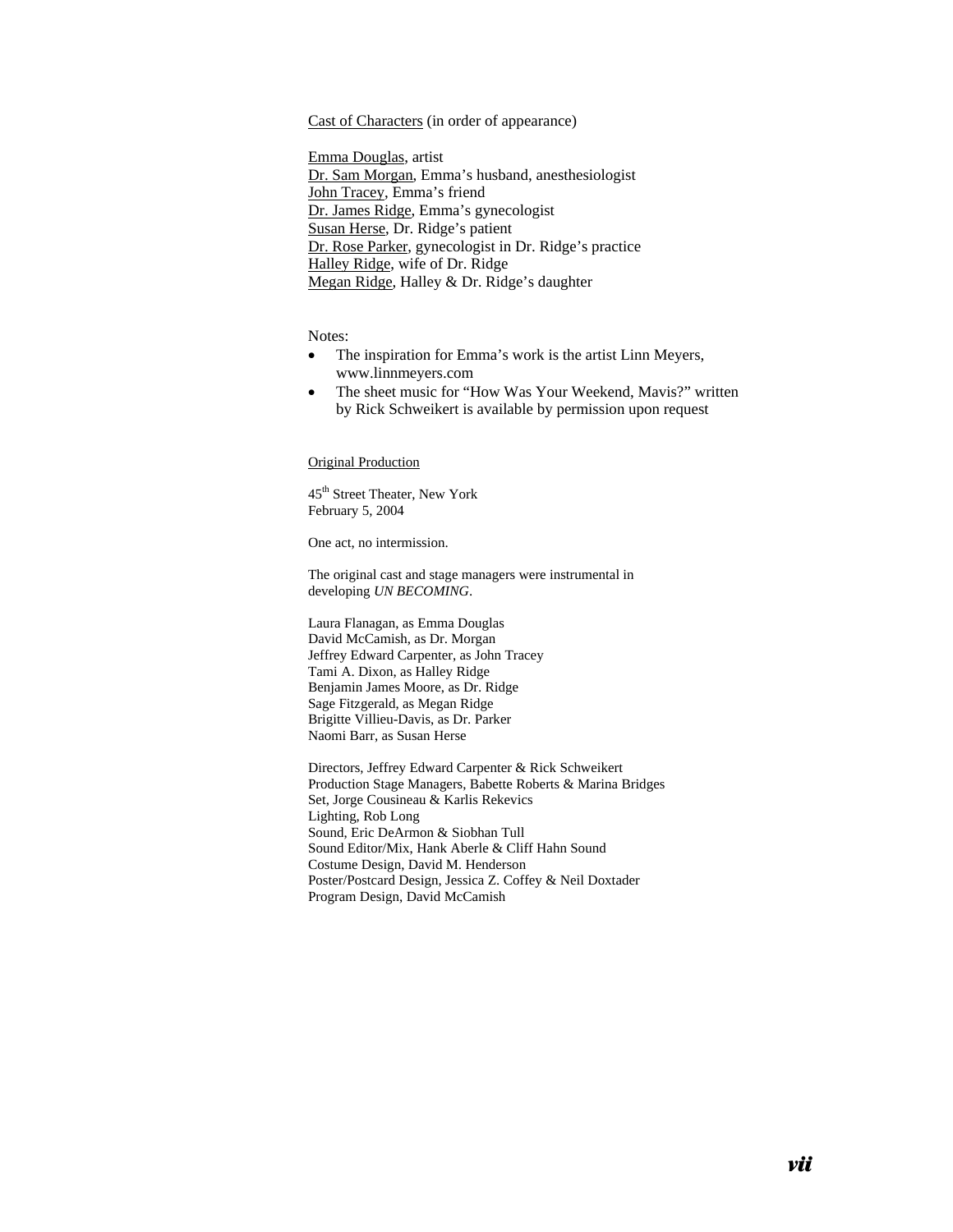*The place: Suburbia. The time: Summer.* 

Scene One

*Studio. Wednesday. EMMA paints. Each repeated mark she makes begins with an inhalation, a series of lines, each one beginning at the top of the work pulled down by gravity at her elbow, ending at the bottom at the conclusion of each exhalation.* 

Scene Two

*Studio. DR. MORGAN enters, interrupting EMMA'S work.* 

DR. MORGAN

This review isn't so bad….

EMMA

Sam, please!

DR. MORGAN

At least he gets it.

EMMA

Give me a break. I'd prefer that he liked it.

#### DR. MORGAN

"This reviewer is exhausted with charlatans claiming their place in history simply for having been the first to arrive at the latest momentarily engaging device." Ouch. But, he doesn't exactly call *you* a charlatan. "Douglas' systematic rows of marks cascade down the surface without any real sense that she knows what the end result may look like." Well, anyway, I think you're brilliant. And you're gorgeous.

## EMMA

Sam, please….I need to get some work done.

#### DR. MORGAN

Yes. So. I'll see you at nine, right? Nine o'clock in James' office? *(but EMMA is engrossed in her work again)* Meet you there? Meet you there? I'm sure you've noticed...the roof is falling in? Yep. Shame, really….That wall the contractor removed was load-bearing…. *(he breaks off when EMMA finally looks away from her work to make eye contact)*  Hm. Did you get more wine glasses for Friday?

EMMA

No. Oh, John gave me these amazing blue goblets for…um, that we can use.

DR. MORGAN

Blue? For wine? Hm. Okay. I'll see you at James' office?

EMMA

Yes, Sam.

*DR. MORGAN exits.*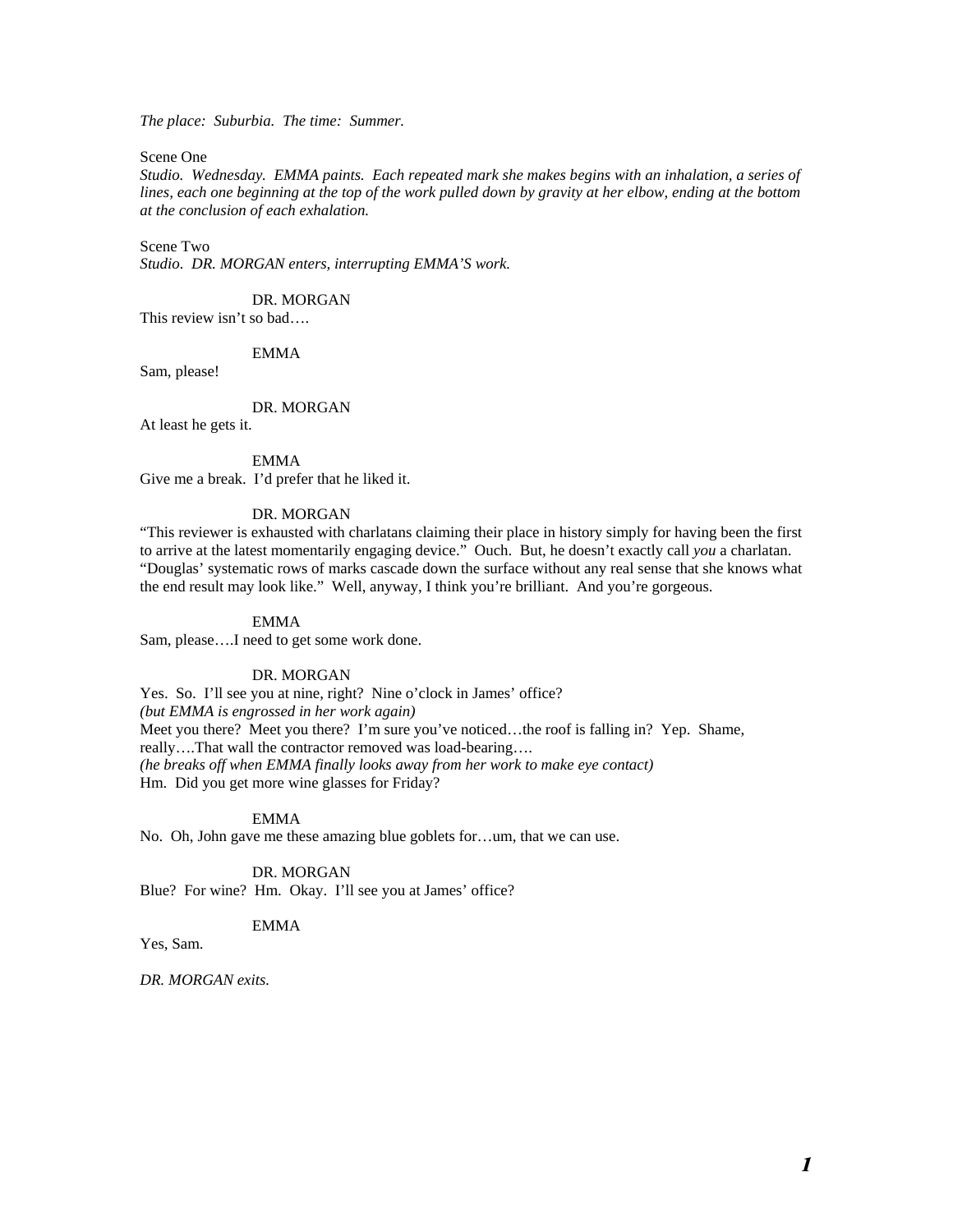## Scene Three

*Studio. EMMA paints. JOHN quietly enters through the Courtyard, carrying a gift bag. He stands on the other side of the doorway leading into the Studio, watching her work. He enters the Studio singing "Happy Birthday," startling EMMA, and hands her the gift bag containing a bottle of Scotch.* 

#### EMMA

John, I love the glasses. They're perfect. But my birthday's not 'til Friday. And, what're you doing here?

#### **JOHN**

Can I help it if Trendwood happens to be on my way to the university? I need to borrow that last issue of Art In America.

#### EMMA

Oh, is that why you had me get a subscription, so you could borrow them before I have a chance to read them myself?

#### JOHN

Yes. Man, I don't know about this teaching gig. Each year I think I'm getting old, but it's these kids…they're boring! I mean, weren't we curious? *(but EMMA is distracted, stares into the painting she's working on)*  Hey. What's the matter?

#### EMMA

Oh, nothing. James got the results back from the tests. I have an appointment with him this morning.

#### JOHN

Is that today? Good. It's good for you to get out of here once in a while, remind yourself there's a whole world out there. Right outside that door. How're you feeling?

## EMMA

I'm fine.

**JOHN** Is everything…I mean, has it…stopped?

EMMA

No. I mean, yes…it's pretty much stopped. It's none of your business. Don't worry.

 JOHN What do you mean it's none of my business?

EMMA

Come on, I've got to go.

 JOHN And I am worried. It's not something I turn off and on.

EMMA

James will explain it all to me today. I'll see you here Friday for dinner.

JOHN

I can't believe you're making me have dinner with…the doctors.

#### EMMA

It'll be fun.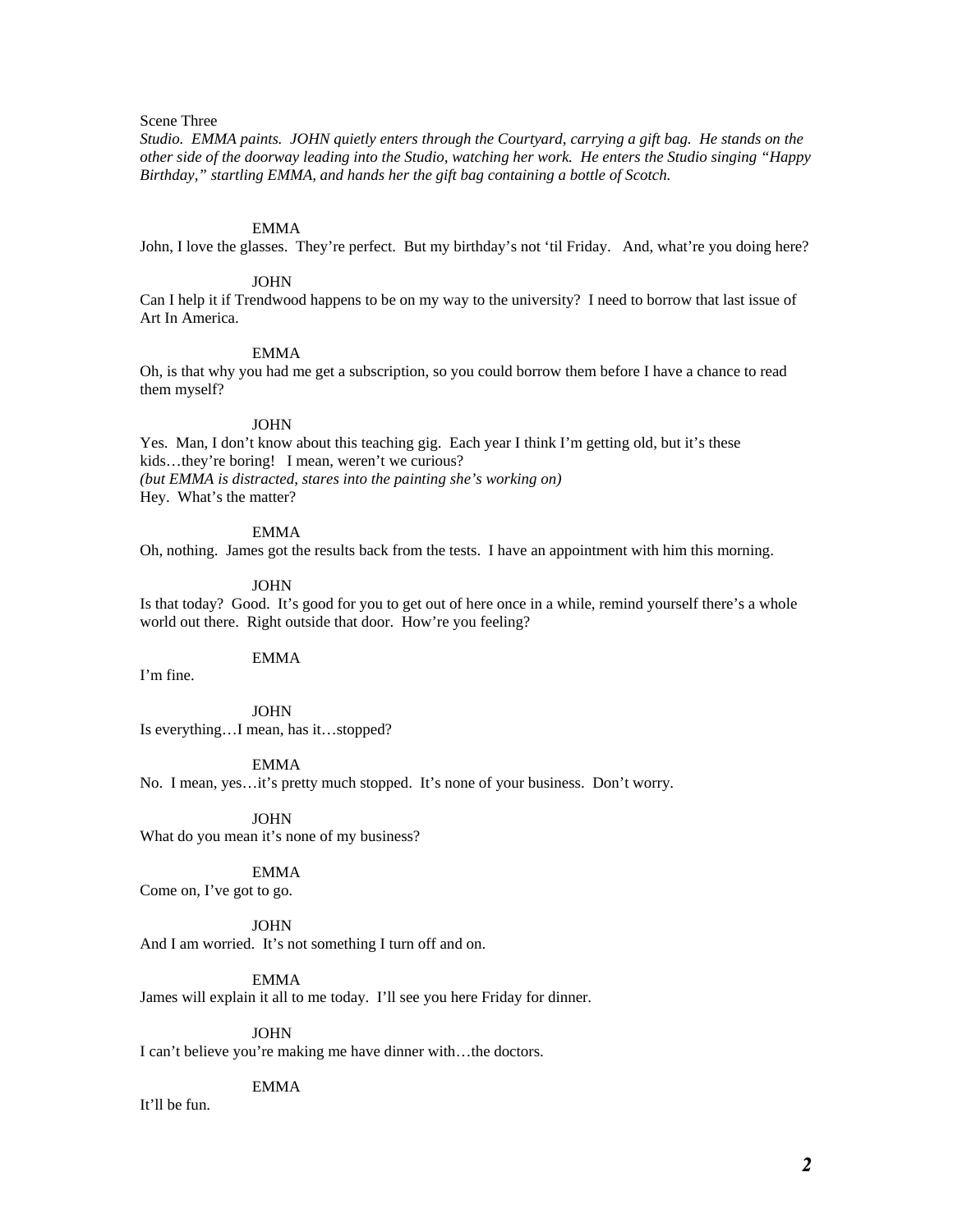## JOHN

I'll push the wine. I'm in an ornery mood lately. Call me after your appointment?

## EMMA

See you Friday.

*EMMA prepares to exit, but then pauses to consider the painting she's working on. She remains there as the set changes around her, so the painting she was considering in her Studio becomes a painting on the wall of DR. RIDGE'S Office.*

Scene Four

*Doctor's Office in the Hospital. EMMA stares at the painting while DR. MORGAN reads a golf magazine.* 

DR. RIDGE

Well, if it isn't the famous Emma Douglas!

EMMA

Hello, James.

DR. RIDGE

How are you?

 EMMA I'm pretty good I guess.

DR. RIDGE

Both pretty and good? Look familiar? That one's my favorite.

EMMA

It's still strange seeing my work on someone else's wall. That looks nice there.

DR. RIDGE

I love it.

EMMA

How are you, James?

DR. RIDGE

Never been better. Loved that review in the paper today….

EMMA

Yes, the polite reviewers never have anything interesting to say….The mean ones never have anything nice to say.

DR. MORGAN

It wasn't that bad.

*DR. PARKER enters, delivering EMMA'S medical records to DR. RIDGE.* 

DR. PARKER

Hello, Emma.

 DR. RIDGE Emma, you've met Dr. Parker, right?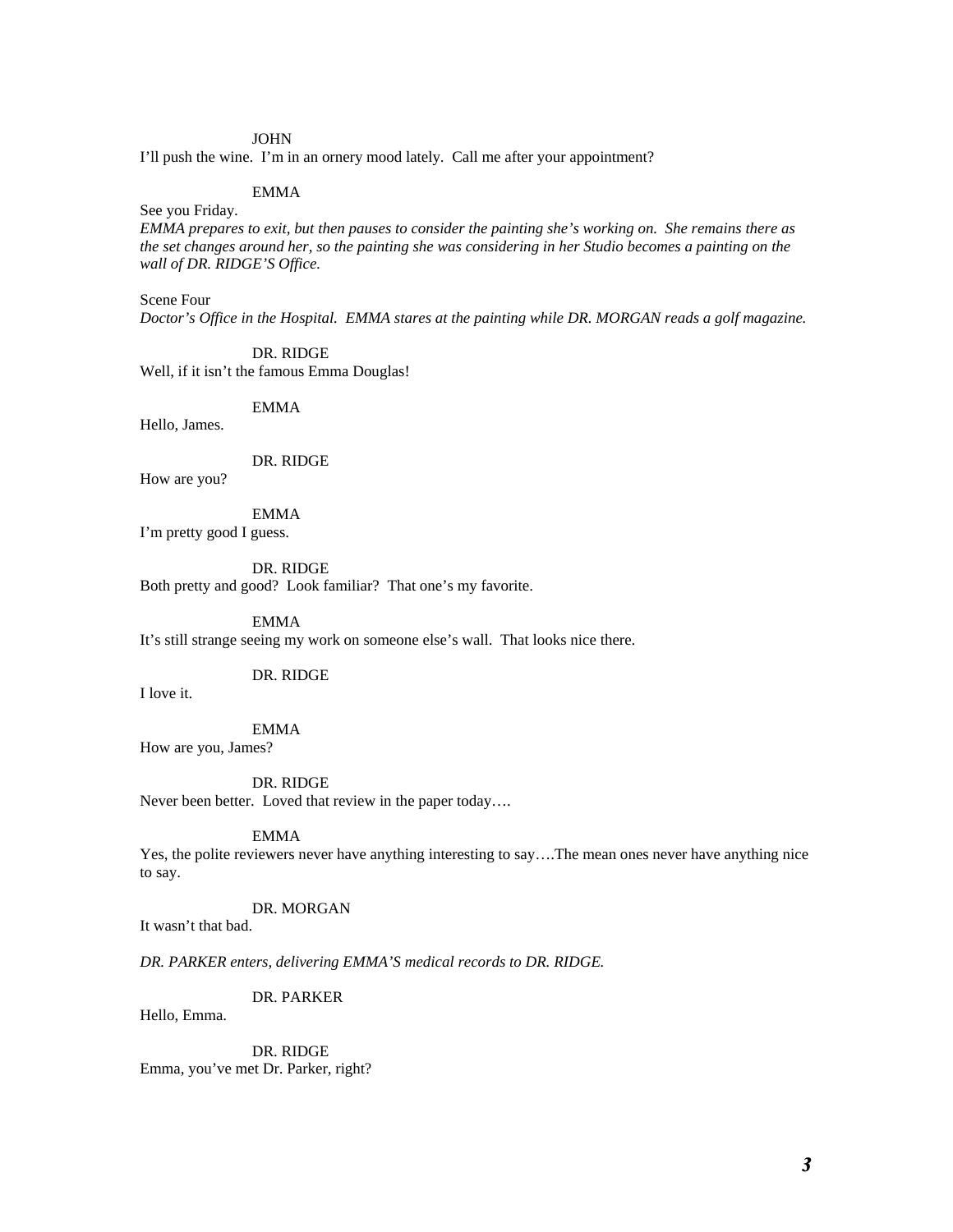## DR. PARKER

Of course we know each other James, you say that every time I see her.

## EMMA

Yes, hello Rose. We're hoping to see you Friday at dinner, but I never heard back from you.

#### DR. PARKER

Oh? I RSVP'd to Sam, didn't I?

*DR. RIDGE's pager goes off. He drops it to the floor, silencing it.*

DR. RIDGE

Damn!

 EMMA Did you? He doesn't tell me anything.

 DR. MORGAN Yes, I guess I forgot to tell you Rose called.

 DR. RIDGE Well, we gathered that much, pal!

 DR. PARKER Anyway, of course….I wouldn't miss it.

EMMA

Good.

 DR. RIDGE Now that we've got that out of the way…I'm about to be called downstairs, so excuse us?

DR. PARKER

Of course.

EMMA

See you Friday.

 DR. PARKER Oh, can I bring anything?

DR. MORGAN

Wine?

 EMMA Yes, some wine would be nice.

DR. PARKER

See you then.

*DR. PARKER exits.* 

 DR. RIDGE Emma, how are you feeling?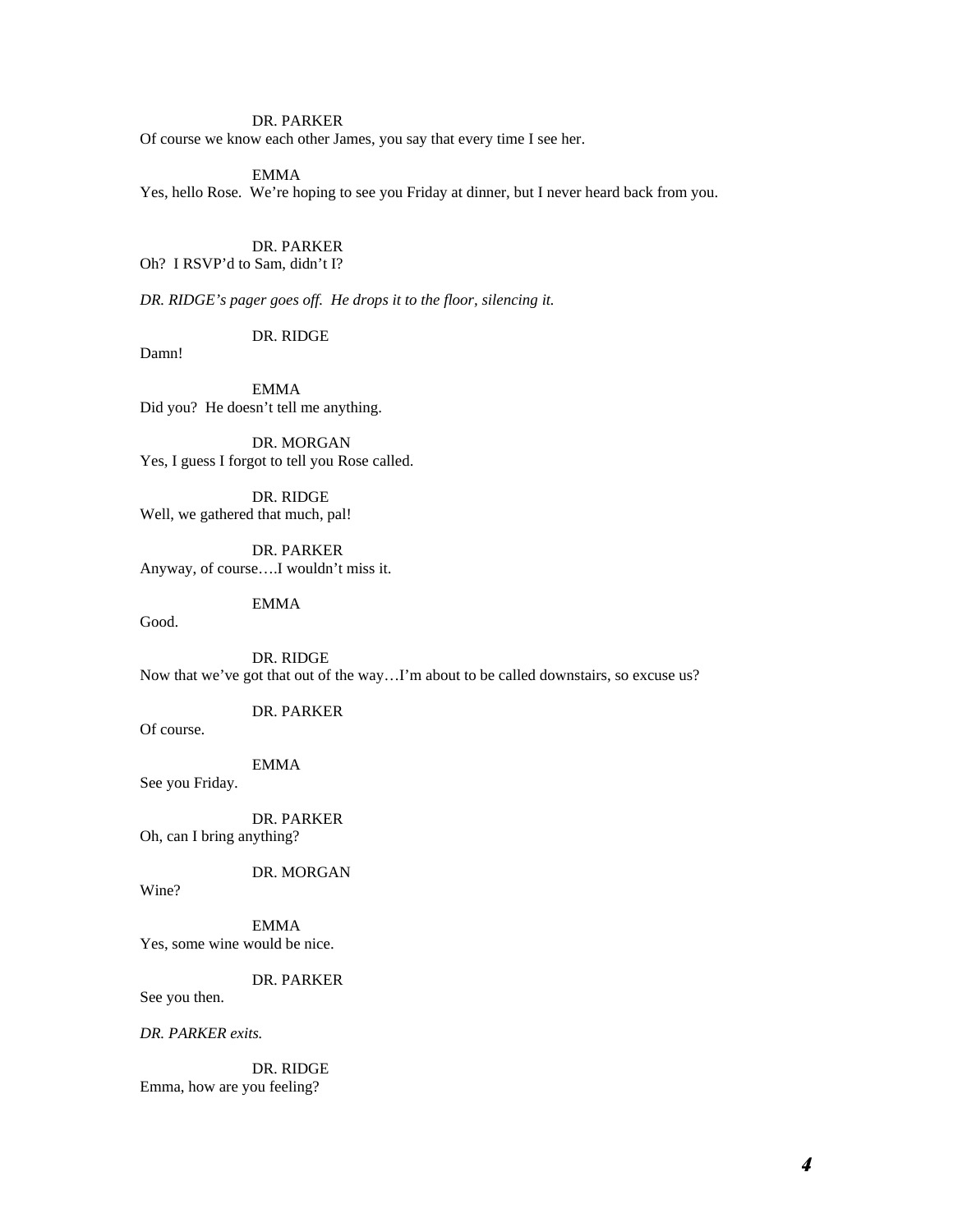## EMMA

I'm fine…I guess.

 DR. RIDGE No, you just tell me what's going on… *(to DR. MORGAN)*  …and I'll do the guessing. EMMA Well, it's over…for now.

## DR. RIDGE

Your period?

 EMMA Yes, it's over…for now.

 DR. MORGAN For now, meaning…?

 EMMA Almost nothing yesterday, almost nothing today.

 DR. RIDGE Emma, I could've done this over the phone, but I thought it'd be better if we spoke in person.

EMMA

Yes?

DR. RIDGE

As I suspected, you have more fibroids than I initially thought, and one of them is rather large.

EMMA

Really? How large?

DR. RIDGE

And they'll become very uncomfortable and cause more and more pain and bleeding. Sam, she has six uterine fibroids—

DR. MORGAN

Yeah, you told me.

DR. RIDGE

And one of them is submucosal….Inside her uterus…about six centimeters….Anyway, the fact is, Sam…Emma…they've got to go. We need to take a look and see if we can excise the fibroids that are causing the bleeding.

 EMMA Really? Even though it's not so bad right now?

## DR. MORGAN

Not so bad?

DR. RIDGE

They won't just go away on their own. We need to schedule this thing right away.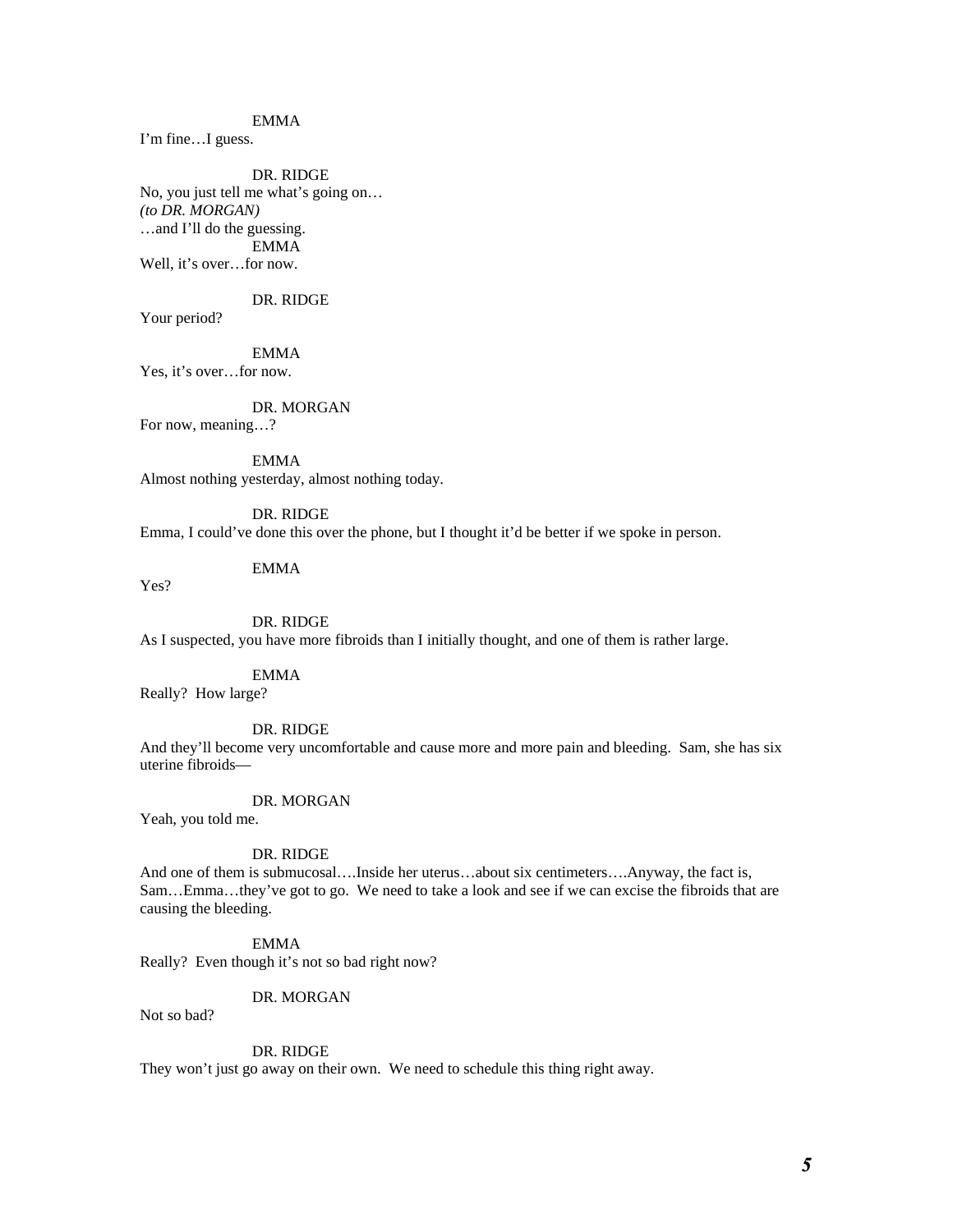#### EMMA

Schedule what thing?

#### DR. RIDGE

First I'll do an exploratory laparoscopy, so I can see what's going on…as Sam can tell you, it's a very common procedure. And then I'll make a bikini-line incision above the pubic bone, and you'll be a new woman! No more of that messy bleeding.

## EMMA

You're not talking about a hysterectomy, are you?

#### DR. RIDGE

No, I don't think so. I don't think that'll be necessary. The procedure itself will take a couple of hours and you'll be as good as new.

 EMMA I wasn't aware I was looking old.

*DR. RIDGE's pager goes off again.*

## DR. RIDGE

That's me. They must be ready.

## DR. MORGAN

I should be down there by now.

#### DR. RIDGE

*(to DR. MORGAN)*  We're fine! *(and then, admiringly)*  Emma, you look like a million bucks…a million bucks! And I intend to keep you looking that way.

#### EMMA

Well, I'm sure we'll have plenty of time to talk about all this, right?

#### DR. RIDGE

I hope so. I don't have many openings, but this must be dealt with now. Hm, it looks like we've got you down for Monday.

EMMA

Monday? This Monday? As in five days from today? I don't know…I'll have to check my schedule.

## DR. RIDGE

I find Mondays work well for me, and then you should be back up to speed in a few weeks.

*DR. RIDGE, right, continues to read EMMA'S records while DR. MORGAN, left, consults his palm pilot, so EMMA is between them.* 

## EMMA

A few weeks?

## DR. RIDGE

Well, they're not just going to go away on their own.

#### DR. MORGAN

We're away in August, so what's six weeks from—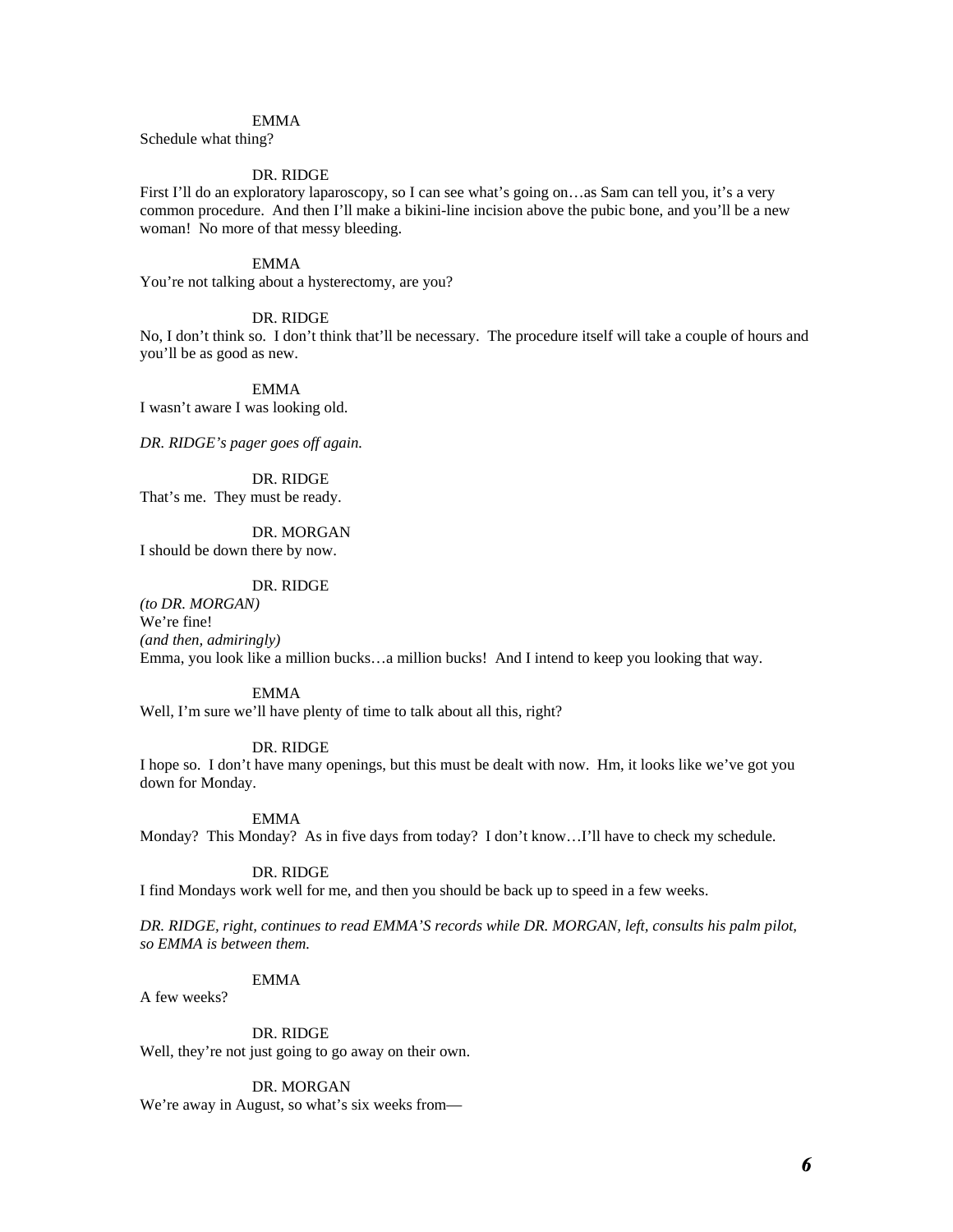EMMA Sam, we need talk about this first, right?

 DR. MORGAN Of course. But listen to James… *(to DR. RIDGE)*  …he's the best in the business. DR. RIDGE

I've got you down for Monday and we can go from there. And yes, we'll have plenty of time to discuss all the details, so you'll know what to expect. All right, they're waiting for us.

*DR. RIDGE exits.* 

EMMA

But….

DR. MORGAN

You okay?

EMMA

Yeah, I'm okay.

 DR. MORGAN Good. I'll see you tonight.

DR. RIDGE

*(from off)*  All right, then!

DR. MORGAN

Coming!

*DR. MORGAN exits. EMMA, left alone in the Office, paces for a moment and then crosses to take a look at her patient file. The set begins to change around her.* 

Scene Five

*Operating Room. SUSAN lies on the operating room table, beginning to feel the effects from the drugs administered through the IV in her arm. DR. MORGAN and DR. PARKER enter in full surgical garb, quickly pull the curtains closed around the operating table and begin to attend to SUSAN. SUSAN periodically puts her hand in front of her eyes to block the intense light above the table, and each time the doctors gently push her arm back to her side so she has to close her eyes.* 

 DR. PARKER We're all set. Dr. Ridge will be right in.

 DR. MORGAN Susan, did you remember NPO, nothing to eat after midnight?

 SUSAN Yes, I remembered.

DR. MORGAN

Good. How are you feeling?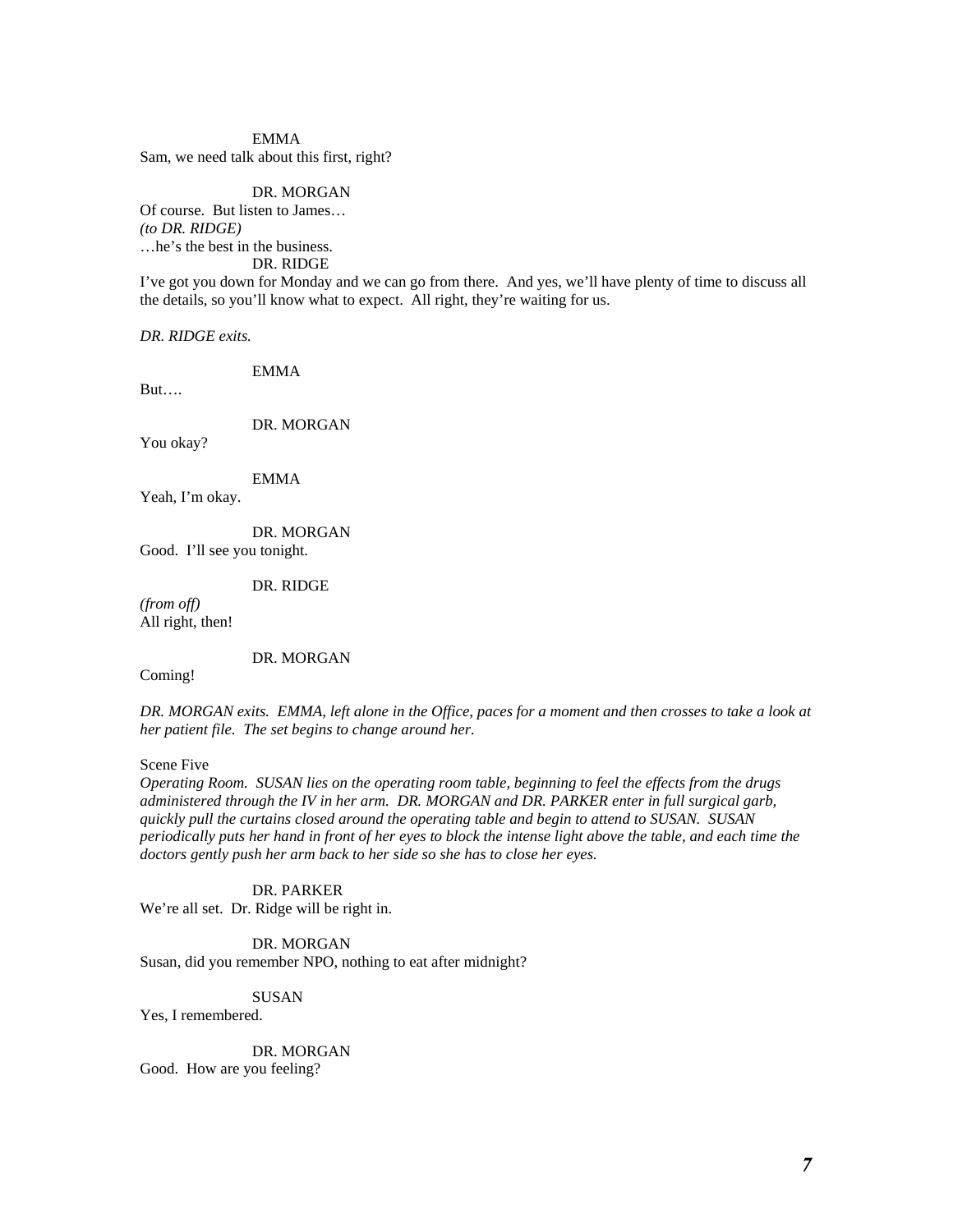## **SUSAN**

I feel a little funny.

## DR. MORGAN

That's normal.

 DR. PARKER It's the IV kicking in. Susan, did I hear you're a drama teacher?

#### SUSAN

Yes. I'm hoping to make it to our production of *Jersey Girls* this Friday. Dr. Ridge's daughter, Megan, is the lead.

#### DR. MORGAN

Friday? This Friday? Who told you you'd be up and around by then?

SUSAN

Well, no one, I guess. But I told Dr. Ridge—

## DR. PARKER

Well, anyway. The show must go on, right? I've done some acting myself. *(leaning over SUSAN toward DR. MORGAN)* I always thought I'd be a Broadway actress when I was a girl.

## DR. MORGAN

*(returning the flirtation over SUSAN)*  Did you really? I didn't know that.

 DR. PARKER There are a lot of things you don't know about me.

DR. MORGAN

Do tell….

 SUSAN I always wanted to be a doctor.

 DR. PARKER Really. Isn't that interesting. We just need you to sign this, and we'll get started.

## SUSAN

What is it?

## DR. PARKER

It's just a consent form. It just says you're aware of what's going on here today.

 SUSAN *(signing the consent form without reading it)*  I have to tell you, I'm a little nervous.

## DR. MORGAN

That's normal.

 DR. PARKER Don't worry. You're in good hands.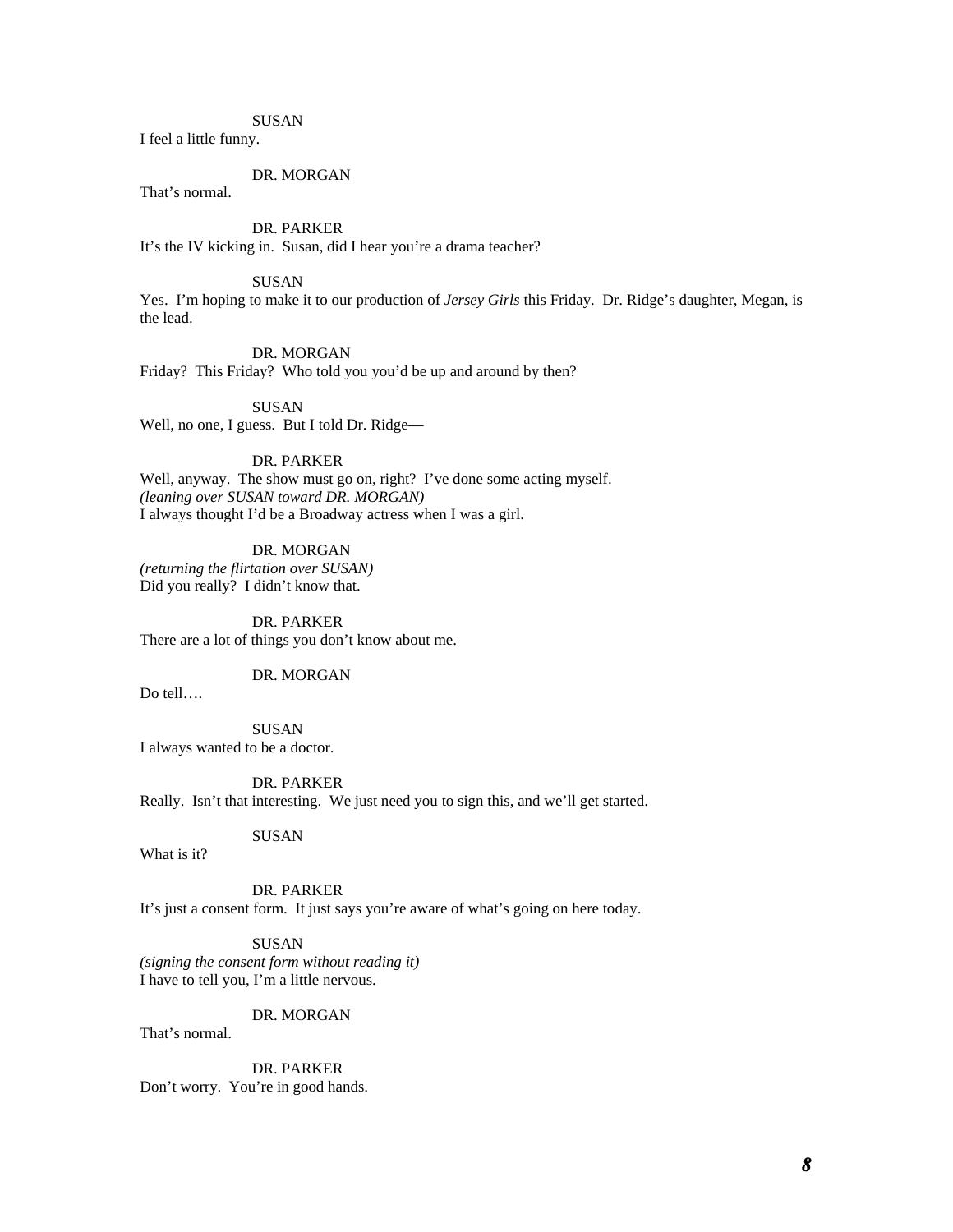## **SUSAN**

*(sitting up quickly)*  Oh, my husband! He'll be here soon.

 DR. PARKER *(coaxing back to lying down on the bed)*  That's nice, dear.

 DR. MORGAN You just lie down, now.

 DR. PARKER We'll let him know you're okay.

*DR. RIDGE enters dramatically, through the curtains.* 

DR. RIDGE

How are we doing, Susan!?

## SUSAN

I feel funny.

#### DR. RIDGE

Funny…you feel funny? I wish I felt funny. I've been entirely too serious lately. Maybe some of that funny will rub off on me, hm? Okay, Sam, let's get started. Dr. Parker, can we get some music please?

*DR. MORGAN puts the mask for the anesthesia over SUSAN'S mouth. DR. PARKER hits the remote control.* 

DR. MORGAN

Susan, can you please count backwards for me, from a hundred?

## SUSAN

100, 99, 98…91….

*The music, Mozart perhaps, continues through the set change for Scene Six. The set is changed so the Operating Room table of Scene Five quickly becomes the Dining Room table of Scene Six.* 

Scene Six

*Dining Room. Friday, two days later. During the scene change, EMMA sets the table with the blue goblets. DR. MORGAN has had too much to drink. The scene opens with laughter.* 

DR. RIDGE

I don't know, John. I don't concern myself with things I can't control.

#### JOHN

No?

#### DR. RIDGE

No. The fact is, I love old books. I love the way they feel, the way they smell, and the fact that so many great books are out of print when they continue to publish the pulp that's out there boggles the mind. Anyway, this Dr. Thackery was a nut. He called himself a conjugologist, a specialist in the "psychology of romance" and the institution of matrimony.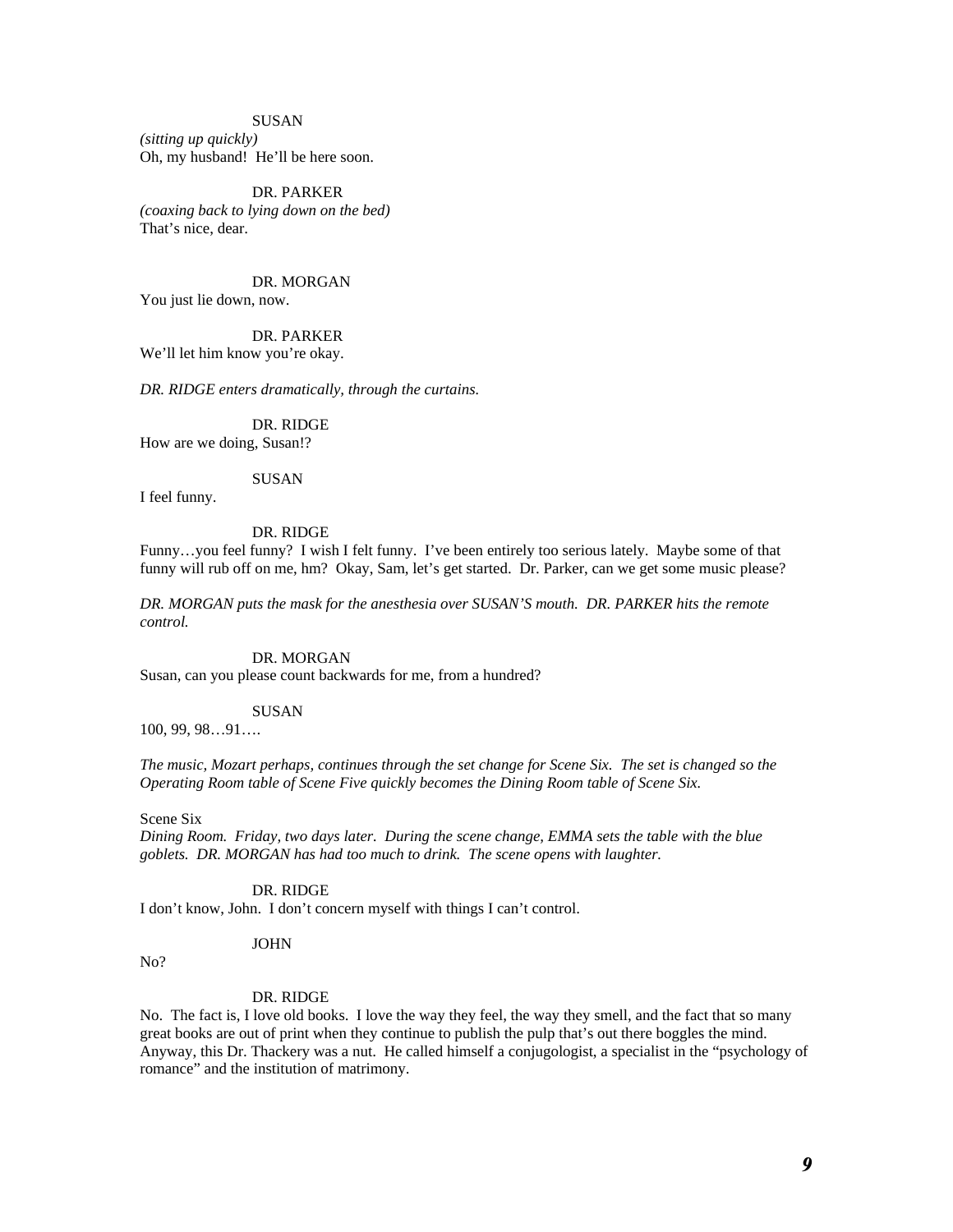## JOHN

How old is Megan?

## DR. RIDGE

Twelve.

 JOHN You'll be lending her that book of yours before long.

 DR. RIDGE Bite your tongue. Where did she run off to anyway?

#### **HALLEY**

*(distracted)*  Oh, she's…watching TV.

EMMA

She's fine. She's such a cool kid. What are twelve-year-olds into these days?

## HALLEY

Megan's a kid who'll go through all the phases. This year it's musicals. She refers to the cheerleaders at school as "Barbie Dolls," and she wants James to buy a Harley.

DR. MORGAN

That'll be the day.

 DR. RIDGE Loves to read…At the moment she's into mystery novels.

EMMA

Nancy Drew?

DR. RIDGE

No.

 DR. PARKER You read Nancy Drew?

 EMMA Didn't everyone? The Clue In The Diary....

 DR. PARKER The Secret of the Golden Pavilion….

 DR. MORGAN What about the Hardy Boys?

 JOHN The Roaring River Mystery*.* 

#### DR. RIDGE

No, Megan's into real thrillers…Sir Arthur Conan Doyle…real suspense.

## DR. PARKER

Really, well then define suspense.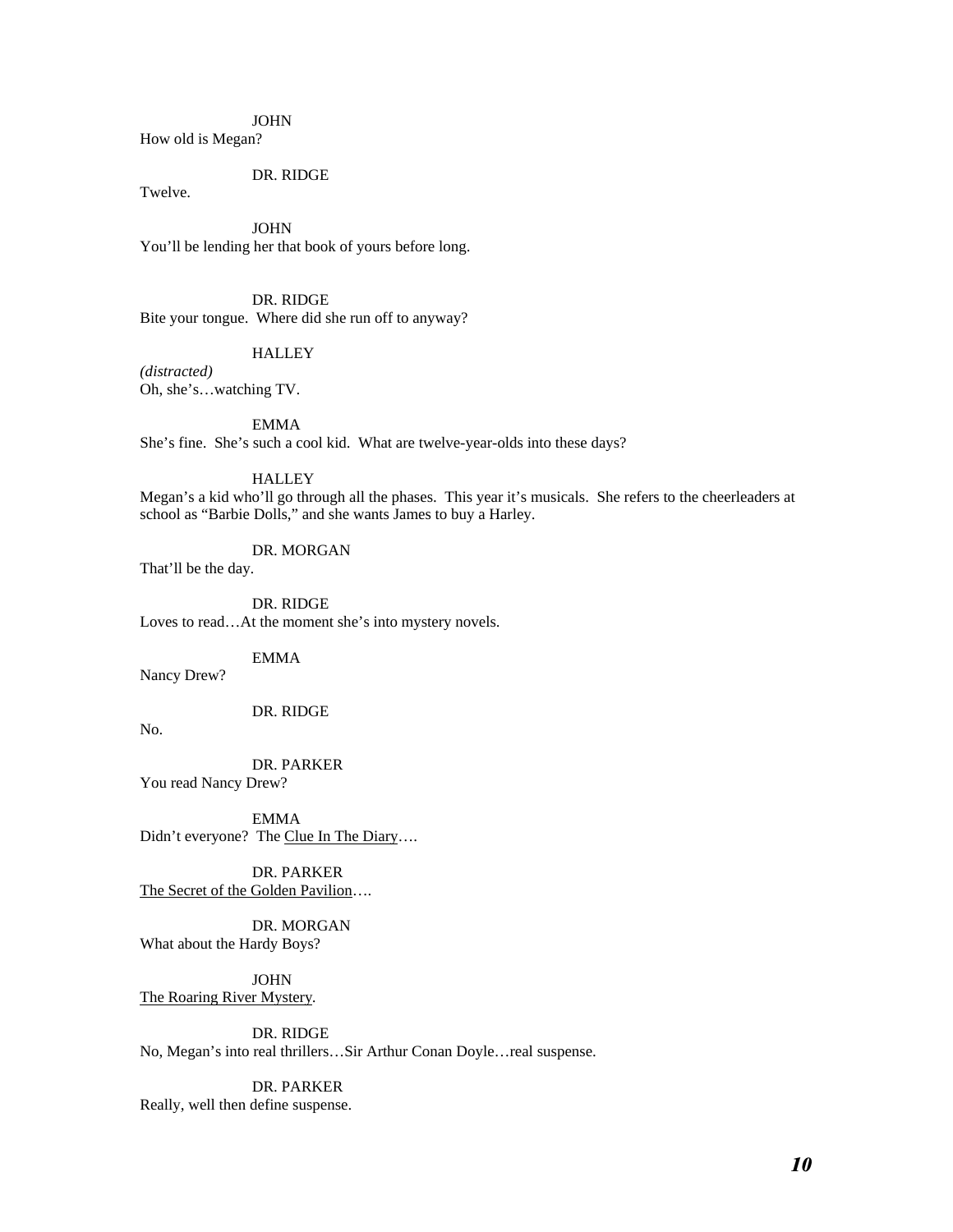Suspense? Suspense is knowing what's about to happen but not being capable of doing anything about it.

*DR. RIDGE pours himself another glass of wine.* 

**HALLEY** Don't worry, I'll drive.

## DR. RIDGE

I'm fine.

 JOHN I thought you guys lived out here in Trendwood.

DR. MORGAN Trentwood. It's Trent-wood.

 JOHN I guess why walk when you can drive.

DR. RIDGE We used to live in the city.

**HALLEY** Now we live in a museum.

 DR. RIDGE I'll admit, collecting art is an obsession of mine.

 EMMA You could charge admission.

**HALLEY** At this point we could start our own gallery…of Emma Douglas paintings alone.

 JOHN Perhaps you should consider more sculpture.

 DR. RIDGE Do you have your portfolio with you?

## HALLEY

James….

 JOHN No, but Emma has a piece of mine in the courtyard.

## DR. RIDGE

One of these days I'd like to take a few months off, South of France, maybe, and try my hand at sculpting. How long did it take you to make that piece?

 JOHN All my life, isn't that the infamous retort?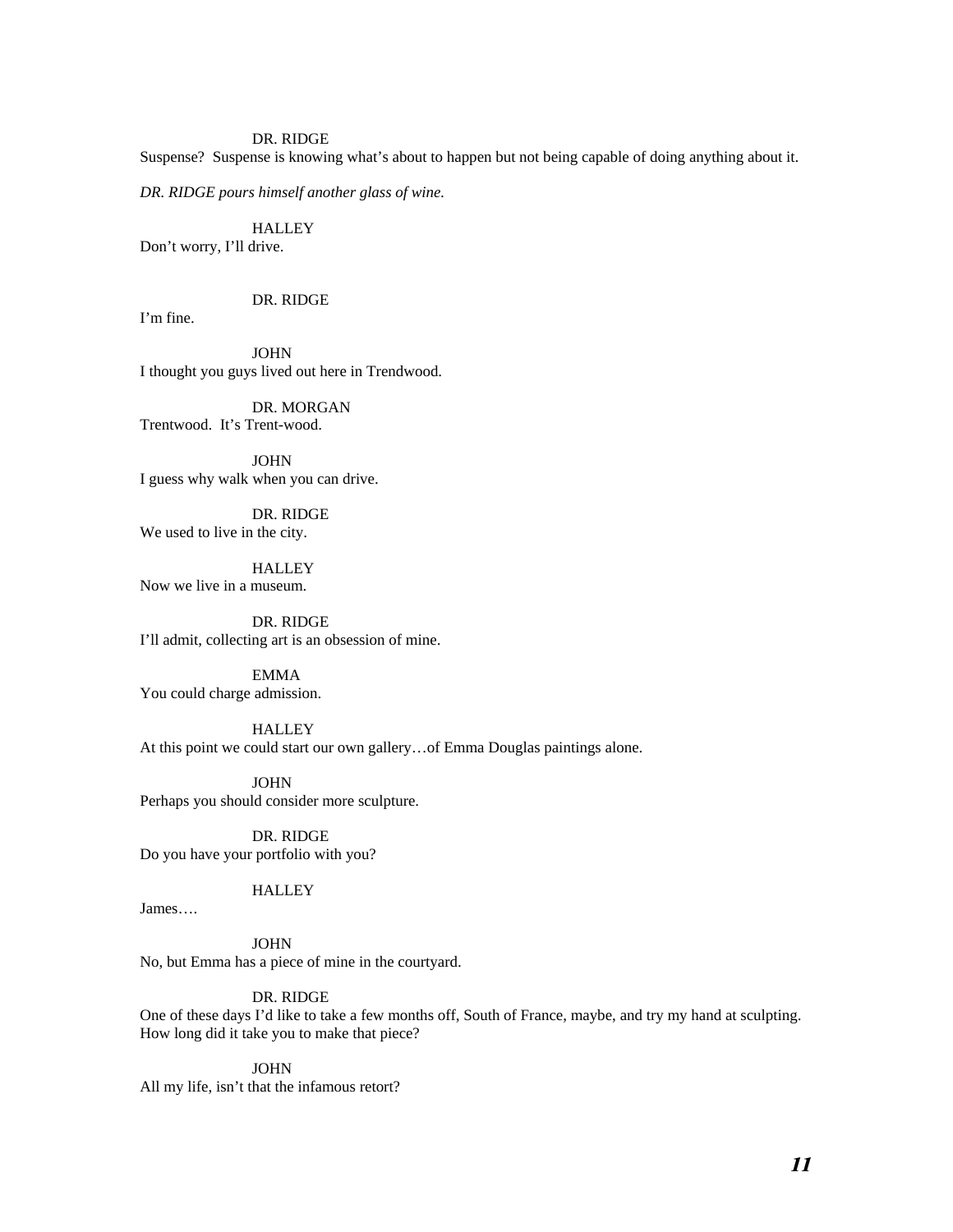Yes, I guess so. What do you get for one of those?

**JOHN** That one was a gift, but, I don't know…let's see—

 DR. RIDGE You know, I wonder how much of the GNP is generated by art?

## DR. MORGAN

Do they include art in the GNP?

#### EMMA

I should hope so….Art's one of the few things actually produced in America these days.

 DR. MORGAN Really? Then define "product."

 DR. RIDGE She takes raw materials—paint and canvas—and converts them into finished products.

 EMMA Which are then sold on the open market.

JOHN

With any luck.

 DR. RIDGE No such thing as luck. It's a crazy symbiosis, capitalism.

EMMA

Symbiosis?

**HALLEY** 

*(studying the hem of the tablecloth)*  There's also a symbiotic relationship between wolves and sheep.

 JOHN That arrangement doesn't do much for the sheep, now does it?

#### DR. MORGAN

Nah-ah-ah-ah.

DR. RIDGE

It certainly is each man for himself. And although I wouldn't normally think of medicine, the *art* of healing, and capitalism in the same breath, the same economic factors are at play in both, I think.

#### JOHN

I wonder how much of the GNP is generated by medicine? *(and when he gets no answer from the DOCTORS, this to HALLEY who is checking the time on her watch)*  Anyway, I don't doubt you might live longer if you have an Emma Douglas original on your wall.

## **HALLEY**

Then we should live forever.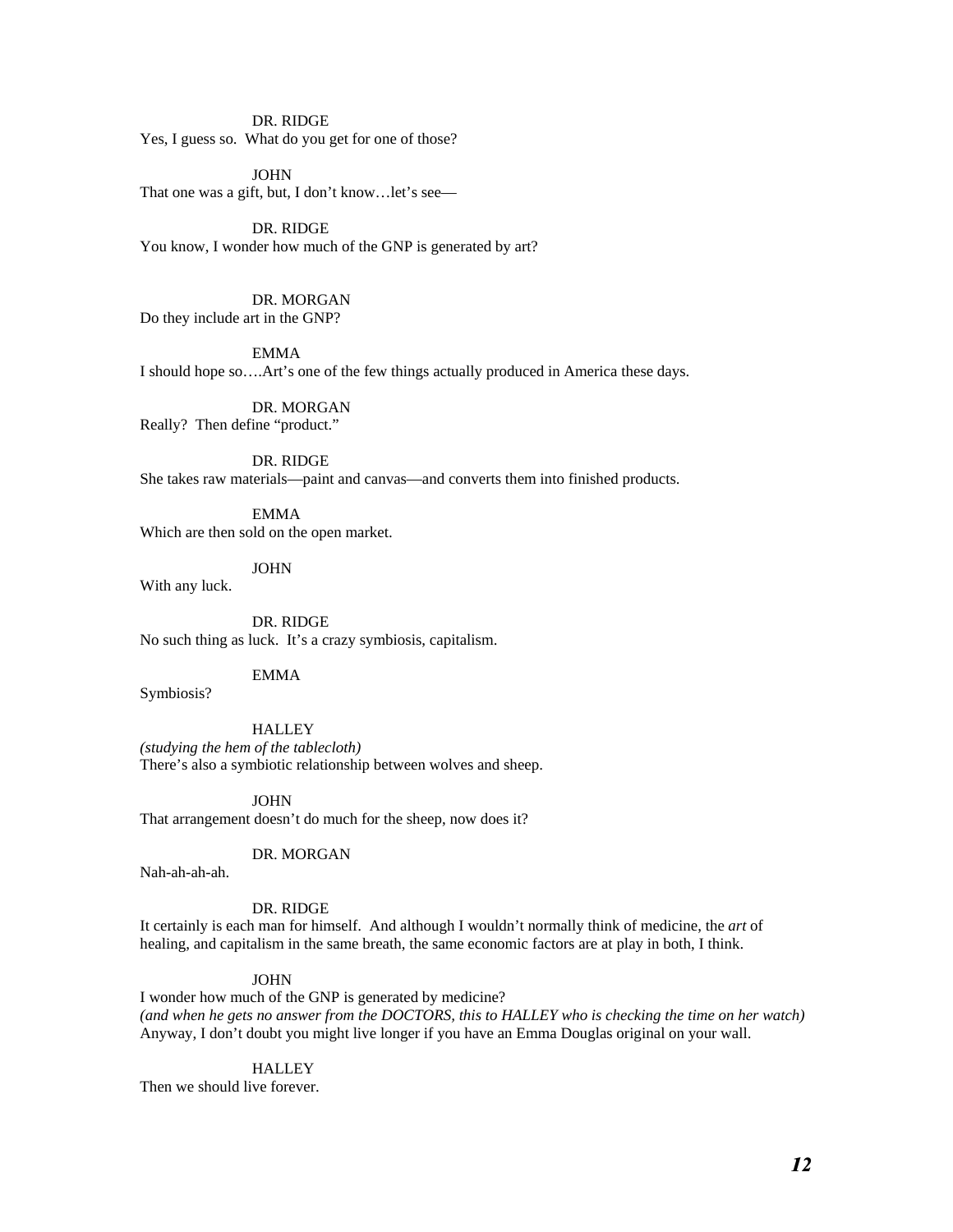Anyway, I'd love to change places with either of you for a while.

#### DR. PARKER

Now there's a good idea. Yes, let's see….Why *don't* you two trade places some day? John *you* observe one of James' surgeries, and James *you* go watch John sculpt…give each other a quick lesson, and then try it on your own?

#### DR. RIDGE

Sounds good to me.

**JOHN** I don't think I'd be a very good doctor.

#### DR. PARKER

No, John…probably not. But why do you say so?

#### JOHN

Oh, I don't know. I'm sure it's not the case with you guys, but a lot of modern medicine seems like playing darts in the dark…keep throwing until you hit something.

#### DR. PARKER

Oh come on. My experience with patients is they don't feel like their appointment is complete unless I write them a prescription. People have an innate craving for medicine.

## **HALLEY**

Is it innate or learned?

 EMMA What do you mean, Halley?

#### DR. RIDGE

She means patients learn to get what they need.

## **HALLEY**

That's not what I said.

#### JOHN

No, you're right. I read somewhere….What was her name? Dr. Lima, Lopa….

DR. RIDGE

You read somewhere….

#### DR. MORGAN

Nothing a doctor hates to hear more than "I read somewhere." Pass the wine.

## **JOHN**

Anyway, I can email you the article…a doctor in Bombay who says the life expectancy is the same for people who get treated for cancer as it is for those who just live with it.

#### DR. PARKER

What?

 DR. MORGAN Haven't heard this one yet….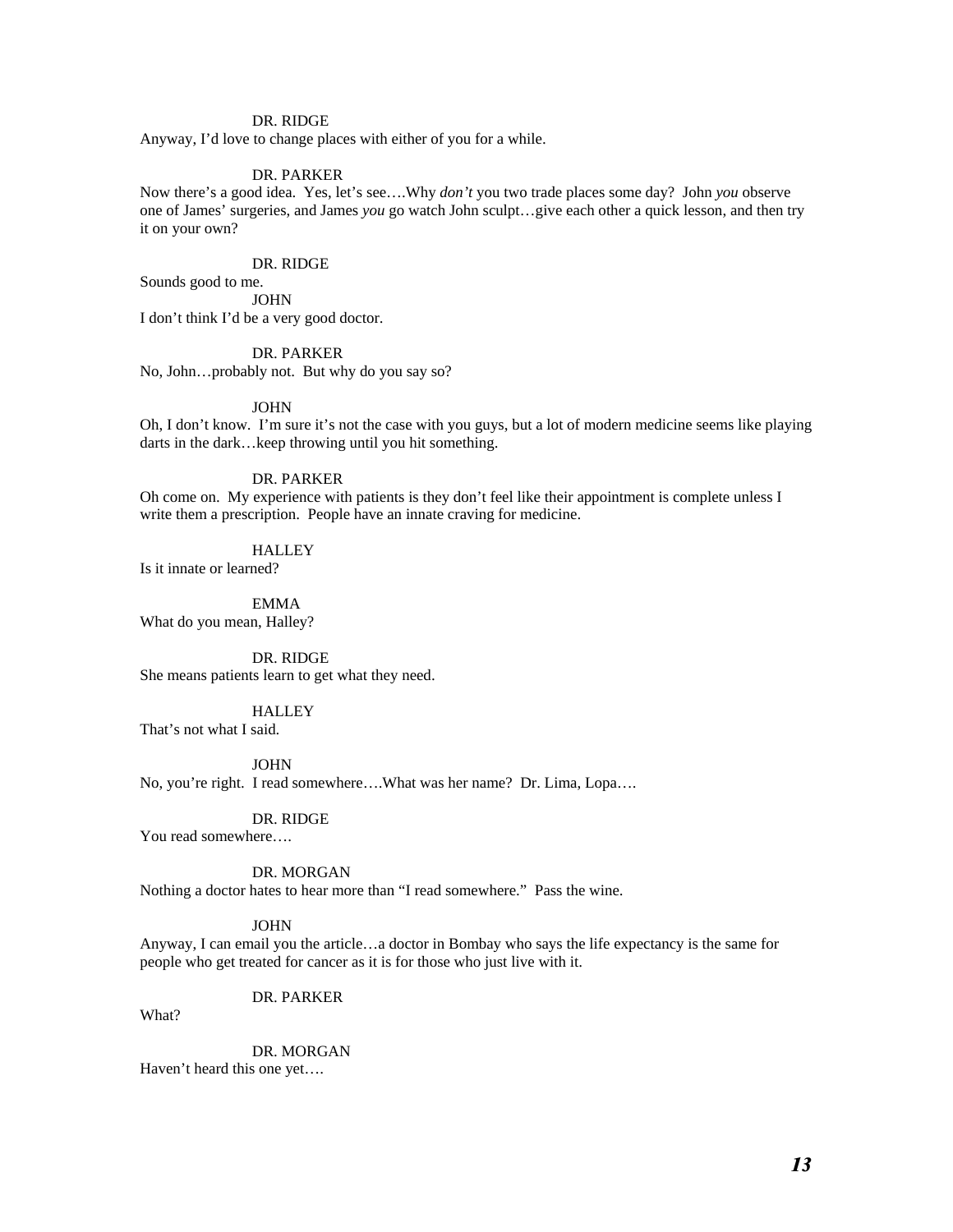## EMMA

I think I read that article.

## JOHN

Not only that, when it comes to women's health—

#### DR. RIDGE

Bunk. A lot of people say a lot of things. Yes, Dr. Loma something-or-other, I believe her name is. Pure poppycock! Not a shred of scientific evidence to support—

*MEGAN enters.* 

MEGAN

Pure poppycock!

## EMMA

There she is….

*MEGAN snaps a Polaroid of the dinner party.* 

MEGAN

Mom, I'm bored.

*MEGAN pulls the Polaroid out of the camera and sets it on the table in front of HALLEY.* 

**HALLEY** 

Nothing good on TV?

 EMMA Megan, you can play in my studio if you want.

## MEGAN

Oh, alright!

## **HALLEY**

You don't mind?

 EMMA Of course not. Why don't you draw us a picture?

 DR. RIDGE We won't be much longer, babe.

 MEGAN Okay. Call me when you're ready.

 EMMA Just yell if there's something you can't find.

*MEGAN exits to the Studio.* 

 JOHN That was great, "Pure poppycock!"

DR. RIDGE

Isn't she amazing?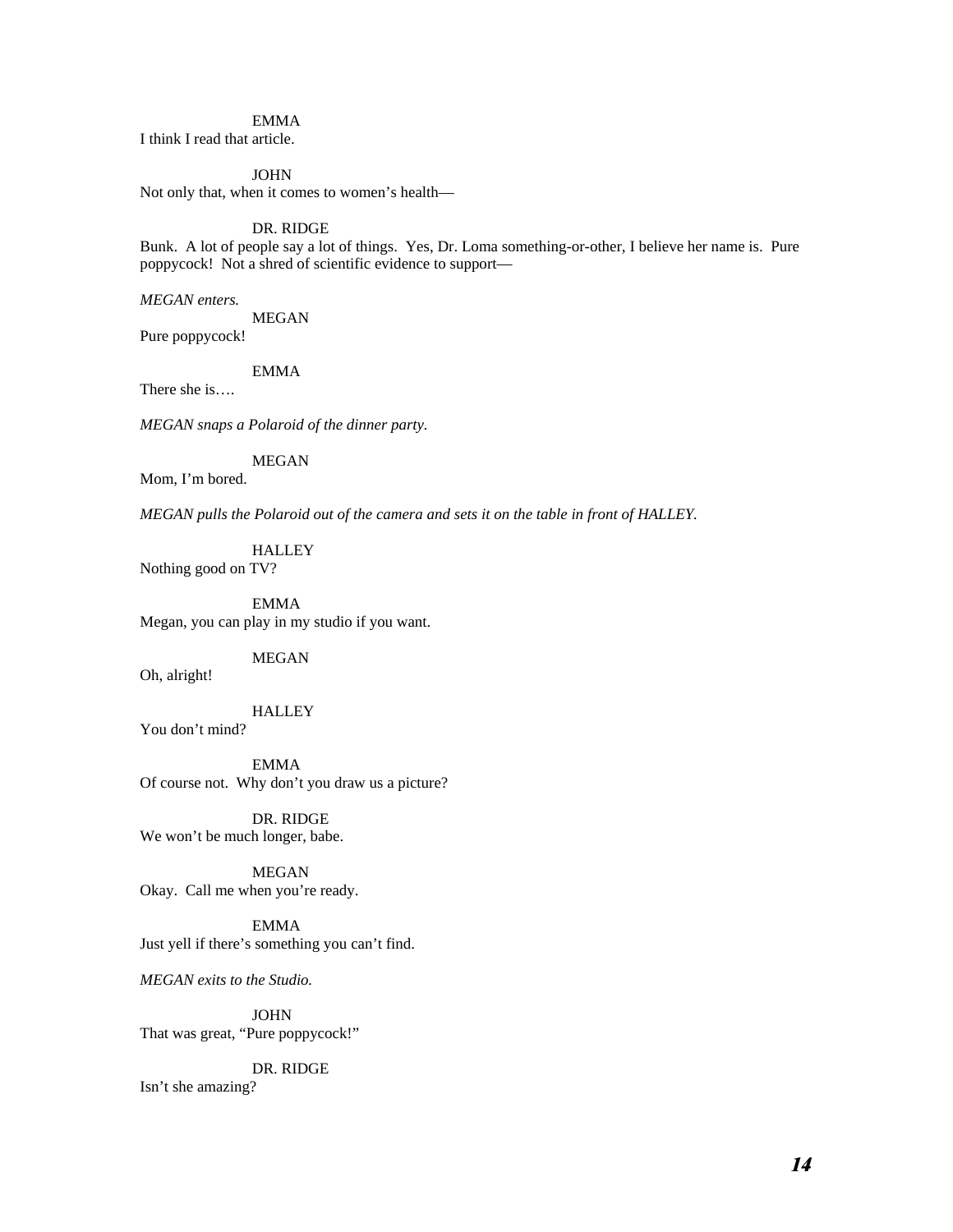DR. MORGAN

Yes.

 EMMA What sign are you, James?

DR. RIDGE

Sign?

 EMMA You know, your astrological sign. DR. RIDGE No way.

 EMMA When's your birthday?

DR. RIDGE

Nope.

 EMMA Come on. Halley, when's his birthday?

**HALLEY** James is a smart, straight, white, man. Every day of the year is his birthday.

 DR. RIDGE Oh boy, here we go again.

EMMA Well then....Happy birthday, gentlemen!

 ALL Here here. Salute. I'll drink to that.

## **JOHN**

Emma's a Gemini.

*(when no one seems to "get it" and EMMA gives him a dirty look, JOHN proceeds)*  Anyway, this doctor says when the poor in India go to the clinic and the doctor tells them they have cancer there's nothing to do but turn around and go back home to live-out the best life they can. But those who have the money get the treatment, the best the west has to offer. And their statistics, which they've been tracking since the 50s, say the life expectancy for those who get the treatment and those who don't is almost the same.

## EMMA

But what does that mean?

JOHN

The same is true for other treatments too—

#### DR. MORGAN

There's a lot more homeopathy over there…has been for centuries….that might account for it.

## DR. RIDGE

Homeopathy? Sam, please. This is what happens…a bit of hearsay, and the next thing you know we're prescribing herbs and grandma's remedy for whatever ails you.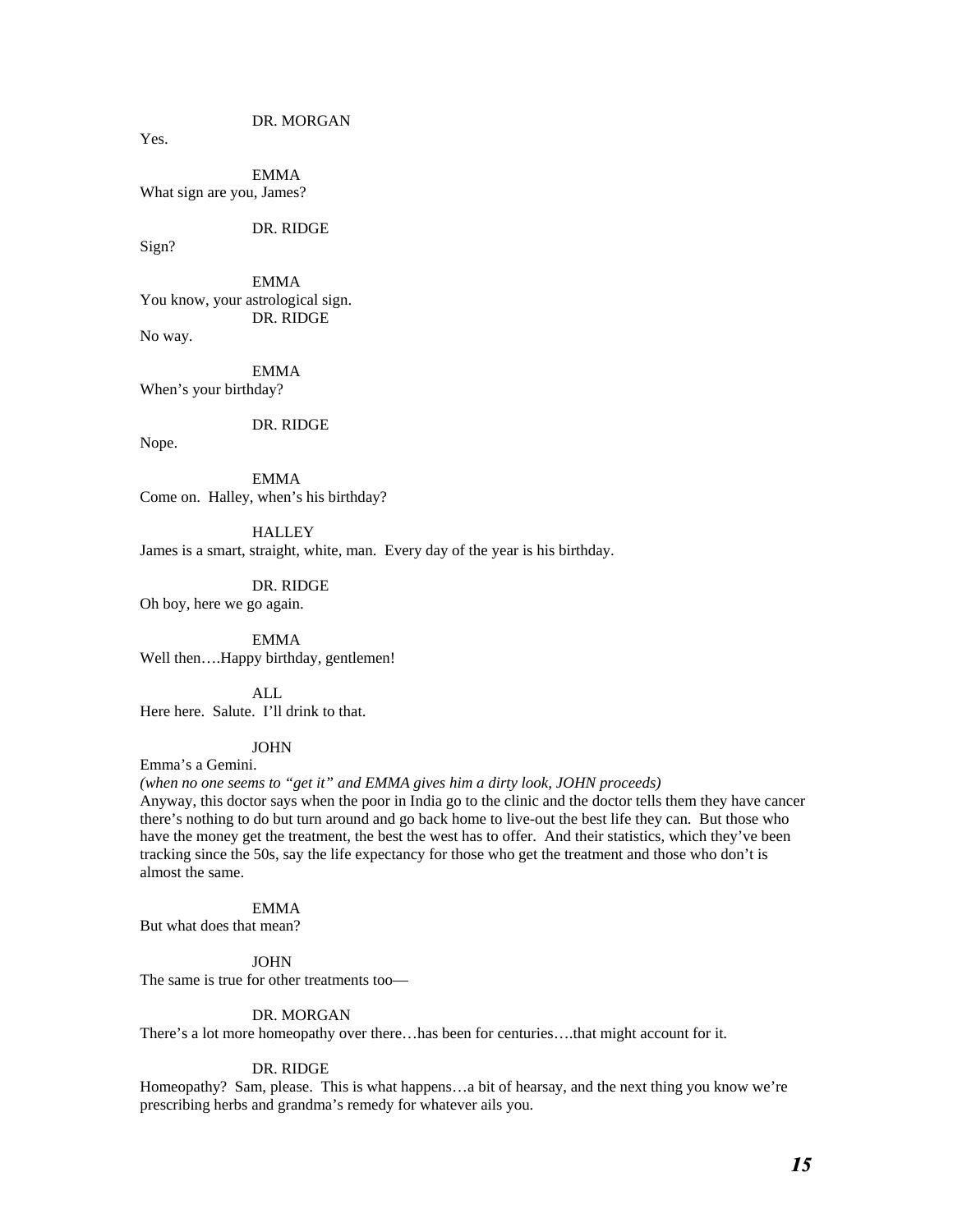#### JOHN

The same is true with cold medicine. It might take care of one symptom but it just makes me feel bad in a different way. What do they call that? There's a word for it.

## EMMA

Iatrogenic.

JOHN

That's right, iatrogenic.

EMMA

It's when the treatment makes the patient sick, and—

## DR. RIDGE

There are no perfect systems, but I think the odds are with us.

#### JOHN

Maybe. There certainly are a lot of charlatans out there, and lord knows the art critics have a hard time telling which is which. And there are a lot of charlatan doctors out there too, but how do we know when the prescription is motivated by economics or something else?

## DR. MORGAN

John, don't forget we're doctors…we know a little bit about this ourselves.

JOHN

And there was another report that just came out, in the Post I think—

#### DR. MORGAN

Oh, please….

JOHN

…That GPs in America only correctly match the prescription to the symptom like fifty percent of the time, or something like that?

DR. RIDGE

Give me a break.

 JOHN I'm sorry, I don't have much faith in modern medicine.

## DR. MORGAN

Well who asked?

**HALLEY** Maybe what we need is a post-modern medicine.

 DR. RIDGE Capital idea….Let's start a chain of blood-letting spas.

EMMA

Now that's funny.

DR. PARKER

But, John, you're not saying doctors knowingly prescribe harmful treatments, are you?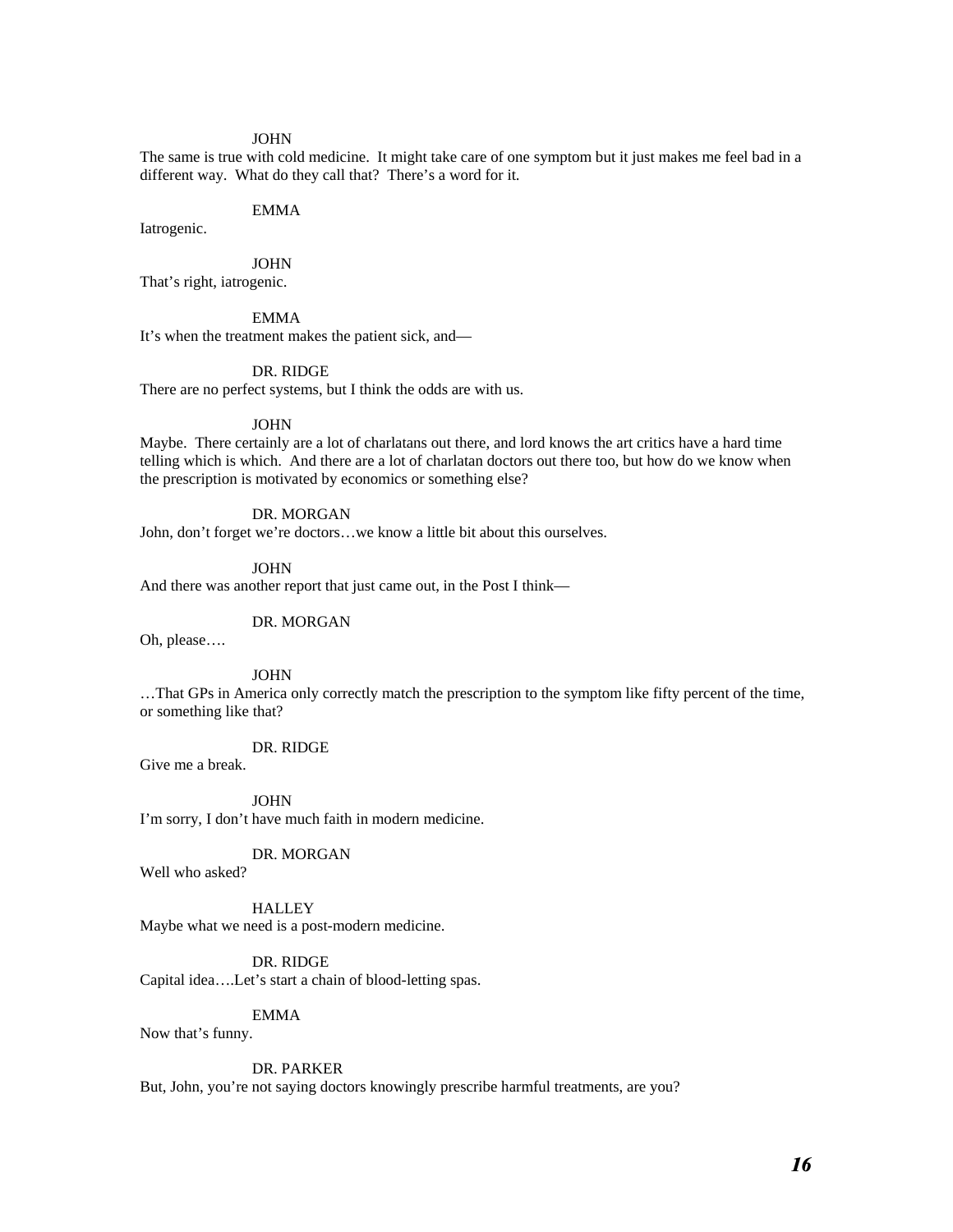## EMMA

No, I don't think that's what he's saying…are you, John…?

#### JOHN

As Sam said, you guys know more about this than I do. But certainly, money makes the machine of modern medicine go. For my own part, I became a sculptor because I wanted to sculpt, and I do that whether the world wants more sculptures or not. Maybe there are too many artists, but I don't think there's any harm in having too many sculptures. But if there are too many surgeons…we have too many surgeries. And unnecessary surgeries are a bad thing, right?

#### DR. RIDGE

Of course they are, John, but it's not the same thing.

JOHN

So maybe it's the money, or maybe it's the power…I don't know—

#### DR. MORGAN

The power?

 JOHN But the bigger the surgery the more they get paid, right?

DR. RIDGE

They? Which "they" are you pointing your finger at now?

JOHN

I wasn't pointing my finger at anyone.

#### DR. RIDGE

Of course surgeons make more money for more complicated surgeries, and the sicker you are, the more complicated the requisite treatment. But have you been reading the malpractice headlines? I'm involved in a lawsuit right now claiming the hospital allowed a surgery that wasn't needed, and I've got a friend who's being sued for not suggesting a surgery that *was* needed. You can't win.

 JOHN Oh, is that what those "Save Our Doctors" signs are about?

DR. MORGAN

Yes. And I noticed you've got a "Feed The Poets" pin on your satchel.

#### JOHN

Hospitals are non-profit organizations. They don't pay taxes. And if malpractice suits are on the rise they just limit our ability to sue. Can't win? Don't you mean can't lose? All I'm saying is the best thing would be for everyone to get to know their own bodies better…prevention. For example, men aren't told they need to have their gonads inspected routinely, but women are taught that they're…ticking time bombs!

### DR. PARKER

Who says women are ticking time bombs?

## DR. MORGAN

Ticking time bombs?

#### EMMA

James do you think of me as a ticking time bomb?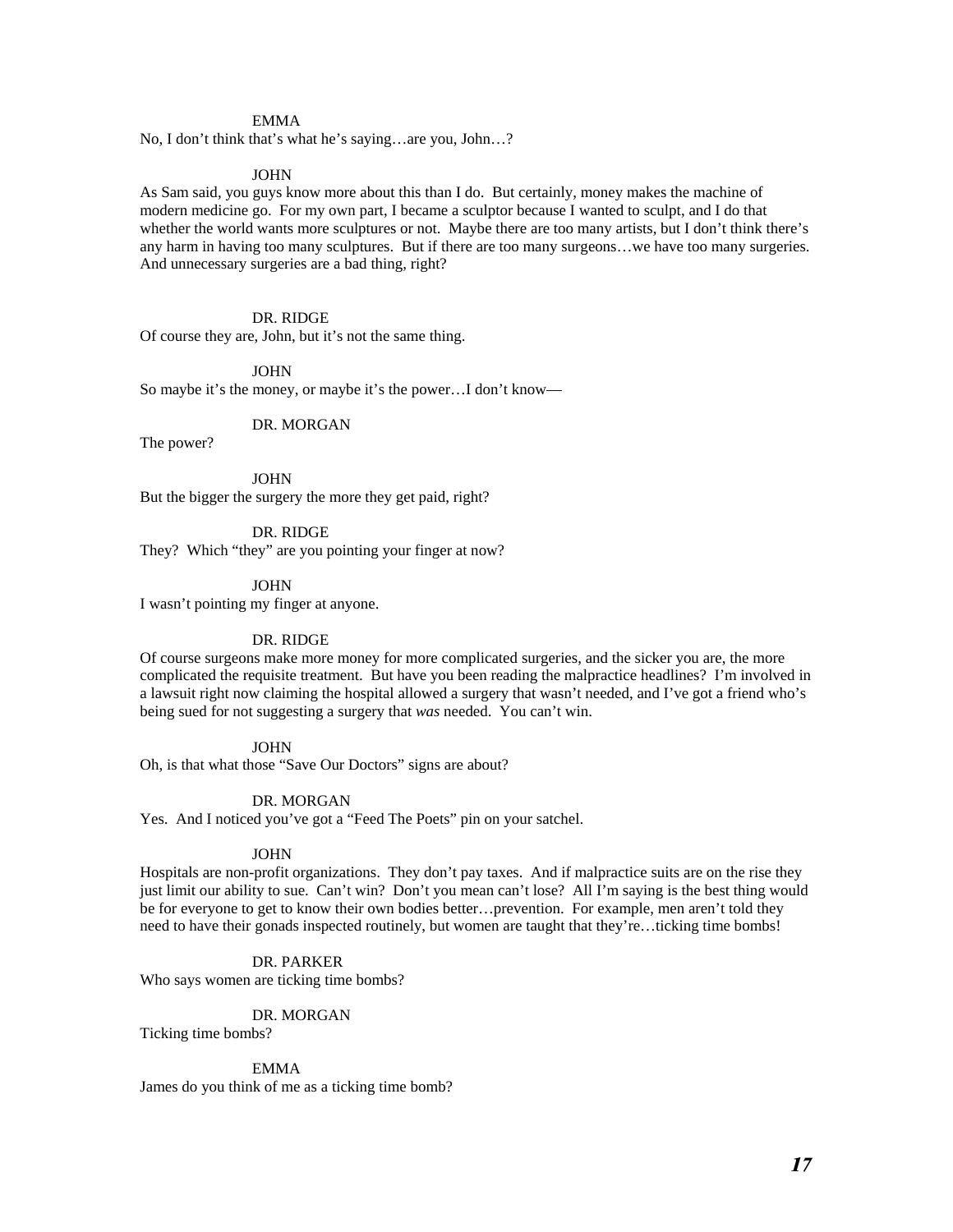No, of course not. I don't even know what that means. What do you say, Emma? John here implies that you ought to cancel your surgery and just live with these problems you've been having.

JOHN

What?

#### **HALLEY**

Surgery?

 EMMA I really didn't want to discuss that here.

 JOHN You didn't tell me you were having surgery….

 DR. RIDGE And I apologize for that, Emma.

#### DR. MORGAN

It's okay.

#### DR. RIDGE

No, really, my apologies, but allow me to assure each of you that Sam can count on me to make sure Emma Douglas will be here for him into their old age.

#### **HALLEY**

Be here?

DR. MORGAN

John…James, Rose and I have become good friends and colleagues. And we didn't invite them here to defend the medical industry.

DR. RIDGE

Oh, Sam, stop.

 DR. PARKER He's got a right to his own opinion.

## DR. MORGAN

And what about that bicycle accident you were in, John? Wasn't it modern medicine that resuscitated you? If it weren't for the paramedics and the ER you wouldn't be here to heckle James at my dinner table.

**JOHN** 

I didn't think I was heckling anyone….

## DR. RIDGE

Sam, relax. Next you'll be asking John how many lives he's saved with his sculpting.

#### JOHN

Don't worry, I'm not going to chain myself to your Cadillac Escalades or anything. Besides, emergencies are different.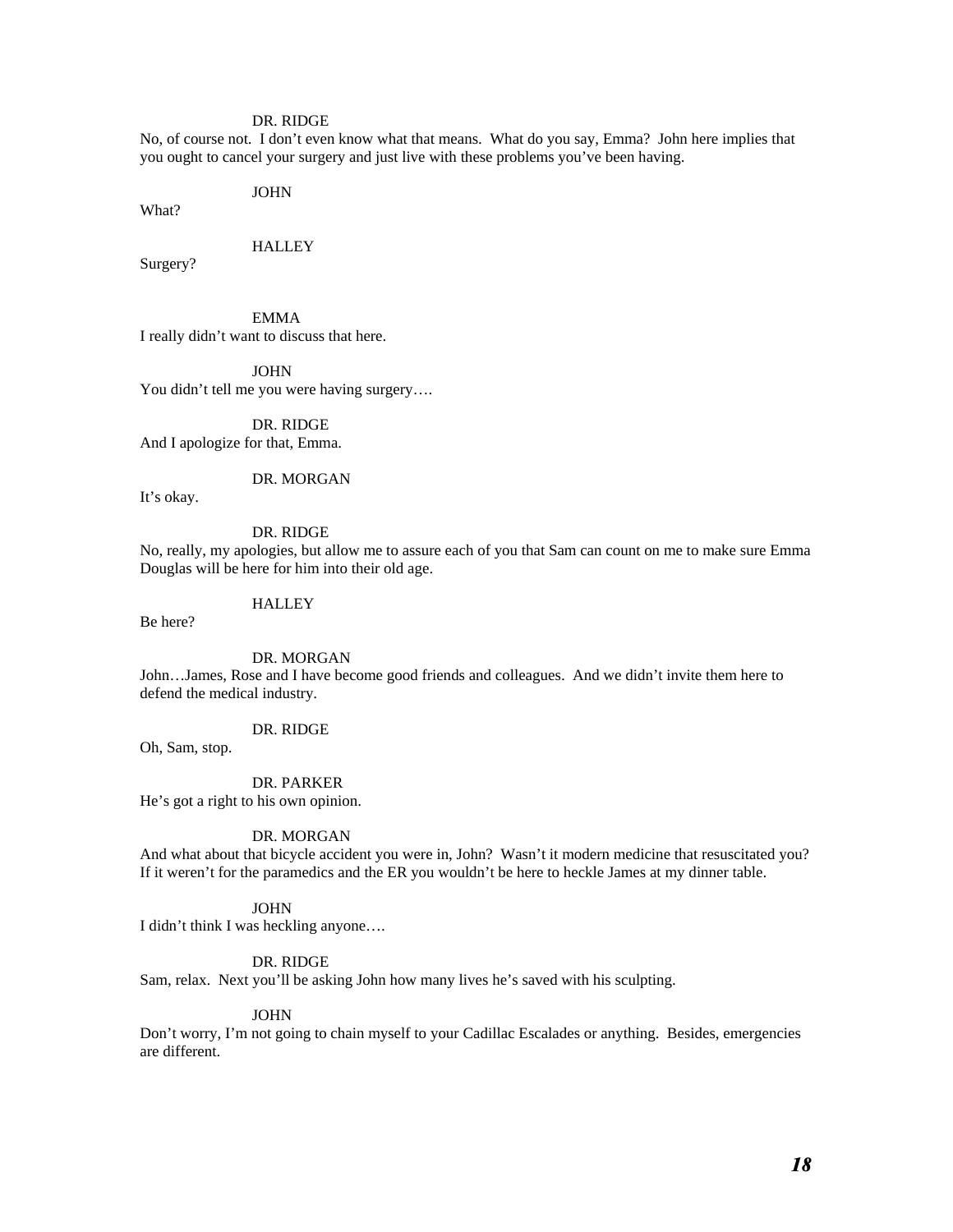## DR. PARKER

Well John, not every medical decision looks like a TV show. And I'm sure you wouldn't turn down a commission on one of your sculptures that had a few more zeroes on the price tag. Besides, although it's not so obvious in some as others, I think we'd all like to think there's a bit of a Marxist tree-hugger in each of us.

#### JOHN

Marxist tree-hugger?

## DR. MORGAN

Now, Rose….Not everyone who criticizes capitalism is a communist….

#### DR. PARKER

That's not what I meant.

#### JOHN

And not every surgeon is a butcher.

 DR. PARKER And not every anesthesiologist is an accomplice?

 EMMA Well, we're just one big happy family!

 DR. MORGAN At any rate, John, you're not the first contrarian Emma's invited to dinner.

JOHN

Now I'm a contrarian. I prefer…. *(stands, as if for roll-call)*  Tree-hugging, card-carrying, anti-establishmentarian! *(bows when EMMA applauds, and sits)*  And you, Sam?

 DR. MORGAN Me? Let's see. Well, I guess I'm…the Sand Man!

DR. PARKER

Oo, scary.

**HALLEY** 

Butcher's wife.

ALL

Whoa!

 DR. RIDGE "I am not an animal—"

 DR. RIDGE & DR. MORGAN "…I'm a human being!"

 JOHN And you, Emma. Sound off.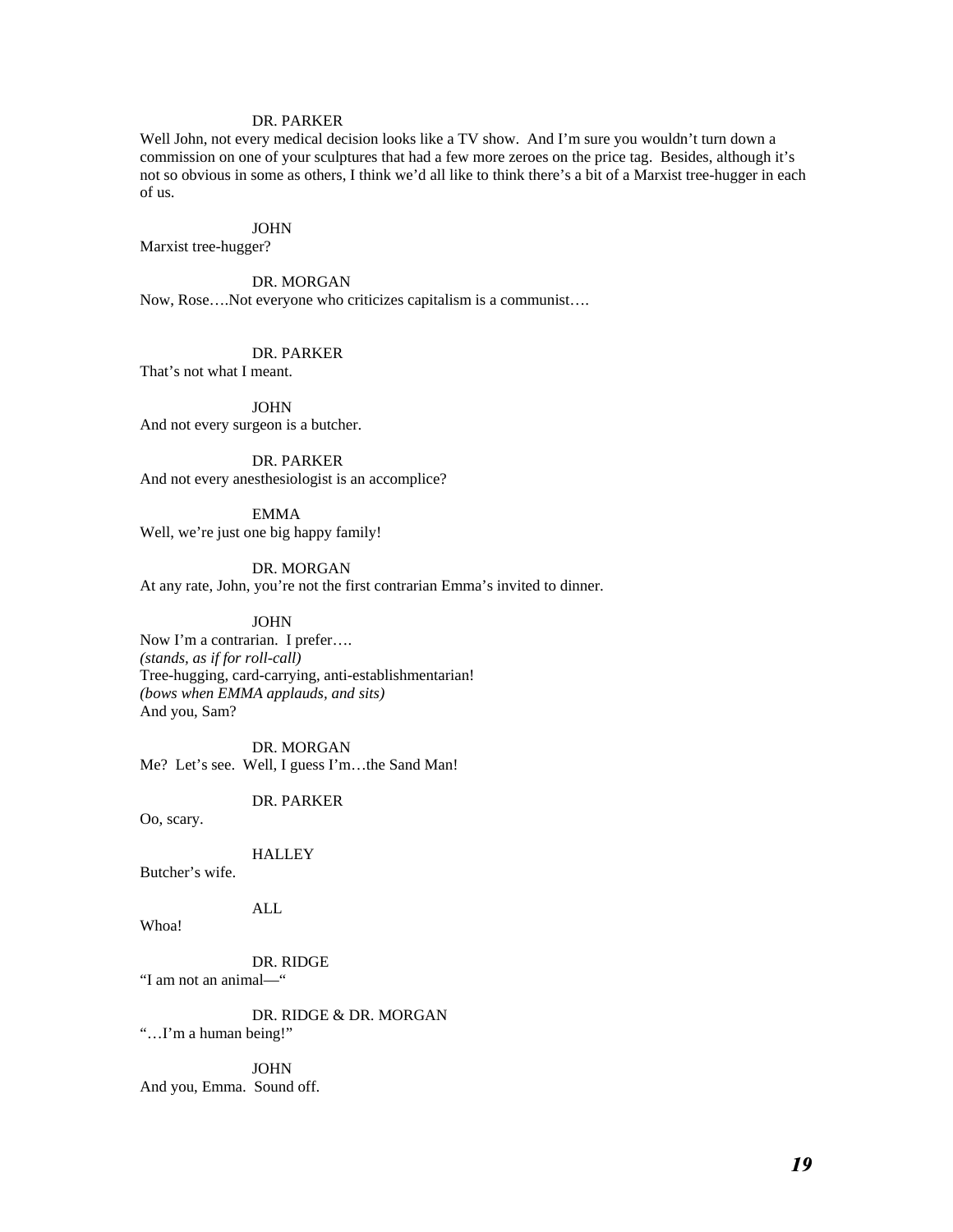## DR. MORGAN

Yes, Emma.

## EMMA

Charlatan!

 DR. RIDGE We all know otherwise.

 EMMA Well, that's what Jeremy Fogle said in his review today.

DR. RIDGE

The man should be whipped!

*Pause.* 

 JOHN Well! I'm stuffed! An incredible meal, Emma.

#### DR. RIDGE

You elevate lasagna to a gourmet delight fit for kings. And I love your new work. They're hypnotizing.

DR. PARKER

They do seem to draw you inward. Like there's some secret in there somewhere.

EMMA

Well…thank you, Rose. But if you find any secrets, let me know….

DR. RIDGE

It's as if a great weight threatens to pull each line right off the canvas, and yet they hover there, inexplicably.

 JOHN She's the hardest working artist I know.

 EMMA I'm very lucky. I don't really consider it work.

 DR. MORGAN To me they have a textile feel to them….I keep telling her she should use a ruler.

 EMMA Yes, Sam…I know you'd prefer that I took up knitting.

## **HALLEY**

I used to knit.

*Pause.* 

DR. RIDGE

Anyway, you certainly are prolific, Emma. It's mind-boggling, really. I envy your creativity.

 JOHN You envy her creativity?

*20*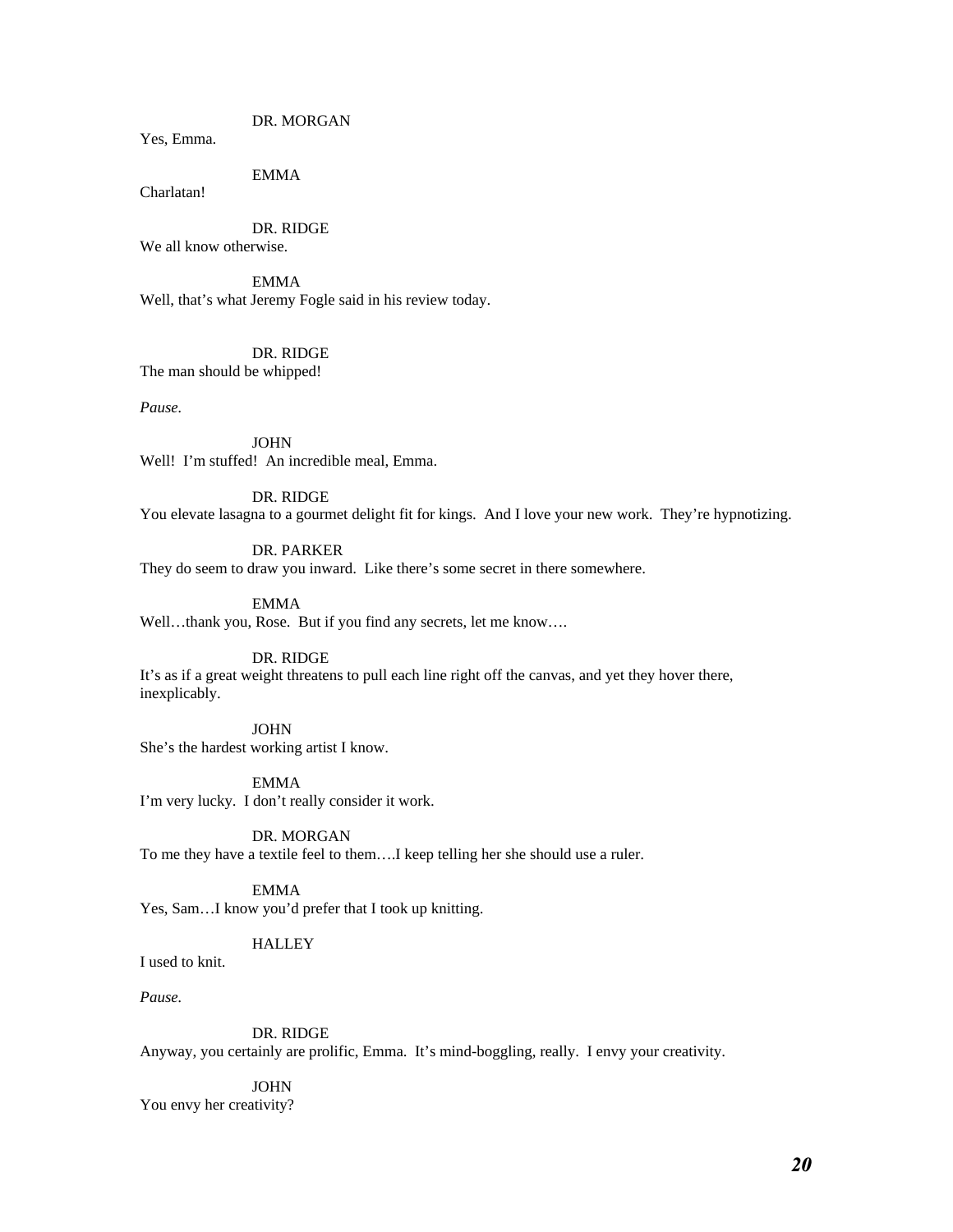Yes, I do. I really do. I'd give anything to live the life of an artist.

**JOHN** 

Give it a try.

## DR. RIDGE

No, the grass is always greener. For now, the best I can do is collect it, John…study it. And that gives me a great deal of pleasure, I assure you. Hm? At any rate, Sam, we have an early tee time, tomorrow.

DR. MORGAN

Yes we do.

 DR. RIDGE Thank you, Emma, Sam, everyone, for an enchanting evening.

ALL

Yes. Thank you. You're welcome.

*DR. PARKER exits. DR. RIDGE exits to retrieve MEGAN from the Studio.* 

JOHN

Emma, I forgot your Art In America, but I'll swing by on the way to school tomorrow.

DR. MORGAN

Goodnight, John.

 JOHN Goodnight, Doctor.

*JOHN exits.* 

**HALLEY** Goodbye, Emma. Thank you.

 EMMA Of course, Halley. Thanks for coming.

*MEGAN enters with DR. RIDGE.* 

 EMMA Oh, Megan! It was so nice to finally see you again.

 MEGAN Thank you for dinner.

 EMMA You're welcome.

 MEGAN Here, I made you a fortune teller.

 EMMA A fortune teller?

*21*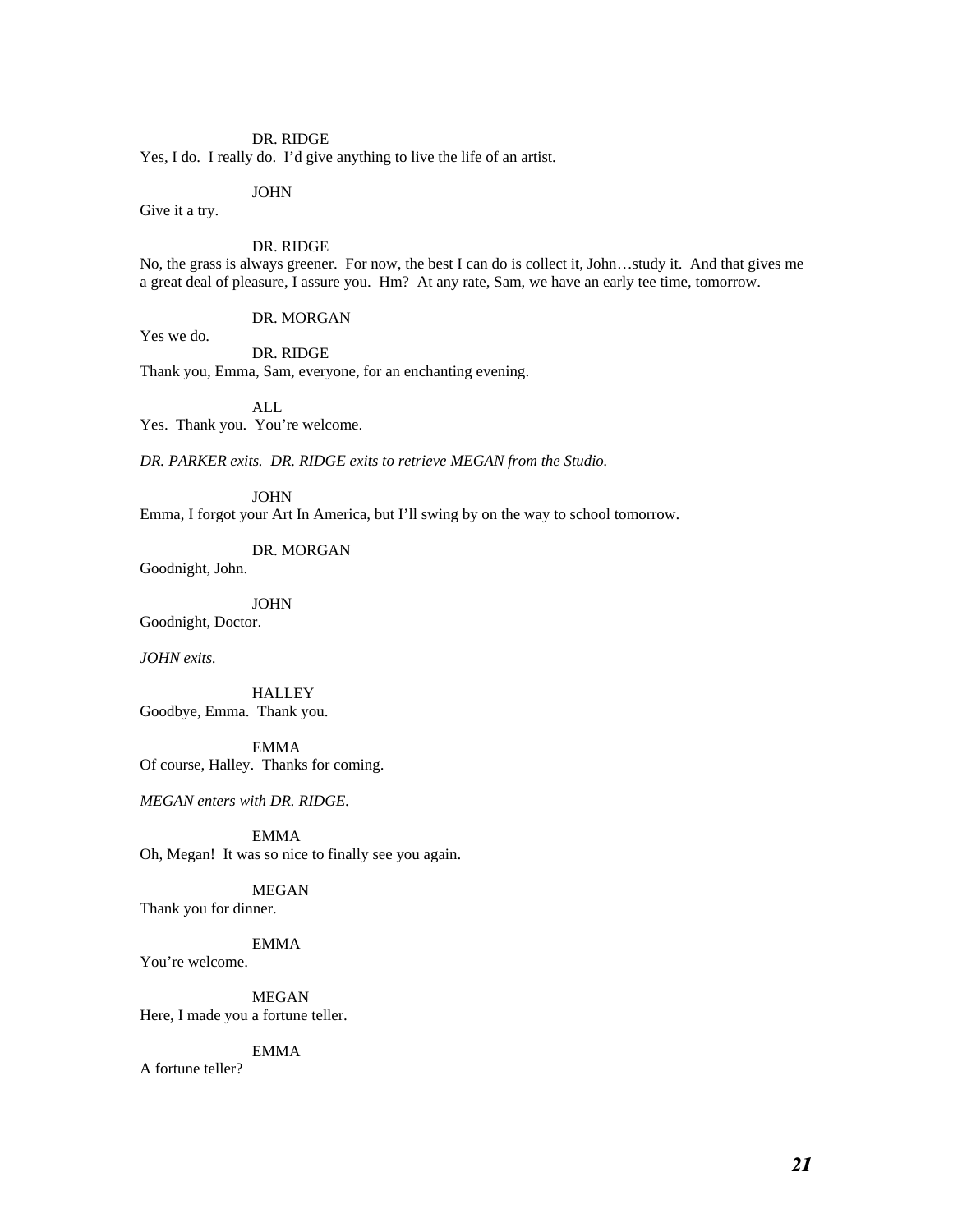You move it back and forth for each word in your question, and then you lift the flap for the answer.

## **HALLEY**

Maybe you should show her.

 MEGAN She can do it, Mom, it's easy.

 EMMA I can do this…I was a kid once too, you know.

 MEGAN I put my own answers on it, but you can make up your own if you want. EMMA Thank you, Megan.

 DR. RIDGE Oh, Meggie, what next?

 MEGAN Dad, don't call me Meggie.

I'd like that.

**HALLEY** Emma, we should get together…for coffee.

EMMA

 DR. RIDGE You just had coffee. Well, happy weekend, everyone.

*DR. RIDGE, HALLEY and MEGAN exit.*

Scene Seven *Dining Room. Continuation from Scene Six.* 

 DR. MORGAN Wow. Hm, just like that….Well, you've outdone yourself once again, darling.

## EMMA

What do you mean?

 DR. MORGAN Inviting John to dinner with James?

 EMMA I thought it was great fun.

#### DR. MORGAN

There're a lot of people we could've had to dinner. Why them? You trying to set him up with Rose?

## EMMA

John and Rose? Hah! Oil and water. Besides, you and I have always had separate friends. I barely know James for all the time you've spent with him. And Halley and I haven't seen each other in ages. I thought it was an interesting group to get together.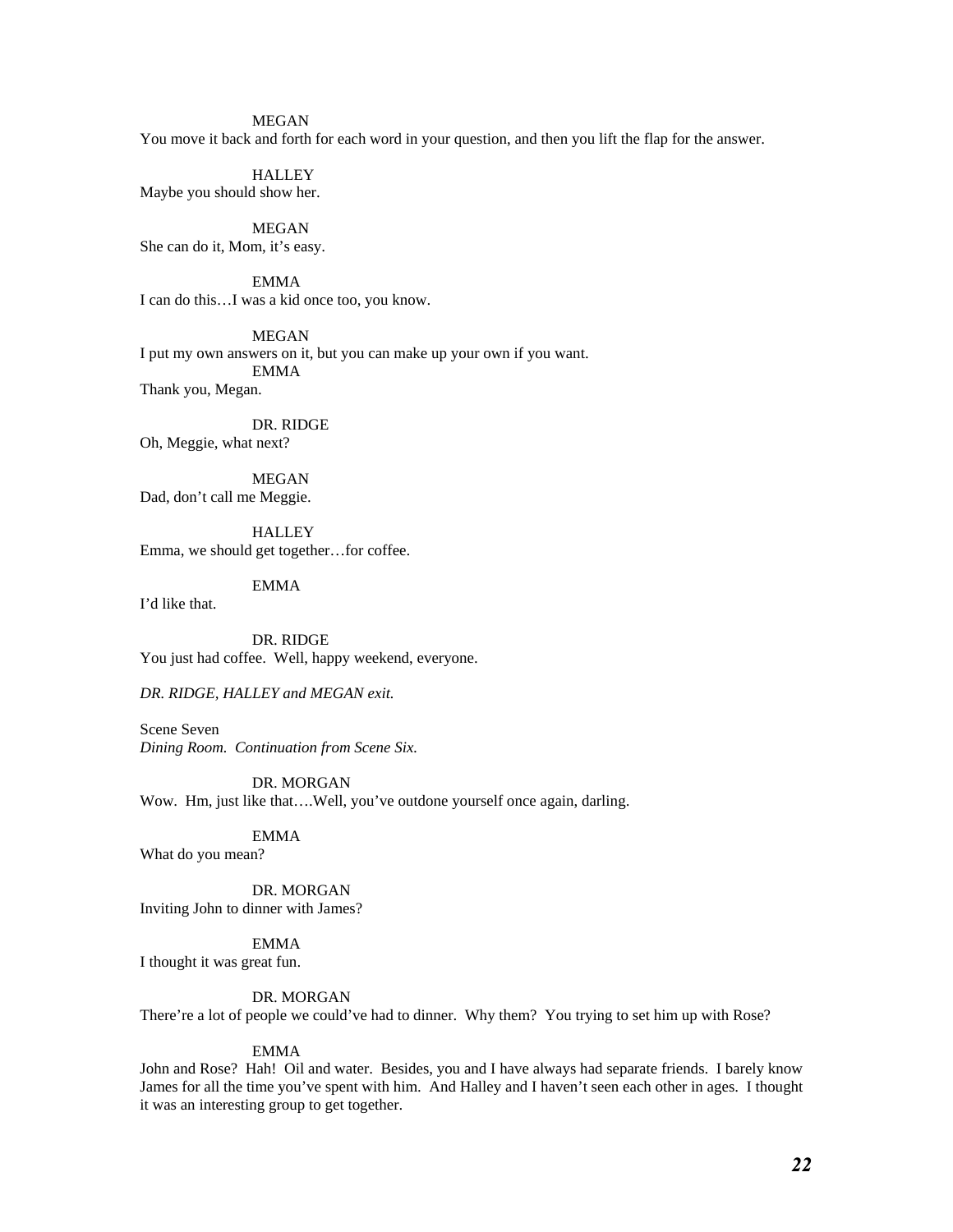## DR. MORGAN

Next time I'd like to help decide who we're inviting to dinner, is all. Okay? What's the matter with you?

## EMMA

*(beginning to exit)*  Nothing. Yes…okay. Hey, I think I'll…paint a while.

 DR. MORGAN Okay. Well, goodnight. Aren't you going to give me a kiss?

EMMA

*(returning to confront DR. MORGAN)*  I cook dinner, I invite your friends over, and all you can say is why did I invite John? DR. MORGAN It was just a question.

EMMA

Let me ask you a question, Sam….Do you think you deserve me?

 DR. MORGAN Do I deserve you? No. I don't think I do. And it's terribly unfair.

*EMMA kisses DR. MORGAN.* 

EMMA

Very funny.

*When EMMA turns away from him, DR. MORGAN grabs her arm and pulls her close again.* 

DR. MORGAN

You sleeping around on me?

EMMA

What? Are you serious?

DR. MORGAN

Yes I'm serious. You sneaking John into your studio to play with after I go to sleep?

EMMA

I don't sneak him anywhere. What're you talking about? John and I are friends, he stops by whenever he feels like it. Besides, if I can't have guy friends without you getting jealous—

DR. MORGAN

Oh, relax. Can't I give you a hard time without you taking me so serious…ly?

EMMA

Sometimes it's hard to tell when you're serious and when you're not, Sam. Besides, you wouldn't know, so what difference would it make?

DR. MORGAN

I'd know.

 EMMA Then why are you asking? Well? Am I or aren't I?

*23*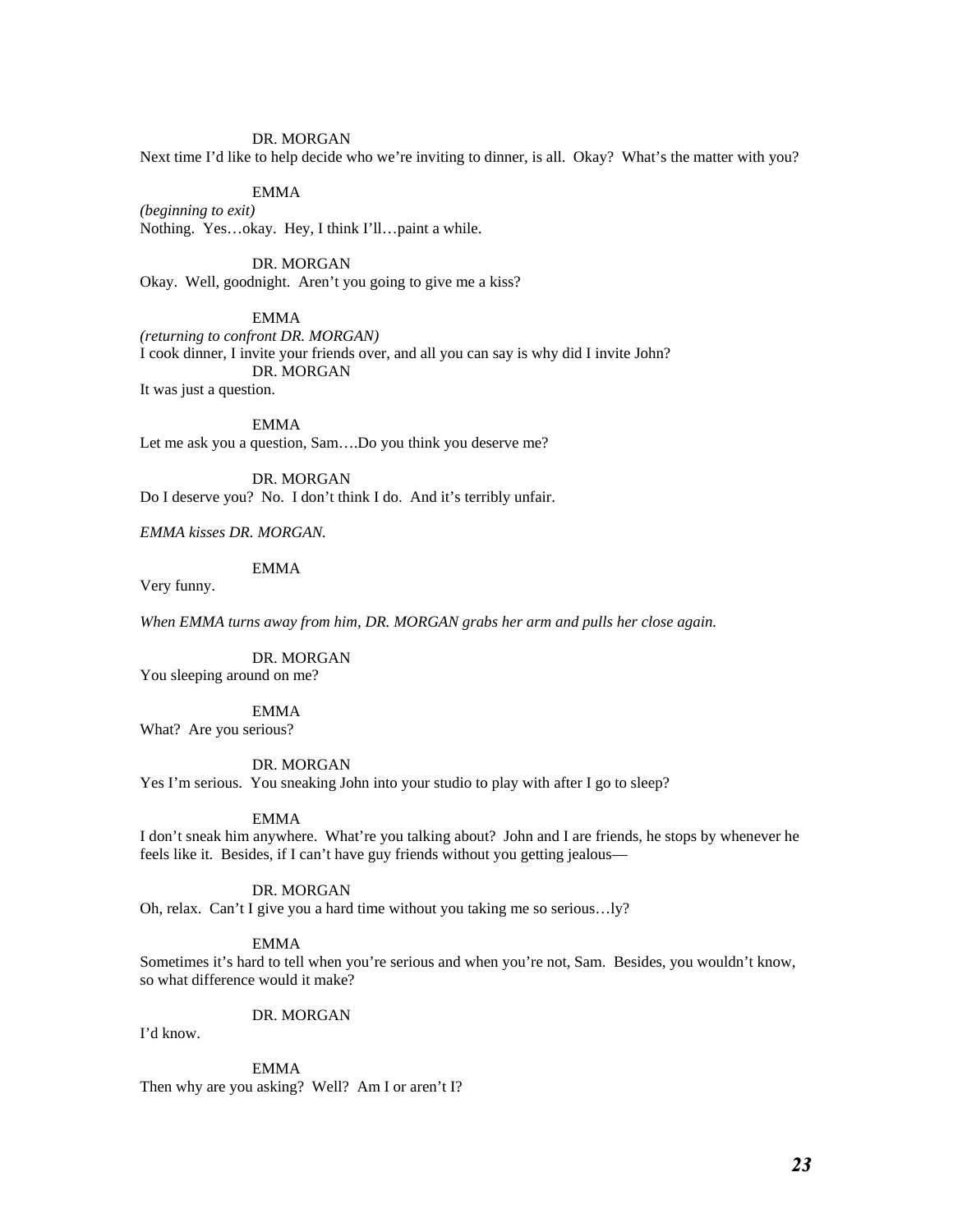## **DR. MORGAN**

Go paint. I have an early day tomorrow.

#### DR. MORGAN & EMMA

Goodnight.

*EMMA takes a pack of cigarettes from a drawer and puts a cigarette in her mouth.* 

DR. MORGAN

I thought you quit….

EMMA

Anyone can quit just once. It takes a real woman to quit as many times as I have.

*EMMA exits.* 

 DR. MORGAN Yeah, yeah, yeah…goodnight.

*DR. MORGAN exits.* 

Scene Eight *RIDGE residence Kitchen. MEGAN sings "How Was Your Weekend Mavis?" to herself for a moment before HALLEY enters.* 

**HALLEY** *(troubled, struggling to appear that all is well)*  I know one little girl who's up past her bedtime.

MEGAN

*(mocking her)*  "I know one little girl who's up past her bedtime." I mean, yes, mother. Whatever mommy says.

## **HALLEY**

That's more like it.

 MEGAN Hey, does Emma give art lessons?

**HALLEY** What? Oh, I don't know….

 MEGAN If she does, can I take lessons with her?

**HALLEY** Maybe. Ask your dad.

## MEGAN

That'd be cool…to be an artist, like Emma. *(no response from HALLEY)*  What's the matter?

## **HALLEY**

Nothing. I….Hey, why don't you practice your song for me before you go to bed?

*24*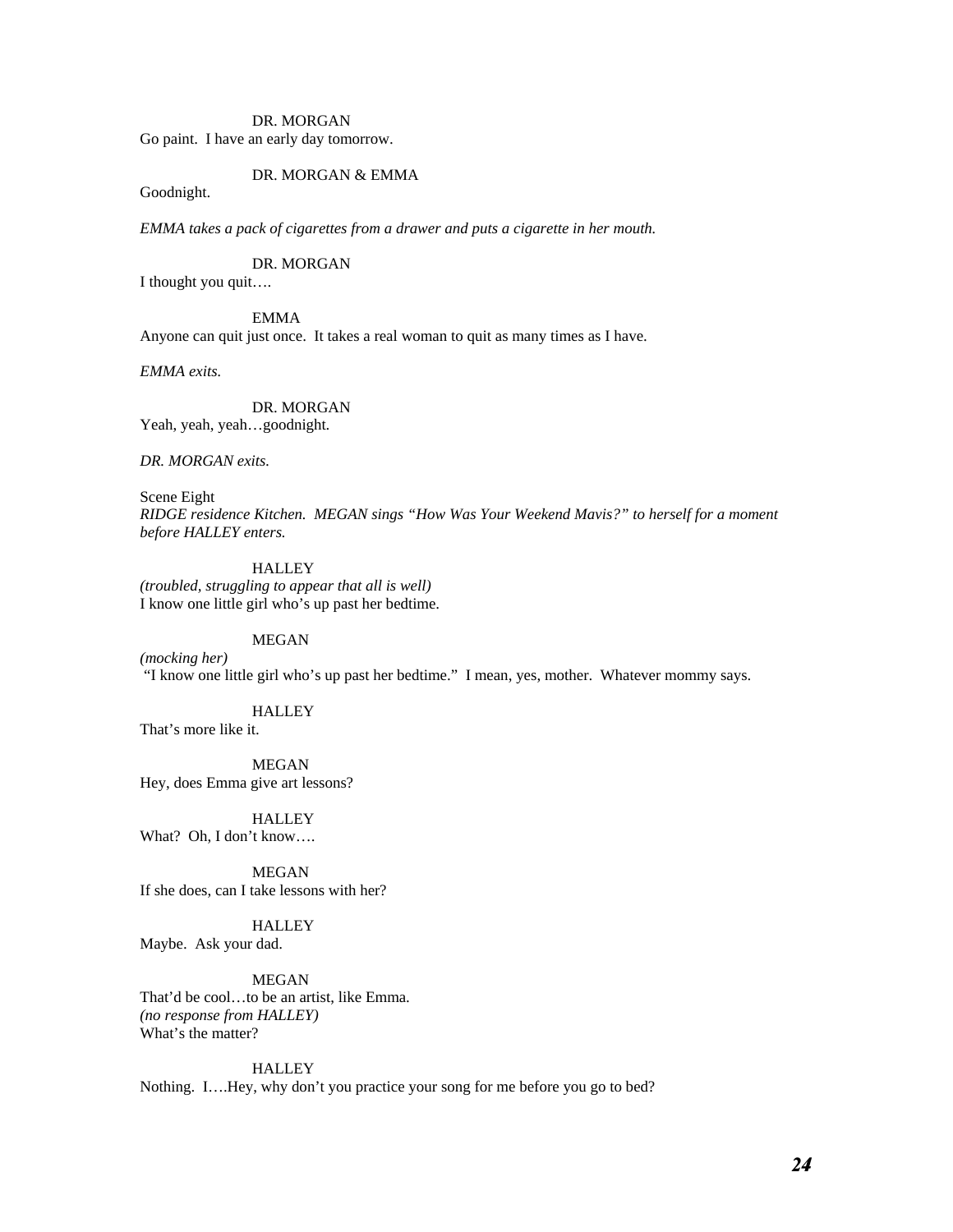Only if you sing it with me. Somebody has to sing with me….

## **HALLEY**

Ask your dad.

 MEGAN No, I want you to. You never sing with me anymore.

## HALLEY

Megan….

## MEGAN

Please…. *(no response from HALLEY, she attempts to hand the script to her, repeating…)*  Please?

**HALLEY** *(finally taking the script)*  Oh, okay. But just a little bit.

## MEGAN

Okay, you start.

**HALLEY** *(stumbling through the melody at first)*  Okay….*How was your weekend Mavis?* 

MEGAN

*So, so….* 

 HALLEY *Mine was perfectly divine.* 

## MEGAN

*Do tell….* 

 HALLEY *Henry's out of town, I had the house to myself—*

 MEGAN *You should of called me Trudy.* 

 HALLEY *I should've called you Mavis.* 

## HALLEY & MEGAN

*But then…* 

 MEGAN *All we'd do is complain.* 

**HALLEY** 

*Ho hum.*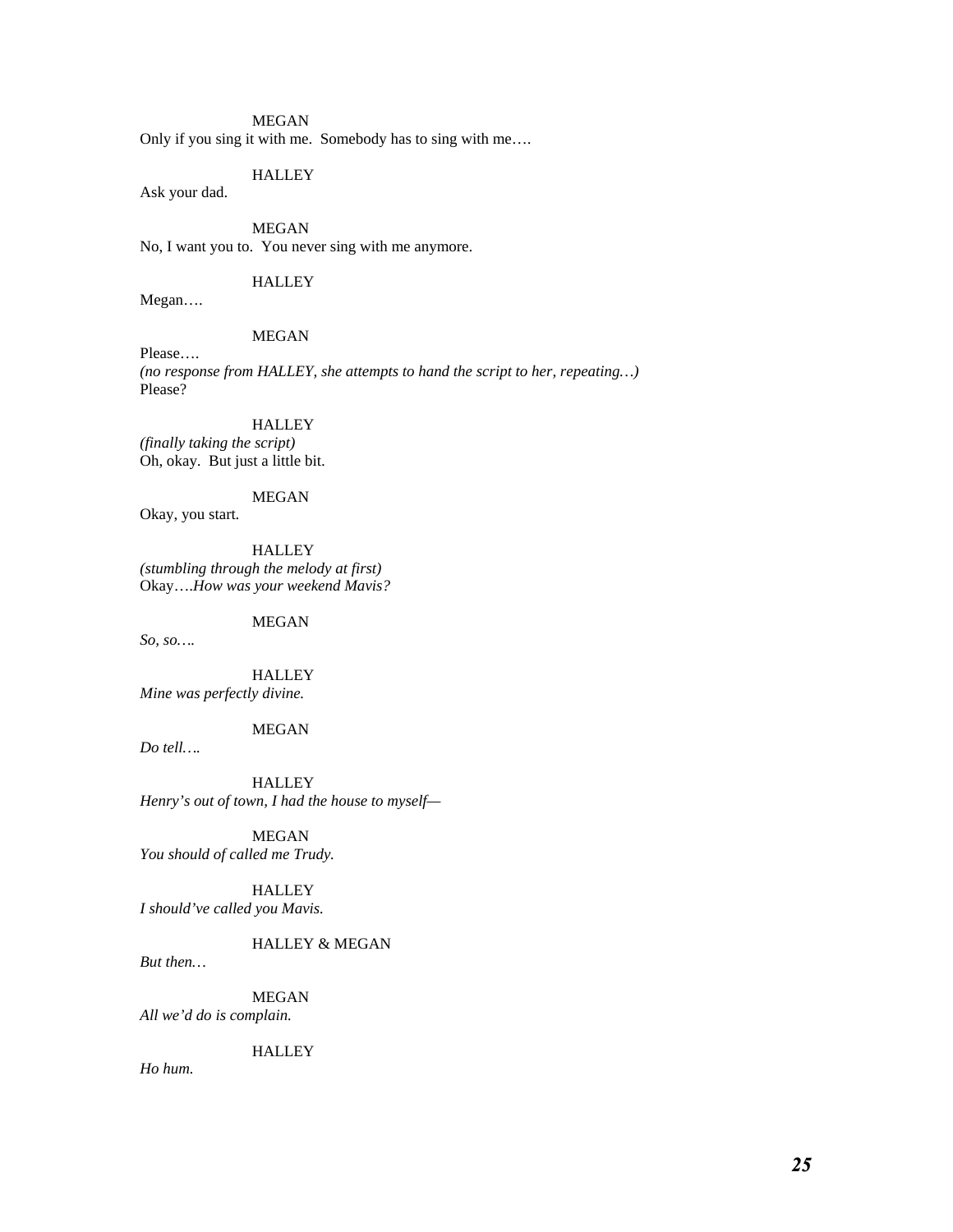*What we need are wives….* 

## **HALLEY**

*…A working woman needs a wife….* 

*HALLEY begins to get the hang of the song…just as DR. RIDGE enters.* 

 HALLEY & MEGAN *…So every weekend can be divine.* 

## DR. RIDGE

*And how!* 

MEGAN

*(crossing to DR. RIDGE)*  Dad!

## DR. RIDGE & MEGAN

*To get ahead, these days, a woman's gotta look like a girl, she's got to act like a man, work like a dog, and find joy in the Joy of Cooking.* 

> *Runs all day and never walks, Often murmurs, never talks; It has a bed and never sleeps; It has a mouth and never eats.*

#### MEGAN

That's enough.

 DR. RIDGE No way, this is the best part.

## MEGAN

*I'll do it, Trudy.* 

DR. RIDGE

*That's the spirit!* 

MEGAN

## *The worst they can say is no.*

## DR. RIDGE

*That's right.* 

#### DR. RIDGE & MEGAN

*And so long as we're friends… To the end… We're the luckiest girls in Jersey!* 

## DR. RIDGE

Hey-hey!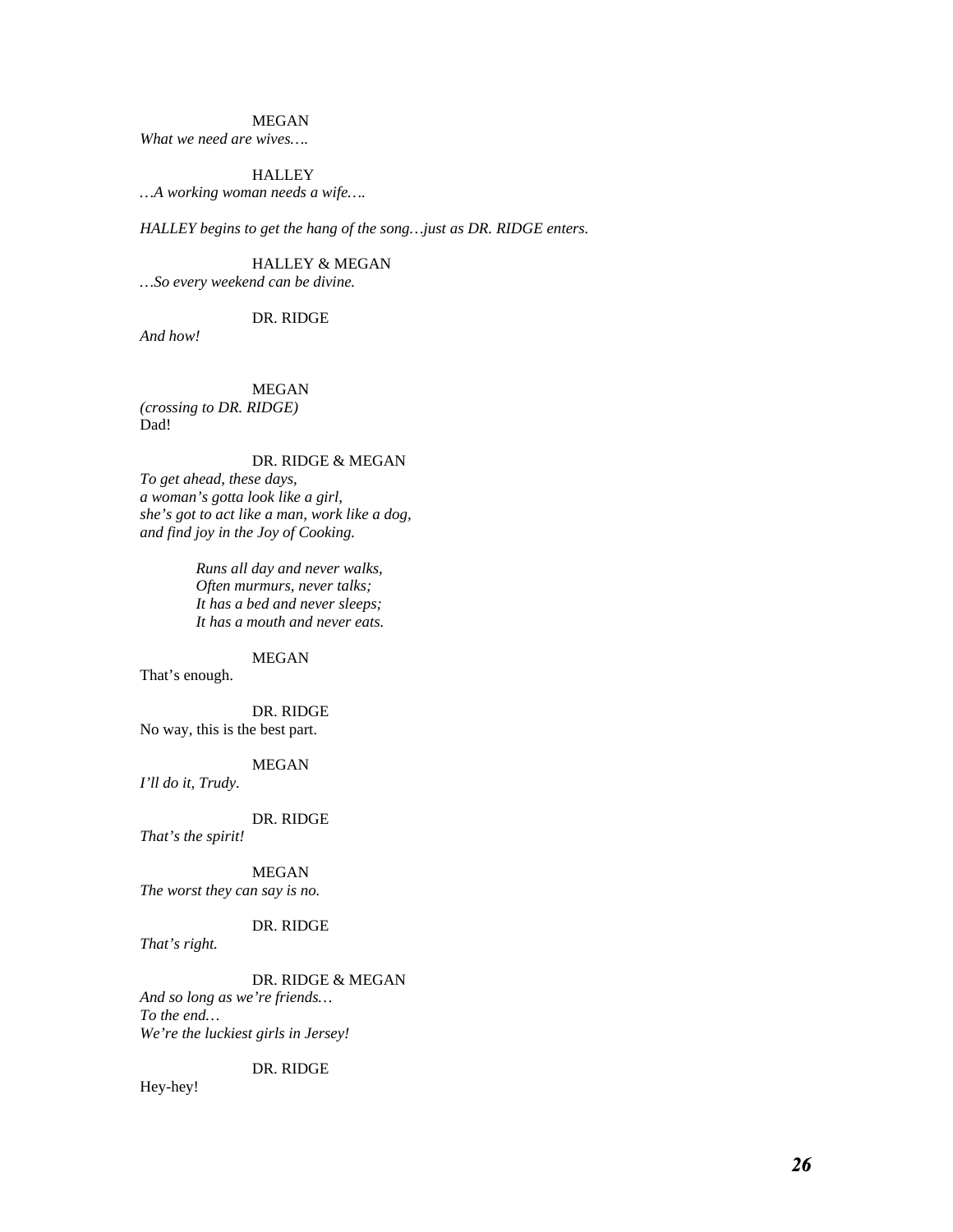Good job, Dad.

## DR. RIDGE

At this point I know your lines as well as you do. When is this play anyway?

## MEGAN

Next Friday.

*DR. RIDGE pours himself a drink.* 

## DR. RIDGE

Isn't she great, Mom? Of course she's great. But I don't see how that song made it by the language police. And is that why you didn't finish your dinner tonight, so you could come home and eat some crackers?

**HALLEY** James, don't you think you've had enough of that?

DR. RIDGE

Just a little nightcap.

**HALLEY** That's more of a nightgown at this point don't you think?

 DR. RIDGE Don't tell me what to do in front of my daughter.

MEGAN

Stop it, you guys….

DR. RIDGE

Megan go to bed.

**HALLEY** 

I'm not so concerned about what she hears. I'm more concerned about what she doesn't hear.

MEGAN

Mom, just cut it out!

DR. RIDGE

Megan, go to bed.

**HALLEY** 

I'm more concerned about what's not being said around here these days. Like Emma, for example—

DR. RIDGE

What about Emma?

MEGAN

Mom…!

 HALLEY I wonder what she's not hearing.

 DR. RIDGE Don't talk to me about Emma!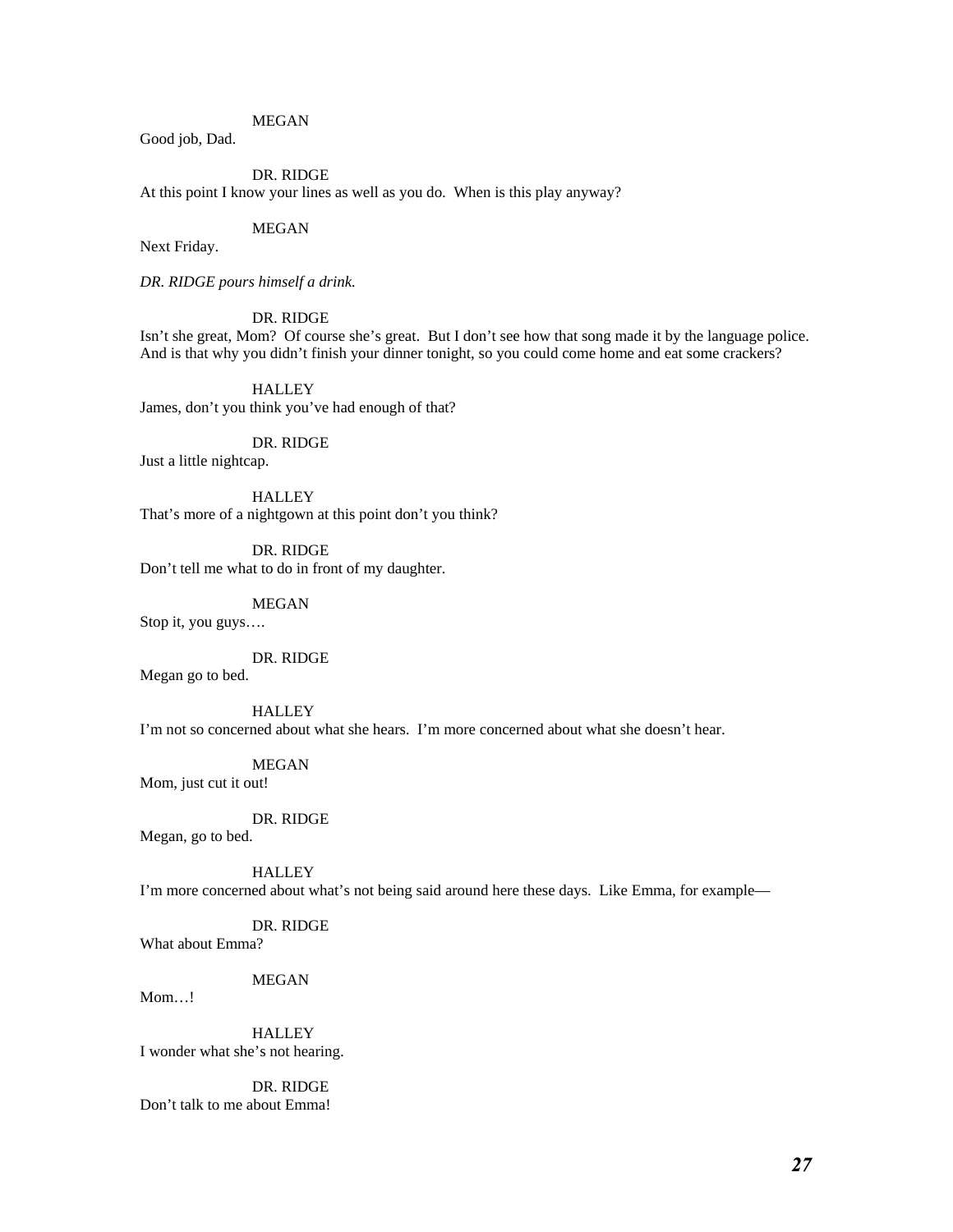Stop it!!

 DR. RIDGE Megan, it's time for bed!

 MEGAN No!! I'm not going to bed until you do!

## DR. RIDGE

Come on, babe!

## MEGAN

I don't want to go to bed!!

*MEGAN stomps off to bed. DR. RIDGE quickly returns to confront HALLEY again. HALLEY, unflinching, does not hide the desperation in her eyes. DR. RIDGE, seeing the desperation, quickly exits. HALLEY looks at the Emma Douglas painting on the wall, turns confused as if there's nowhere to go, grabs her keys, and exits.* 

#### Scene Nine

*Courtyard. Having stepped outside, EMMA looks up to the stars. She tries to light her cigarette, but the lighter is out of fluid. JOHN is hiding behind her, but she doesn't know it. She does a cartwheel with the unlit cigarette in her mouth.* 

JOHN

*(in a loud whisper)*  Bravo! Bravo!

EMMA

Oh, my god, you scared me!

*EMMA looks up to the window above the Courtyard to see if DR. MORGAN, who said he was going to bed, has heard them.* 

JOHN

You did that with a cigarette in your mouth? The judges are going wild.

*They quickly enter EMMA's Studio.* 

EMMA

There're a lot of things I can do you don't know about.

JOHN

Show me.

 EMMA I might. But don't push your luck.

JOHN

I made it through your dinner party without strangling anyone, didn't I?

EMMA

I appreciate that.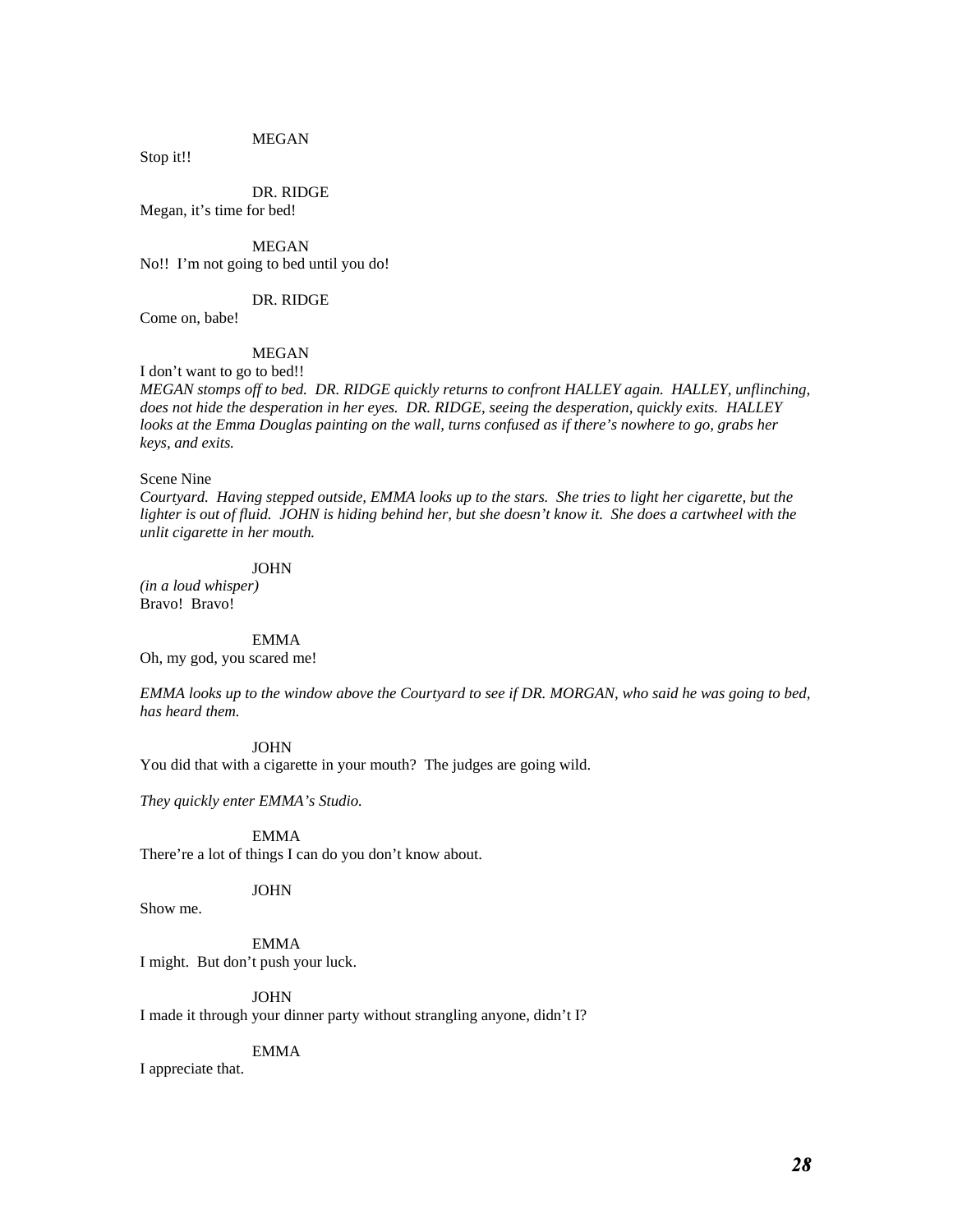## **JOHN**

You think Sam figured it out?

## EMMA

In my own strange way, it was perfect. You feel like a voyeur when it's your birthday and no one knows.

#### JOHN

I knew…Gemini. *(he steals EMMA'S cigarette from her, puts it into his own mouth)*  That was classic when you said happy birthday to everyone. *(flirtatiously…)* So, what's going on?

#### EMMA

*(misunderstanding the question)*  What do you mean? JOHN You know what I mean. Are you getting a second opinion?

## EMMA

*(disappointed)*  I already got one!

## JOHN

And….

 EMMA And he was a total creep, but he said the same thing.

JOHN

What did he say?

EMMA

He said, "James is a fine surgeon. He'll do the myomectomy, and if he can't," he said, "he'll take out the crib, but he'll leave the playpen."

#### JOHN

What?

EMMA

That's what he said.

**JOHN** Take out the crib but leave the playpen!? So, obviously you need a third opinion.

 EMMA John, Sam and James are friends, okay?

 JOHN When is this operation?

EMMA

Monday.

 JOHN Monday! This Monday? What's the rush?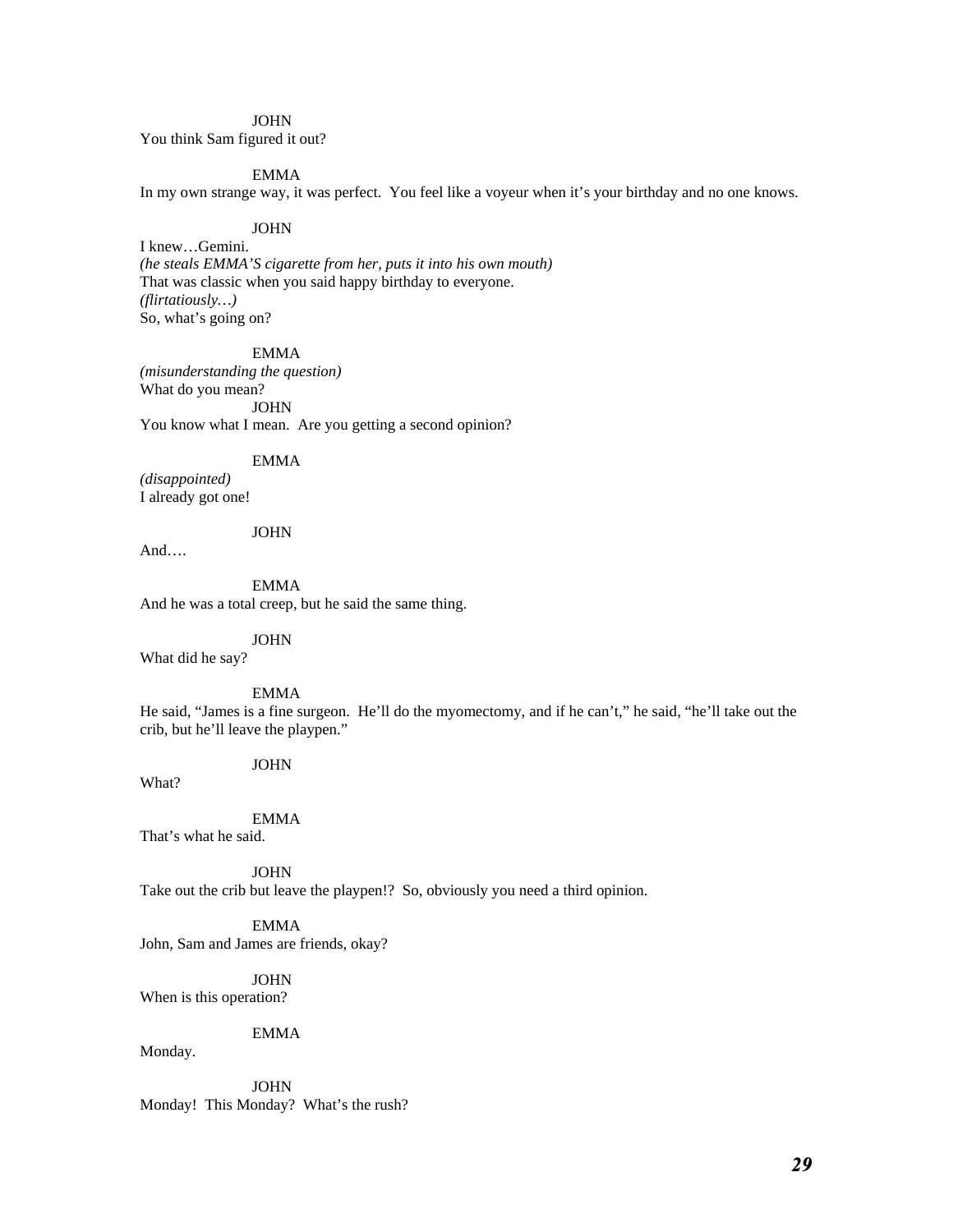## EMMA

John, it's my birthday. I don't want to talk about this.

#### JOHN

And you were going to tell me when? I have class on Monday. You could have told me so I could plan to be there, but now what am I going to do?

## EMMA

I wasn't aware that I had to check in with you too!

## **JOHN**

You know, it just amazes me that a woman as smart as you relies on the opinions of people who have no idea what's it's like to be you. What exactly are they going to do?

#### EMMA

They're just removing some fibroids. It's not a big deal.

## JOHN

You know how I feel about it…don't have any surgery unless you're going to die tomorrow, and even then flip a coin. But I'm not the one with the problems.

## EMMA

No, you're not.

## **JOHN**

Do some research.

#### EMMA

I don't have time. I have to get myself prepared to be out of commission for I don't know how long! I can't sit still, I suffocate when I can't work! I have to arrange to strike this exhibition, and then it's moving to DC, and I have to finish this, and if I'm not up to it, I mean….I was hoping you would…help.

 JOHN Of course I'll help. I'll help. You know I will.

EMMA

Thank you.

**JOHN** So, where's your husband in all this?

## EMMA

Golfing.

 JOHN Give me a break. And tell me again, why are you with him?

EMMA It's complicated.

JOHN

Yeah. You mean kind of like this?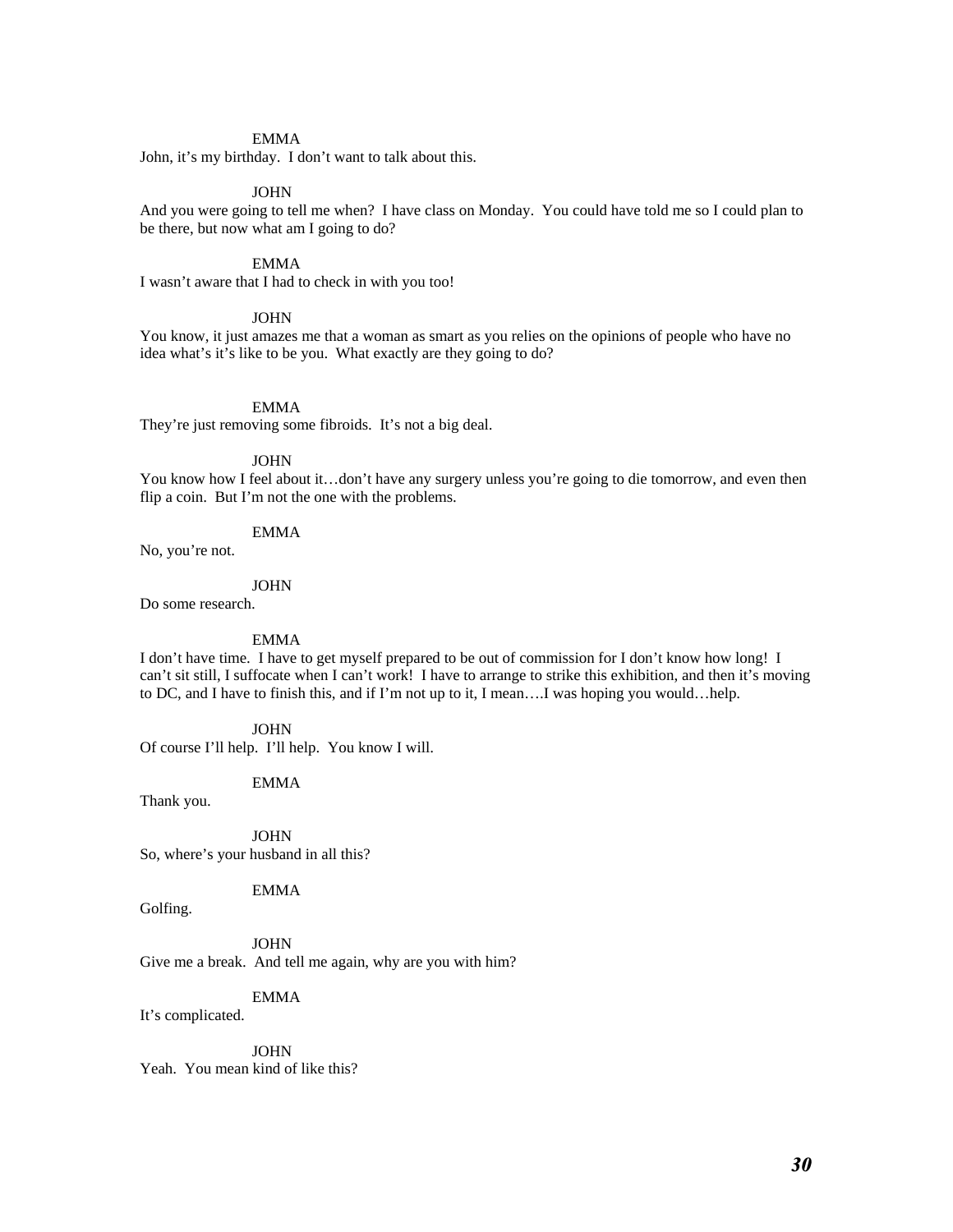## EMMA

Yeah.

**JOHN** I just don't want you to get hurt.

#### EMMA

I know. Come here.

*EMMA kisses JOHN passionately. JOHN responds by pulling her close at first, but then pushes her away.* 

**JOHN** 

Whoa…. *(ironically)*  Are you going to ask me to stay?

## EMMA

Would you?

**JOHN** 

No!

*EMMA and JOHN exit.* 

Scene Ten Park. DR. MORGAN sits with DR. PARKER on a park bench, DR. PARKER whispering into DR. *MORGAN'S ear.* 

**DR. MORGAN** Rose….Stop it. You're torturing me.

 DR. PARKER I just want you to myself for a while, is that asking too much?

 DR. MORGAN You're breaking the rules.

 DR. PARKER Breaking the rules….And what about Emma and John, do you think they're breaking any rules?

 DR. MORGAN What? Give me a break. There's no way Emma's having an affair with John, I can assure you of that.

DR. PARKER

You don't know that.

 DR. MORGAN She'd never be that blatant….Not her style.

 DR. PARKER Her style? Having an affair is a style? I don't care about Emma's *style*!

 DR. MORGAN Oh, come on, now. Besides, we have Denver.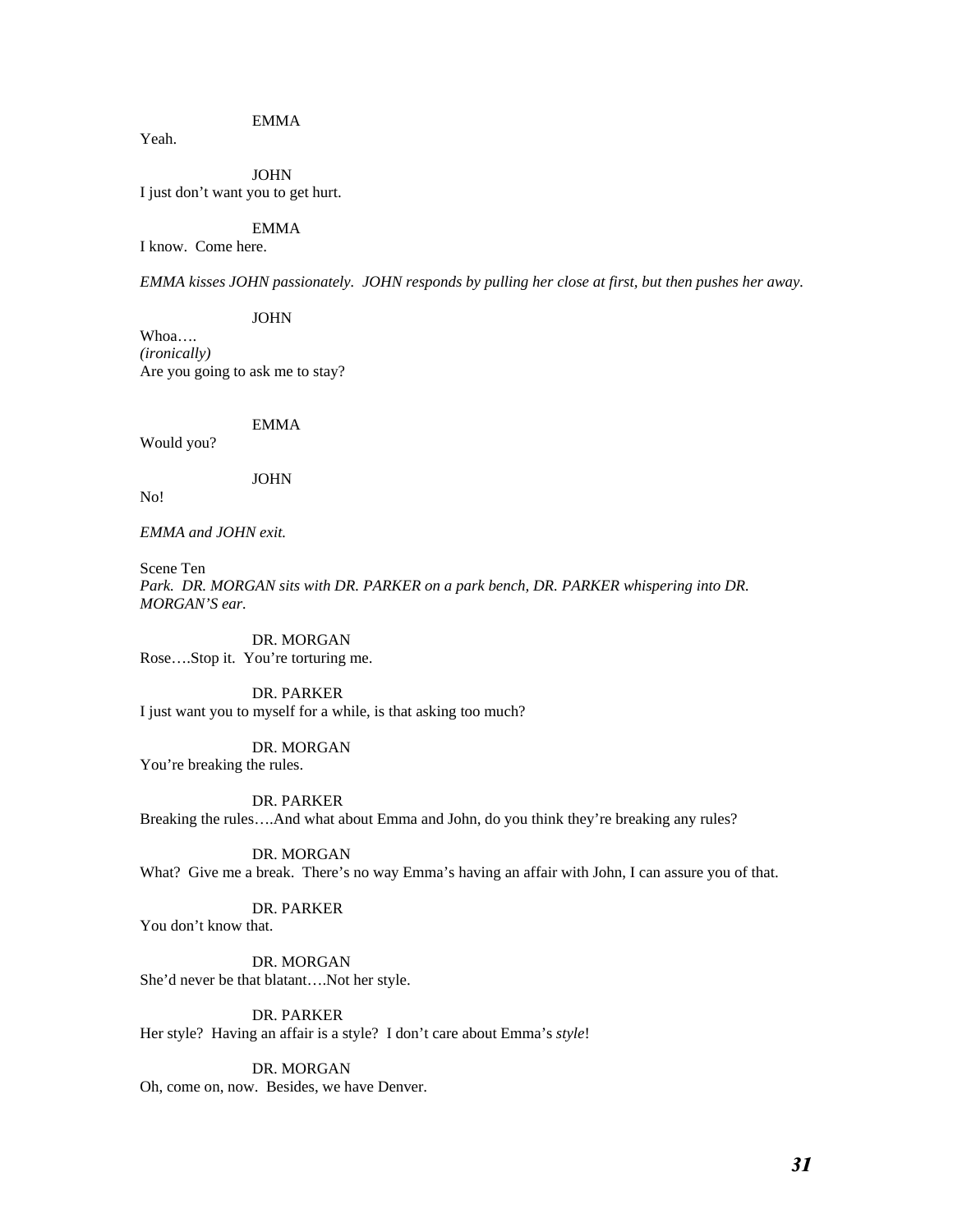DR. PARKER

Denver….

DR. MORGAN

Tell me about Denver.

 DR. PARKER Oh, Denver….Waking up together like normal people—

DR. MORGAN

Normal people…?

 DR. PARKER Having a normal relationship. I don't want to sneak around anymore.

 DR. MORGAN Whoa, whoa! We're not having this conversation again. DR. PARKER

Why not?

## DR. MORGAN

I don't want to talk about it. If I want this conversation I go home! *(recovering when she pushes away from him)*  And now Emma's going in for surgery Monday. So I won't be going out much for a while.

DR. PARKER

Get an in-home nurse.

DR. MORGAN

Maybe. I don't know. I'll see. *(pause)*  So, will James do a total hysterectomy?

#### DR. PARKER

What? Are you serious? Of course he will. Her fibroids are submucosal. James is a decent surgeon, but he's not going to mess around with submucosal fibroids.

 DR. MORGAN Why not? He could do a myomectomy.

#### DR. PARKER

Too messy. You have too much faith in Dr. James Ridge! He's good, but he's not that good. Besides, what difference does it make? Why don't you go ask him yourself!? I'm tired of talking about Emma Douglas!!!

*DR. MORGAN looks around to see if anyone else might've heard DR. PARKER'S outburst. Satisfied that they are alone in the park, he pouts. Finally DR. PARKER takes DR. MORGAN'S hand in hers again.* 

DR. PARKER

There's a lunar eclipse on Tuesday.

DR. MORGAN

I know.

DR. PARKER

We could watch it together....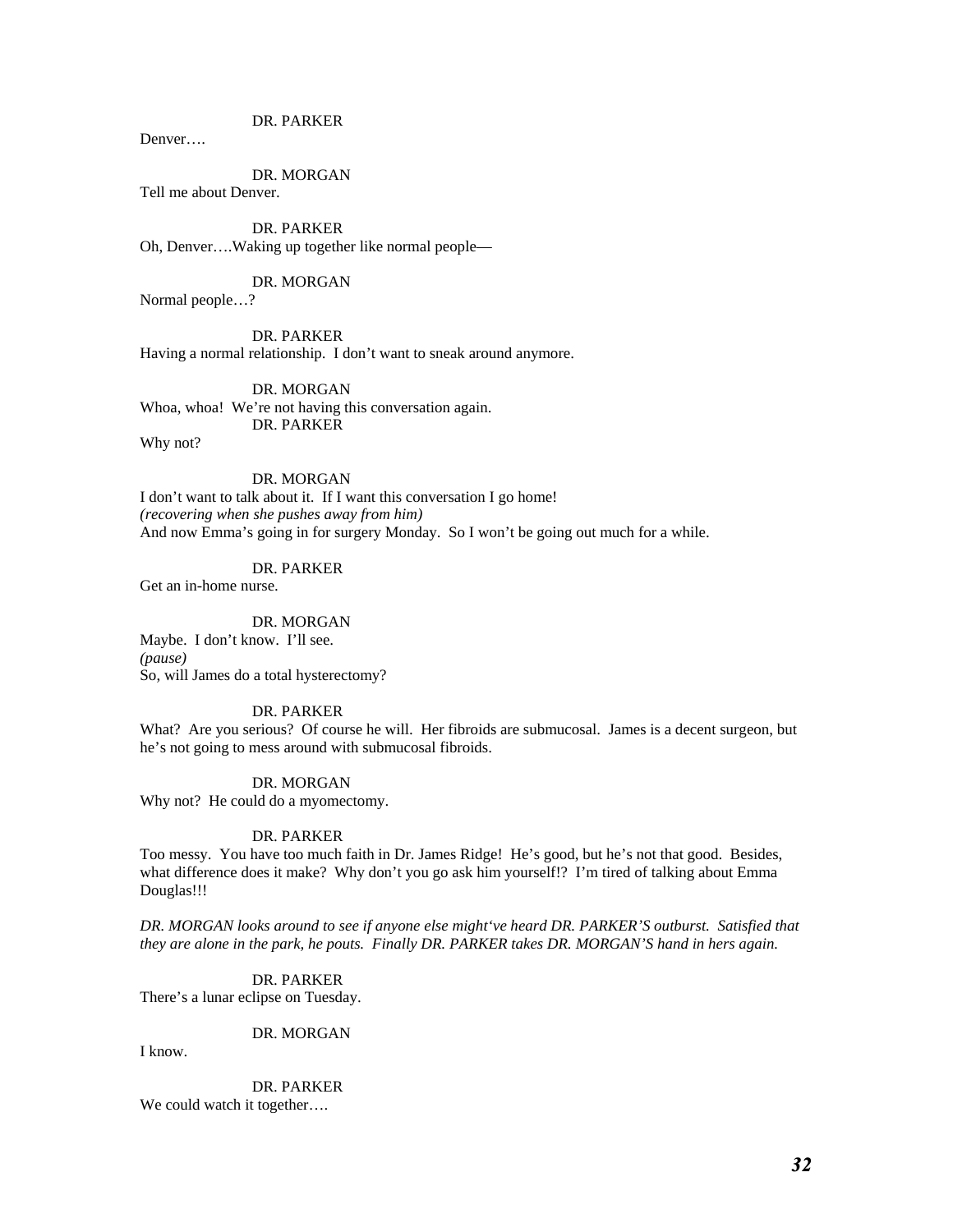#### DR. MORGAN

Sure….If you're good.

## DR. PARKER

If  $I'm$ —

 DR. MORGAN *(silencing DR. PARKER with a finger to her lips)*  But no more talking tonight. That's the rule.

*DR. PARKER pulls DR. MORGAN close. The scene goes dark. They exit.* 

Scene Eleven *Studio. EMMA works. HALLEY enters. EMMA doesn't notice HALLEY standing outside her Studio door at first.* 

#### EMMA

Halley!

HALLEY

Hello, Emma.

EMMA

Halley? You scared me! Well, hello. Um. Come in. Is everything okay? Did you leave something here?

**HALLEY** 

No.

 EMMA Halley, what's the matter?

*HALLEY strolls around the studio, scrutinizing EMMA'S works on the walls.* 

**HALLEY** You're really making a name for yourself.

 EMMA I don't know about that….It's a difficult business.

**HALLEY** 

Is that all it is? A business?

EMMA

No. Of course not. That's what my new series is about. It's like breathing for me. It sustains me. *(pause)* 

Halley, it's really late. Do you…? Hey, I got this unbelievable Scotch for my birthday, would you like some?

*EMMA pours two glasses of Scotch and hands one to HALLEY.* 

**HALLEY** 

When was your birthday?

EMMA

Today.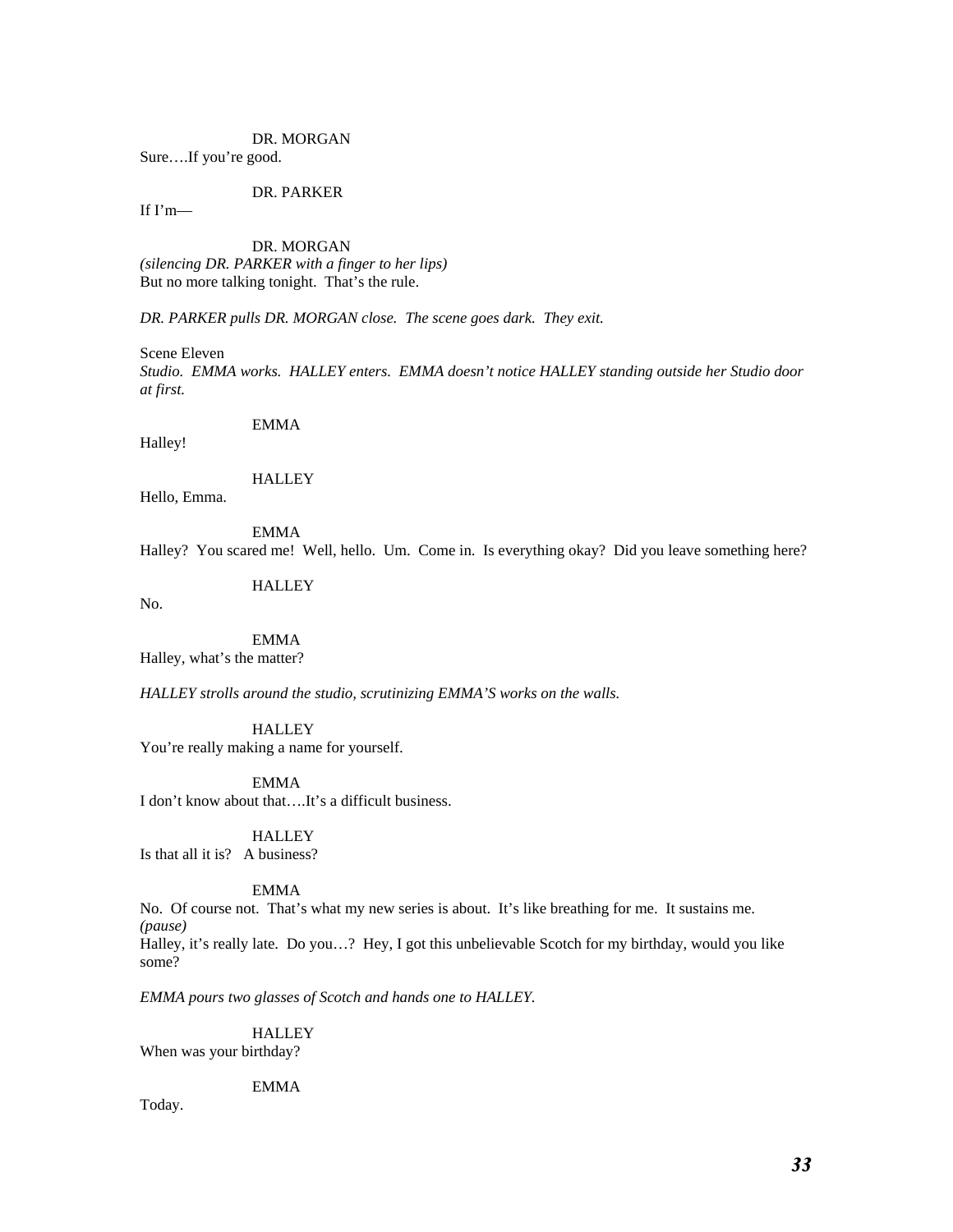*(no response, she touches her glass to HALLEY'S)*  Cheers.

#### **HALLEY**

I read the review of your exhibition in the paper today.

EMMA

Critics….All you can do is keep working. I'm very lucky.

## **HALLEY**

*(taking a step toward EMMA)*  Yes. You are.

#### EMMA

Halley, is there something I can help you with? *(when HALLEY moves away)*  Megan's great. It was great seeing her. **HALLEY** Megan wants to know if you teach art.

#### EMMA

Well…sure, I'd love to work with her. *(again no response, HALLEY standing with her back to EMMA)*  It was nice seeing you, too. I haven't seen you in a while.

## **HALLEY**

*(quickly turning around to face EMMA)*  She'll be happy to hear that. Listen….I should apologize for coming over so late.

#### EMMA

Is something wrong?

## **HALLEY**

I was….I was thinking about you, and how you're feeling. James said….

#### EMMA

I'm fine. I have a lot of work to get done. I'm nervous about getting it done before the surgery. But I'm sure James will make sure everything's okay.

#### **HALLEY**

You have no idea. *(and now it's EMMA who has nothing to say)*  I'm sorry, I have…well, I don't have the words. I have an idea.

## EMMA

You have an idea…? Hm. *(beginning to cross toward the Scotch)*  Would you like some more?

#### **HALLEY**

*(cutting EMMA off, stopping her)* No! I mean….Listen, Emma. Just be careful.

## EMMA

With what?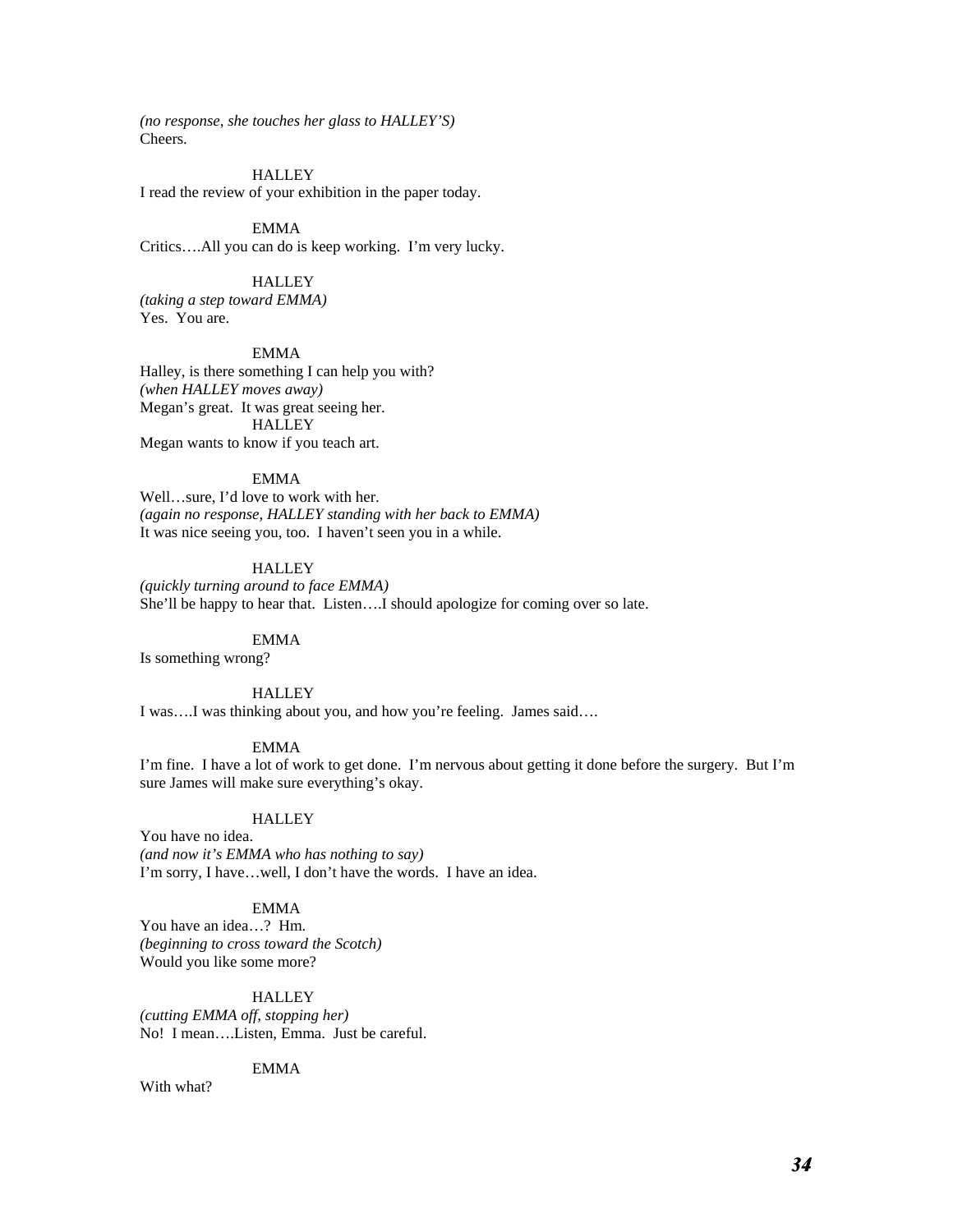## **HALLEY**

You have so much going for you. I'd…I'd hate for you to lose it.

#### EMMA

Halley, listen. I have a lot of work to get done, but if you have something to say, I wish you'd say it. *(no response)*  I don't understand. I mean….Does this have something to do with my surgery?

#### **HALLEY**

*(profoundly)*  I have to…go. *(throwing back the whiskey, she hands EMMA the glass)*  That is good whiskey.

*HALLEY exits.* 

#### EMMA

Halley….Take care.

*EMMA stands looking out toward HALLEY'S exit. The set changes around EMMA while, from off, voices seem to play in EMMA'S head, such as a sampling of Scene Fifteen. EMMA exits. When the lights come up, it's morning.* 

Scene Twelve *Dining Room. EMMA emerges from her Studio and bumps into DR. MORGAN in the Dining Room polishing his golf clubs.* 

 EMMA *(yawning, wiping the sleep from her eyes)* Good morning.

## DR. MORGAN

Morning.

 EMMA What're you doing up so early?

 DR. MORGAN Me? What about you? I see you slept in your studio again.

EMMA

I must've fallen asleep.

 DR. MORGAN I have an early tee time with James.

 EMMA Right. Sam, are Halley and James getting along okay?

 DR. MORGAN How would I know? You can ask him yourself, he'll be here any minute.

#### EMMA

Halley stopped by last night about one.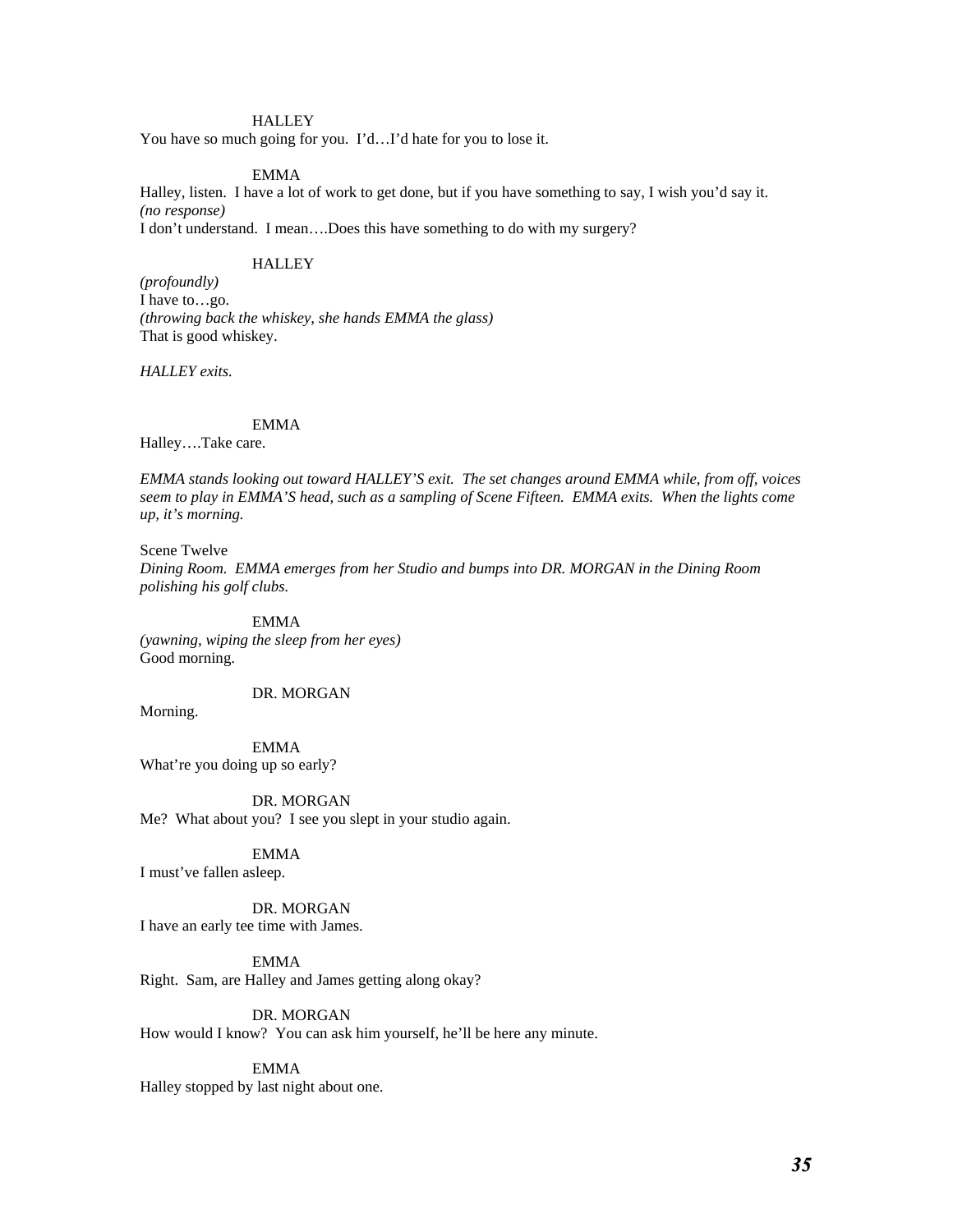DR. MORGAN

She did?

 EMMA Yeah. And she really freaked me out

 DR. MORGAN Why? What was the matter?

EMMA She seemed to want to talk about the surgery, but then she couldn't go there.

DR. MORGAN

How did she know?

 EMMA Because James told everyone at dinner. DR. MORGAN Oh, right, that wasn't too smooth of him. Did she tell you why?

#### EMMA

No. She wouldn't say.

*At the sound of DR. RIDGE'S car horn, DR. MORGAN briefly exits to gather his things.* 

DR. MORGAN

Hm.

#### EMMA

*(yelling to him in the next room)*  Sam will you have time to talk with me today about the surgery?

## DR. MORGAN

*(from off)*  What about it?

EMMA

Just in general. What they're going to do. What the recovery will be like. I don't even know what they're—

## DR. MORGAN

*(returning)* 

Emma, we've been over this. What's there to talk about? Look, let's not think outside of the box, here. We've talked with James and this is a very common procedure. Isn't it obvious you need to get this cleaned up?

#### EMMA

Sam, the surgery's the day after tomorrow. I'm just planning my life here for the next month or so, and the fact is I don't know what to expect.

DR. MORGAN

What's there to be afraid of?

## EMMA

That's just it, I don't know.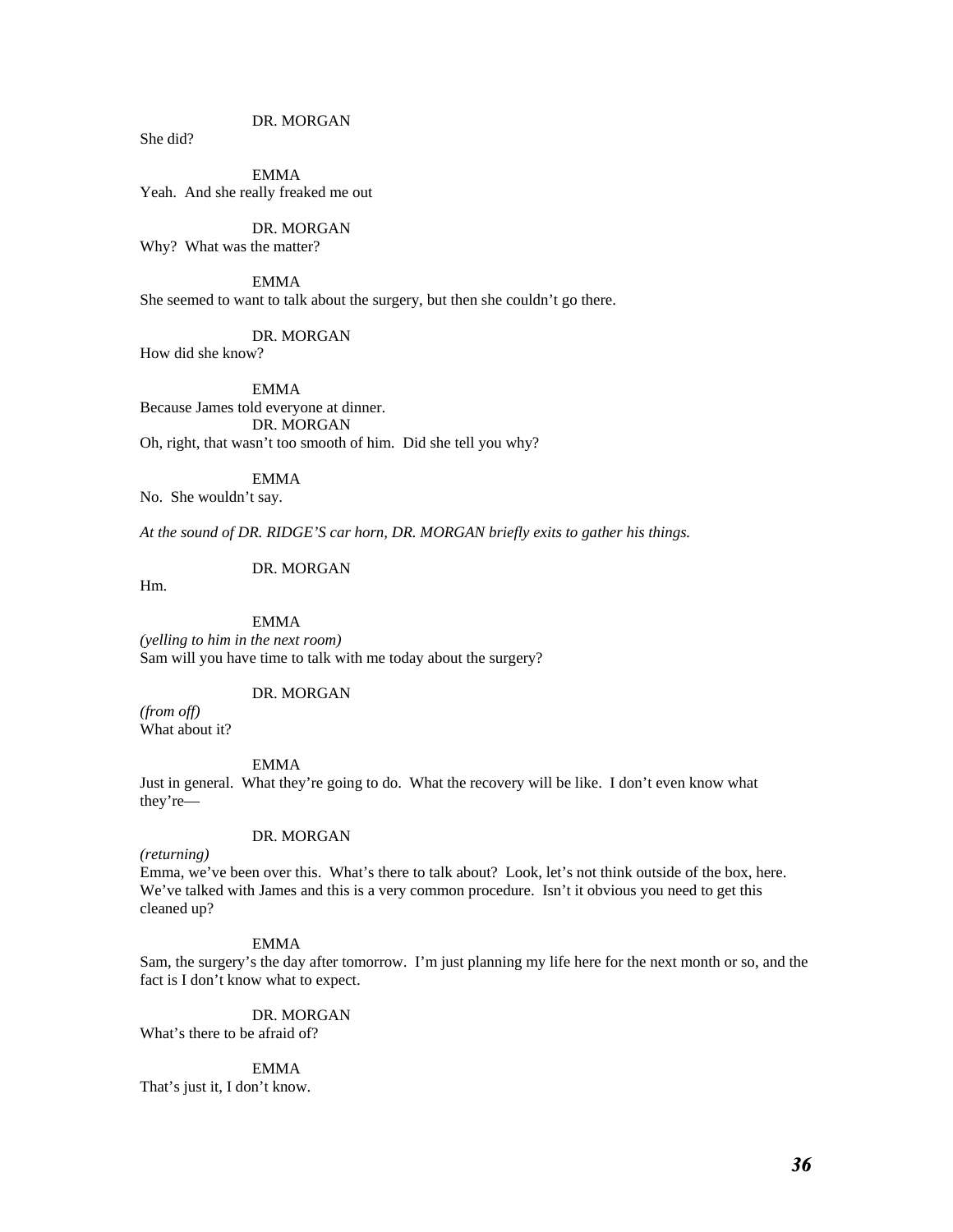## DR. MORGAN

You have to have faith in James. He's not just good, he's one of the best. And while you're recuperating I'll get you an in-home nurse to help out.

#### EMMA

I do trust James, but I think I should know what's going on, don't you?

#### DR. MORGAN

Look, after the surgery your periods will be over. Over. It'll be done. You won't have to think about this anymore. Besides, if we're not going to have children, what difference does a uterus make?

#### EMMA

Oh! So the only reason to not throw away my uterus depends on whether or not we're going to have a baby!?

#### DR. MORGAN

That's not exactly what I meant! EMMA And I didn't agree to a hysterectomy!

#### DR. MORGAN

The problem is the bleeding, so James will eliminate the problem.

 EMMA Sam, you're not talking to me!!

 DR. MORGAN Don't turn this back on me!

EMMA

I just don't think we've been honest with each other lately, and we need to talk.

## DR. MORGAN

When things come up we talk, like every other couple.

EMMA

Do we? And what about these late night rendezvous and whispering phone conversations you've been having with Rose?

## DR. MORGAN

What!

 EMMA Will we talk about that!?

## DR. MORGAN

Rose is a colleague, and we've become friends. What're you doing!? I've been jealous of your friendship with John since the first day I met him, but do I ever say anything? Don't be hysterical....

EMMA

Nice choice of words. I'm not hysterical…I just want to know if I'm having a hysterectomy.

#### DR. MORGAN

I have to go. Where are my keys?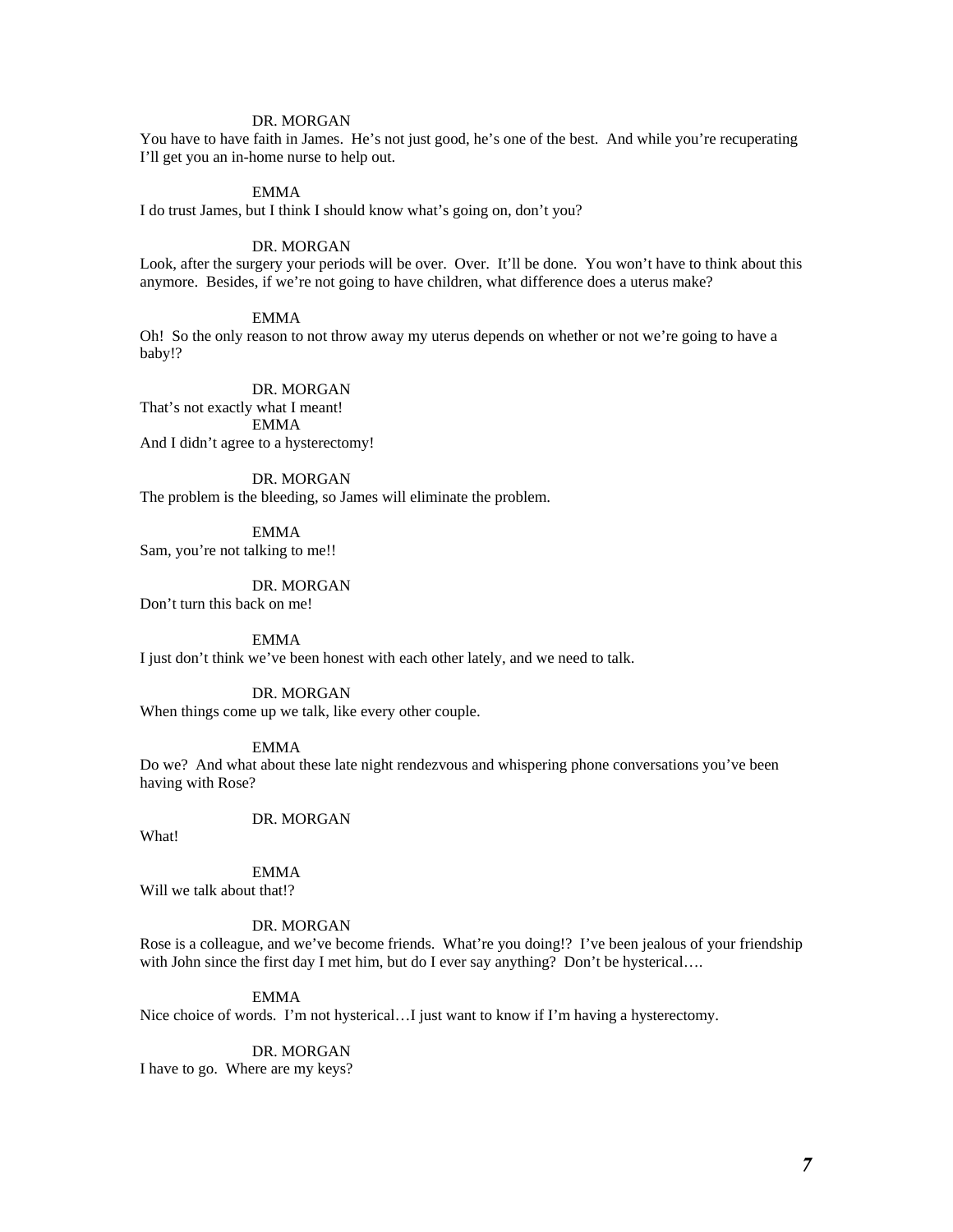#### EMMA

Sam, please…we need to talk about this.

*DR. RIDGE enters as DR. MORGAN finds the keys in his pocket.* 

DR. RIDGE Sammie? Hey, Sammie, you ready?

DR. MORGAN

Yeah, let's go.

DR. RIDGE

Hello, Emma.

 EMMA Good morning, James.

 DR. MORGAN We'll talk later, okay?

 EMMA Okay. This must be an important game.

 DR. RIDGE They're all important, but this is a grudge match.

 EMMA James, how's Halley doing this morning?

#### DR. MORGAN

*(beginning to exit)*  Emma, please. We have to go.

## DR. RIDGE

*(to DR. MORGAN, stopping him)*  She's fine. *(to EMMA)*  Why?

 EMMA Never mind…I don't want to keep you from your game.

 DR. RIDGE I've got a minute, why do you ask?

 EMMA It's none of my business, really, it's just that…she was here last night.

 DR. RIDGE No kidding, so was I.

 EMMA But she came by a few hours after you guys left.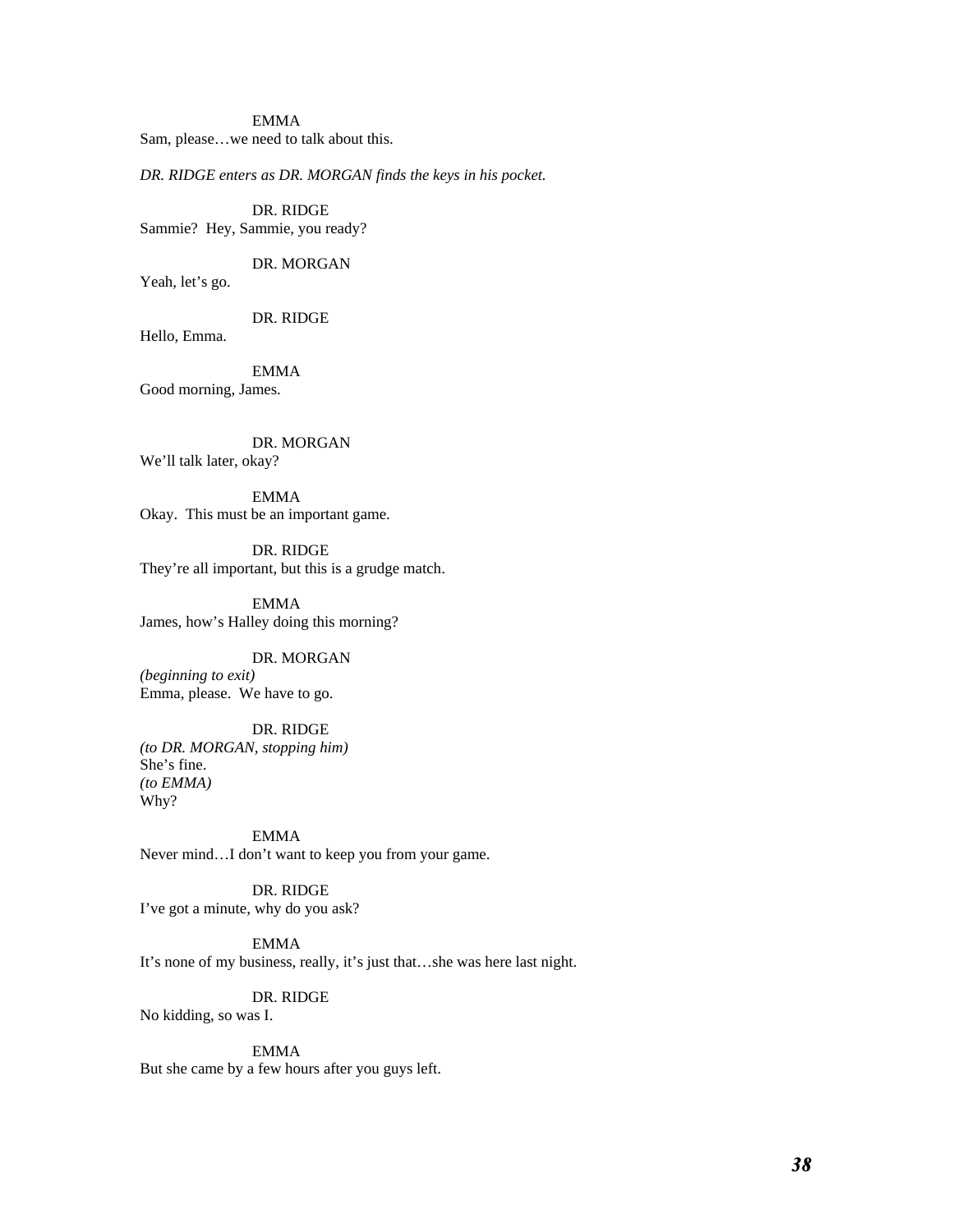Really? Why?

EMMA

Well, is everything okay?

 DR. RIDGE Sam…um, why don't you put your clubs in the trunk, and I'll be right there.

DR. MORGAN

Right.

Why?

 DR. RIDGE And bring your cigars, because today is victory!

DR. MORGAN

I accept nothing less.

*DR. MORGAN exits.*  DR. RIDGE Emma, I'm sorry about last night. Look….Halley's really been having a rough time lately.

EMMA

 DR. RIDGE It's really kind of personal. It's a family matter.

 EMMA Sure, James, but I'm nervous enough about this surgery as it is—

 DR. RIDGE Well, what did she say?

## EMMA

Nothing, really. I mean, it seemed like there was something she wanted to say, but she couldn't find the words.

 DR. RIDGE Do you know what it was about?

EMMA

It's hard to say? There was this moment when she seemed to want to say—

## DR. RIDGE

Emma, Halley really has been fighting to keep it together.

EMMA

Is she depressed?

 DR. RIDGE Yes. Ever since she lost her business.

## EMMA

She lost her business?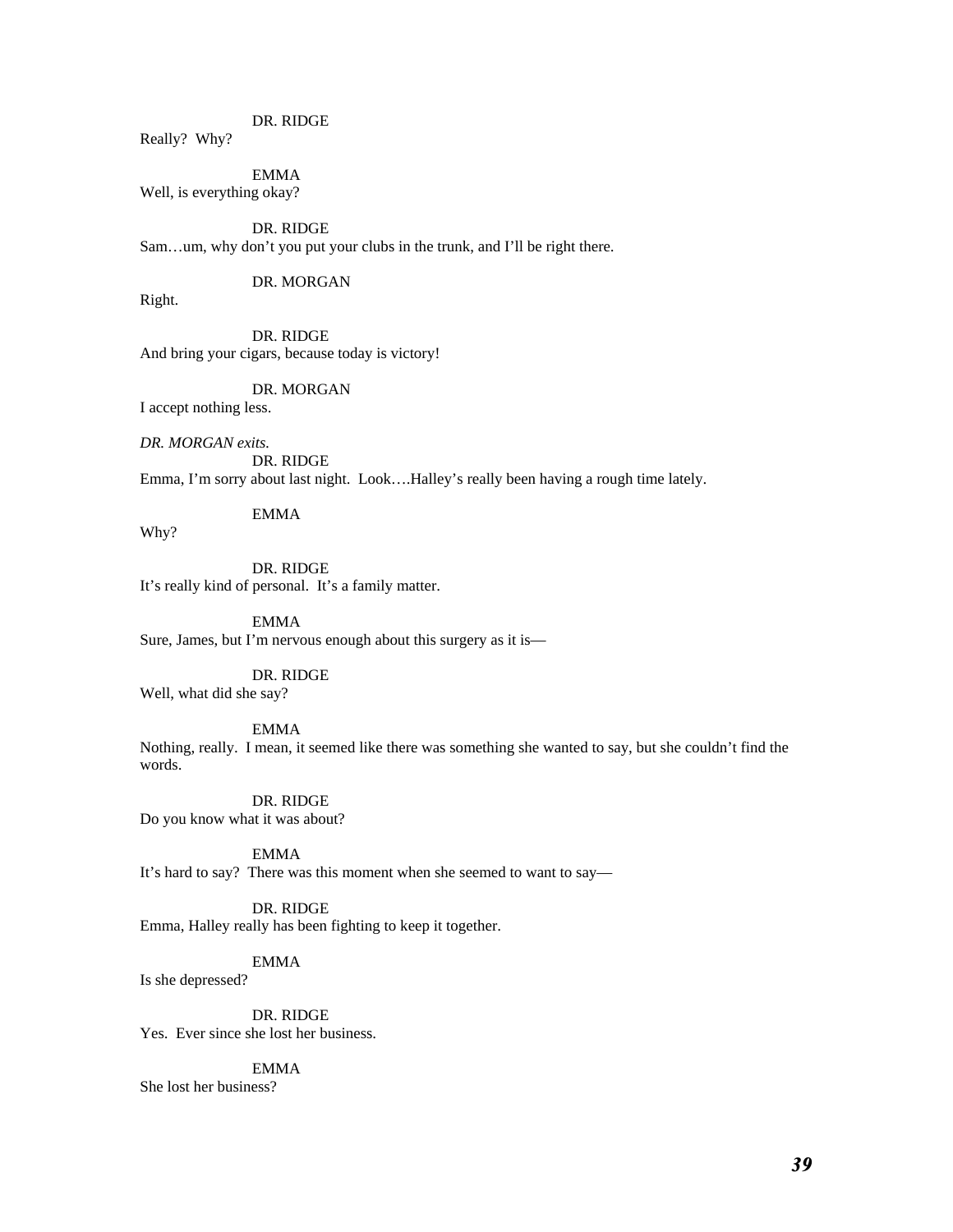Yes, about a year ago.

## EMMA

I had no idea!

## DR. RIDGE

Oh she puts up a good facade, but then she gets home and falls apart…like last night. I'm worried for Megan.

EMMA

Halley told me to be careful. I asked her why, but she didn't give me a straight answer.

DR. RIDGE

I asked her to go to therapy, but she refuses. It's really been a struggle for her, poor thing. She's had a rough time lately, Emma. She needs help.

 EMMA But James, she really made me nervous. DR. RIDGE

I'm sorry.

 EMMA Is there any reason that I should be concerned?

DR. RIDGE

No. Really. No.

 EMMA If you can't take out the fibroids, what will you do?

 DR. RIDGE If I have to, but only as a last resort, I'll perform a hysterectomy.

 EMMA But James, I didn't agree to a hysterectomy.

 DR. RIDGE No. But only when I'm in there will I be able to assess what needs to be done.

 EMMA What does that mean?

DR. RIDGE

It's a last resort.

EMMA

*(after a moment's consideration…resigned)*  How soon will I be able to get back to work?

#### DR. RIDGE

You'll be out of commission for a couple of weeks, so get your things in order. But in no time at all you'll be a new woman. Look, I'm a fine surgeon. I'm one of the best at what I do. And I'll only do what's absolutely necessary. And I'll take care of Halley, she's a good girl.

*DR. MORGAN returns.*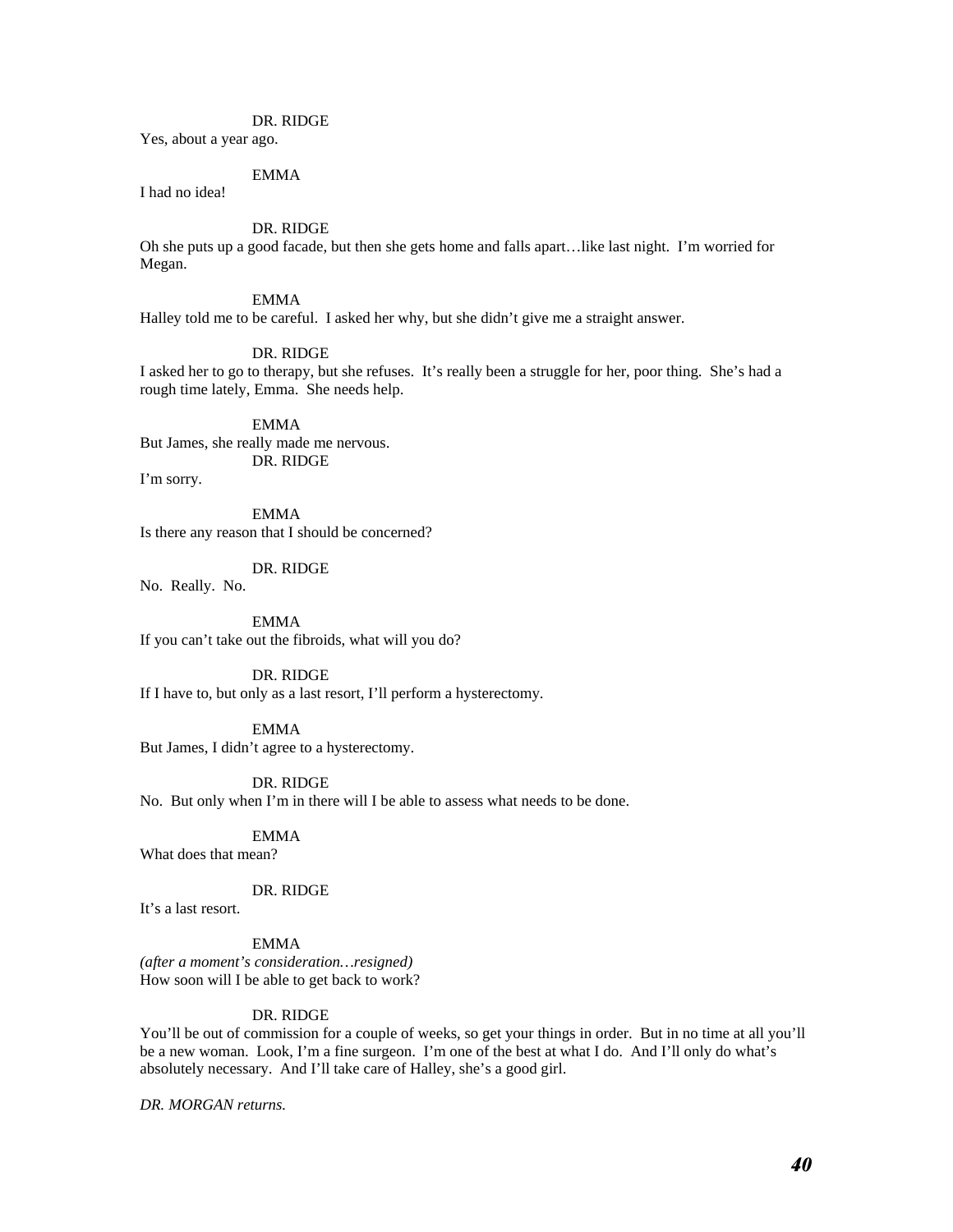EMMA Is there anything I can do to help?

 DR. RIDGE No, don't worry, we'll be alright.

 EMMA Okay. But if you need anything, just ask me. I'd be glad to help…I always liked Halley.

 DR. RIDGE Thank you. Really. You're a good friend.

DR. MORGAN

All right then!

 DR. RIDGE All right then. Good morning, Emma….

*DR. RIDGE exits.* 

DR. MORGAN

We'll talk later.

*DR. MORGAN exits.* 

Scene Thirteen *Dining Room. JOHN enters quickly, his arms full, carrying two cups of coffee.* 

**JOHN** 

Knock, knock. Hey, guess who was up all night trying to help you. Here, cream, no sugar.

EMMA

Thank you.

**JOHN** You ain't seen nothin' yet….Okay, so I pulled a bunch of stuff off the web.

EMMA

**JOHN** 

I've got testimonies from women who've had this operation, I've got websites for you to take a look at. Oh, man, this is going to freak you out.

## EMMA

John, please!

What!?

## **JOHN**

This is from the onekiloclub.org…it's this organization where gynecologists collect uteruses…like totems on a pole.

*(JOHN dramatically reads the poem from http://www.onekiloclub.org/)*  Oh, Lion, clamp gently. Pull the womb respectfully out.

 It had glorious days. Remember, you floated in its warm water,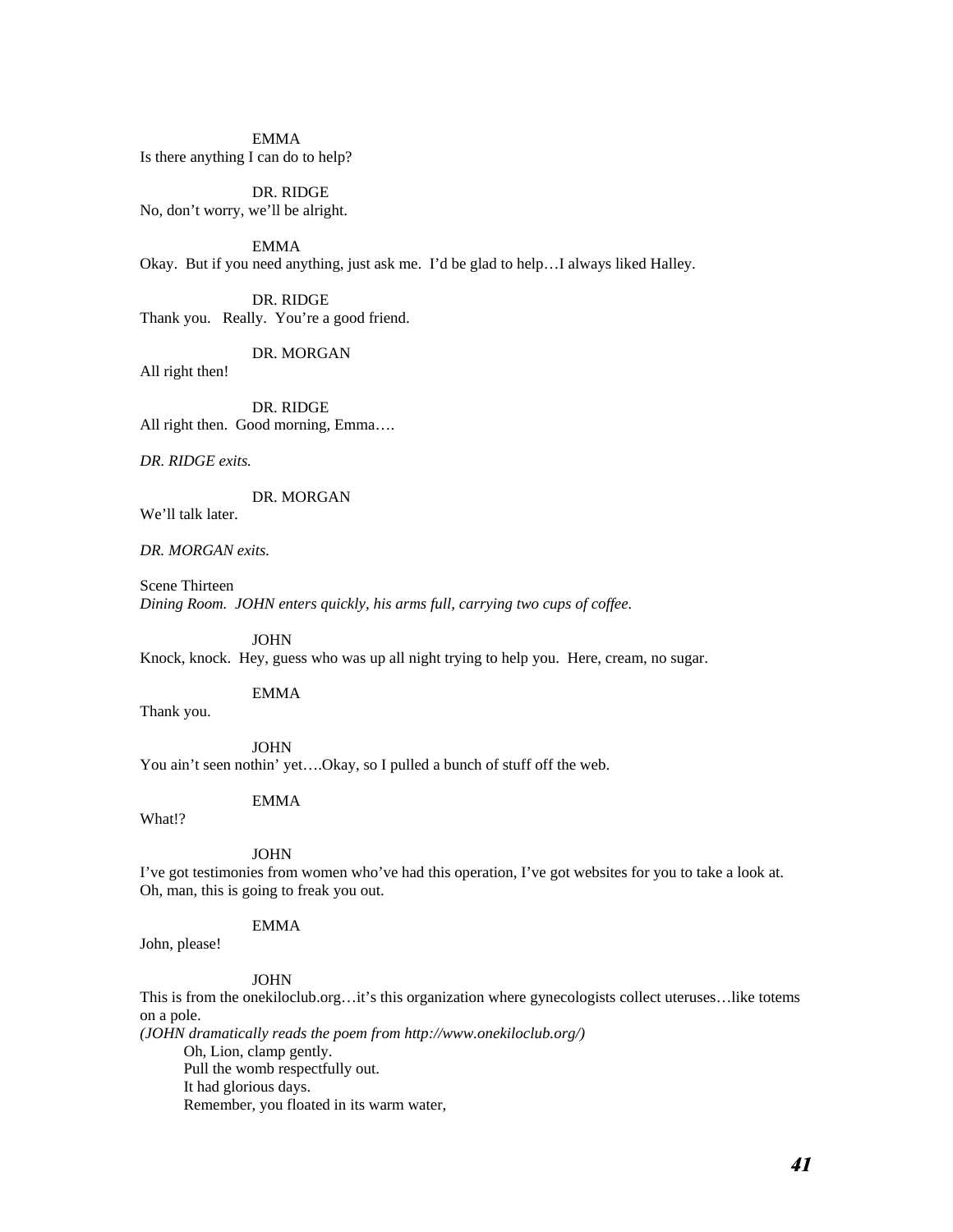in its heavenly calm chamber, and grew on its soft bed of blood and silence.

## EMMA

John, would you stop it with the political agenda shit?!

JOHN

Oh, it gets better. Please, weigh it accurately, it might be a kilo, as good as gold and diamonds. It fed our children and wives—

## EMMA

John!! Stop!

JOHN

No, really, check this out. I was up all night finding this stuff.

*EMMA takes the papers from JOHN and sets them on the table.*  EMMA

Thank you! *(she picks up the fortune teller)* In my leisure time I'll read it.

*JOHN picks up the papers again, follows after EMMA.* 

JOHN

I really think you should take a look at this.

## EMMA

Yes! I know you do! You know, I've got my husband and James telling me one thing, and I've got you telling me another.

#### **JOHN**

It's your decision. It's your body.

#### EMMA

Oh, thank you! Thank you for reminding me! Thank you very much!! But I don't need anyone else inside my uterus!!! This *is* my body, it *is* my decision, and you can't understand! You don't understand. I will read it.

#### **JOHN**

When, in the recovery room?

## EMMA

I'll read it!

### JOHN

You can't even stand to fly because someone else is in the driver's seat. And except for the inconvenience of the bleeding, you know…?

## EMMA

It's a little worse than inconvenient.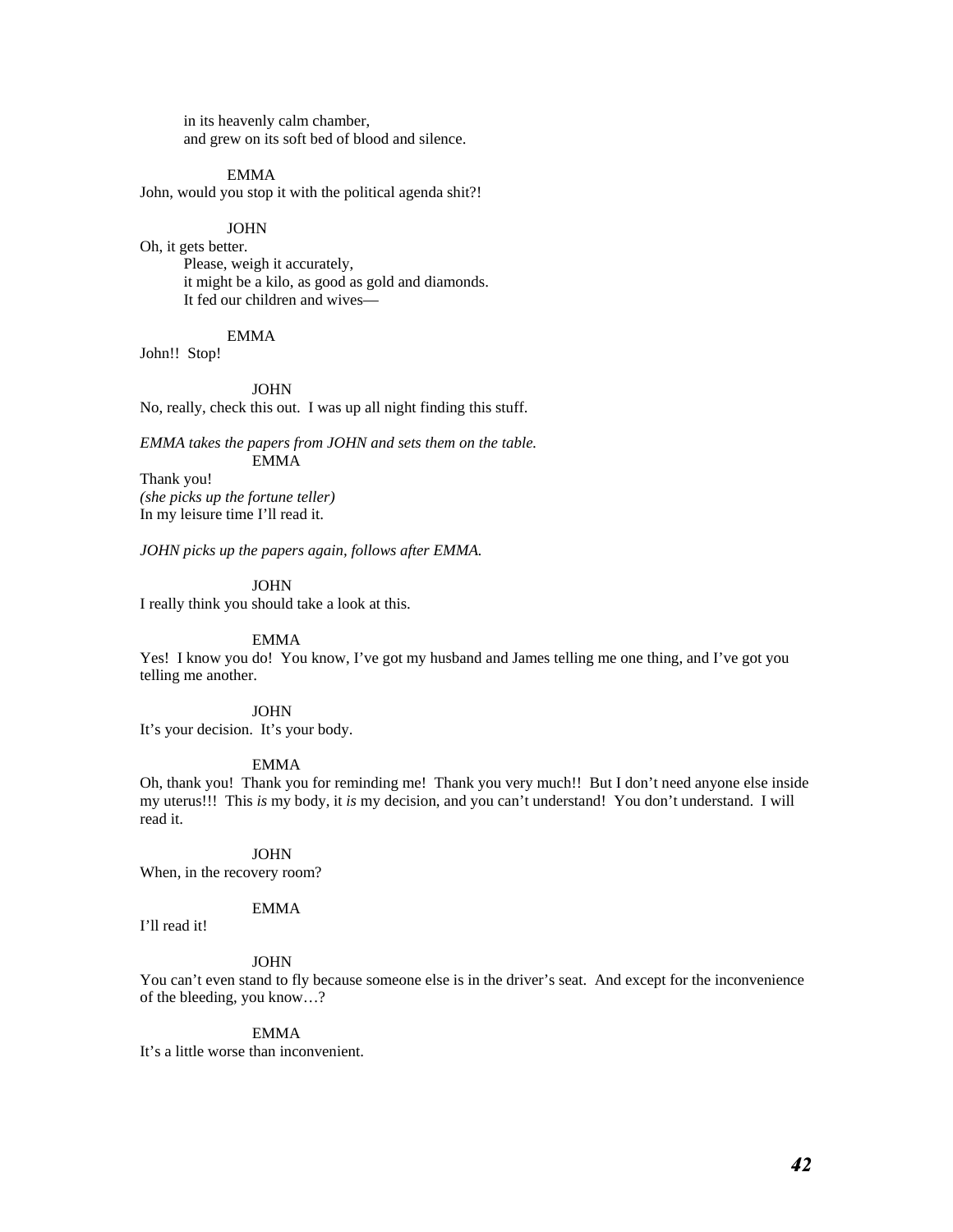#### **JOHN**

You look as healthy as ever. You're in no pain, you have lots of energy...all I'm saying is you should take a look at this.

## EMMA

I…will…read it.

## JOHN

Promise?

EMMA

That's it! John, go. I mean it. I just had a fight with Sam, and I'm not doing this.

JOHN

You know….I cancelled my Monday classes for you.

#### EMMA

Good. Thank you. *(opening and closing the fortune teller as if it's the fortune teller telling JOHN goodbye, she snaps the fortune teller near JOHN'S nose)*  Now, good-bye!

JOHN

What is that?

EMMA

This? This is a fortune teller.

JOHN

A what?

EMMA

Megan gave it to me. You know what this is, don't you? Here. *(handing him the fortune teller)*  You put your fingers in it like this....Good, that's right. Now I ask it a question and it gives me an answer. And the number of words in my question is eight. So count to eight.

JOHN

*(without opening and closing the fortune teller)*  One, two, three—

EMMA

No, like this. Open and close it.

JOHN

Oh, right….One, two, three, four, five, six, seven, eight.

EMMA

Now I pick a color. And my color is…orange. Spell "orange."

 JOHN O-R-A-N-G-E.

EMMA

Now open it.

*JOHN unfolds the answer. They read it silently, exchanging confused glances. They exit.*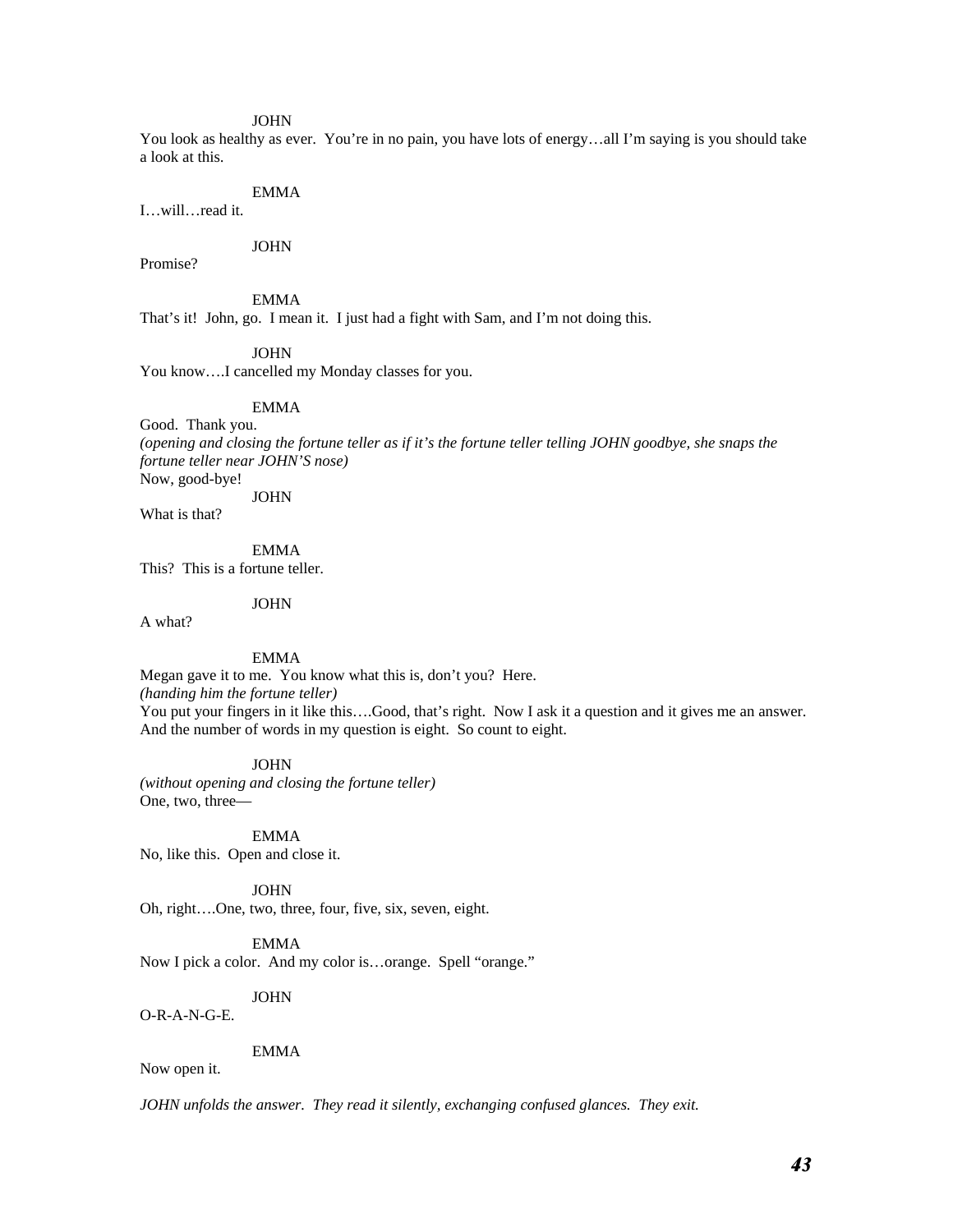Scene Fourteen

*Hospital Room. SUSAN sits in the hospital bed, two days after her surgery. DR. RIDGE enters excitedly, gathers himself before speaking.* 

#### DR. RIDGE

Susan, I asked your husband to step out of the room because I need to speak with *you*, not him. This is about *you* and *your* body, not his.

 SUSAN But he only wants what's best for me.

#### DR. RIDGE

And I only want what's best for you. *(manufacturing a smile)*  The difference is I'm the doctor and I actually *know* what's best for you. Okay?

*DR. PARKER enters.* 

 DR. PARKER Knock knock…can I come in? DR. RIDGE Of course, Dr. Parker. Now, Susan a little bit of blood in your urine is normal.

DR. PARKER

Of course it is.

DR. RIDGE

You've just had a major operation, so it's not uncommon—

SUSAN

But Dr. Ridge, this is not what I expected.

*DR. PARKER takes SUSAN'S blood pressure.* 

DR. PARKER

Sh!

 DR. RIDGE Your vitals are fine, you have no fever. You've met Dr. Parker, haven't you?

## DR. PARKER

Yes!

DR. RIDGE

Now Susan, it'll take a little bit of time for you to recover.

#### SUSAN

I'm sorry, Dr. Ridge, I know it's only been two days. But this isn't what we talked about, Dr. Ridge. I feel completely different. I…I don't feel like myself. It's like….I know this sounds strange…but it's like….I don't know. It's like this is someone else's body. I don't feel like myself.

## DR. RIDGE

Really. *(to DR. PARKER)*  Well, I haven't heard that before. *(back to SUSAN)*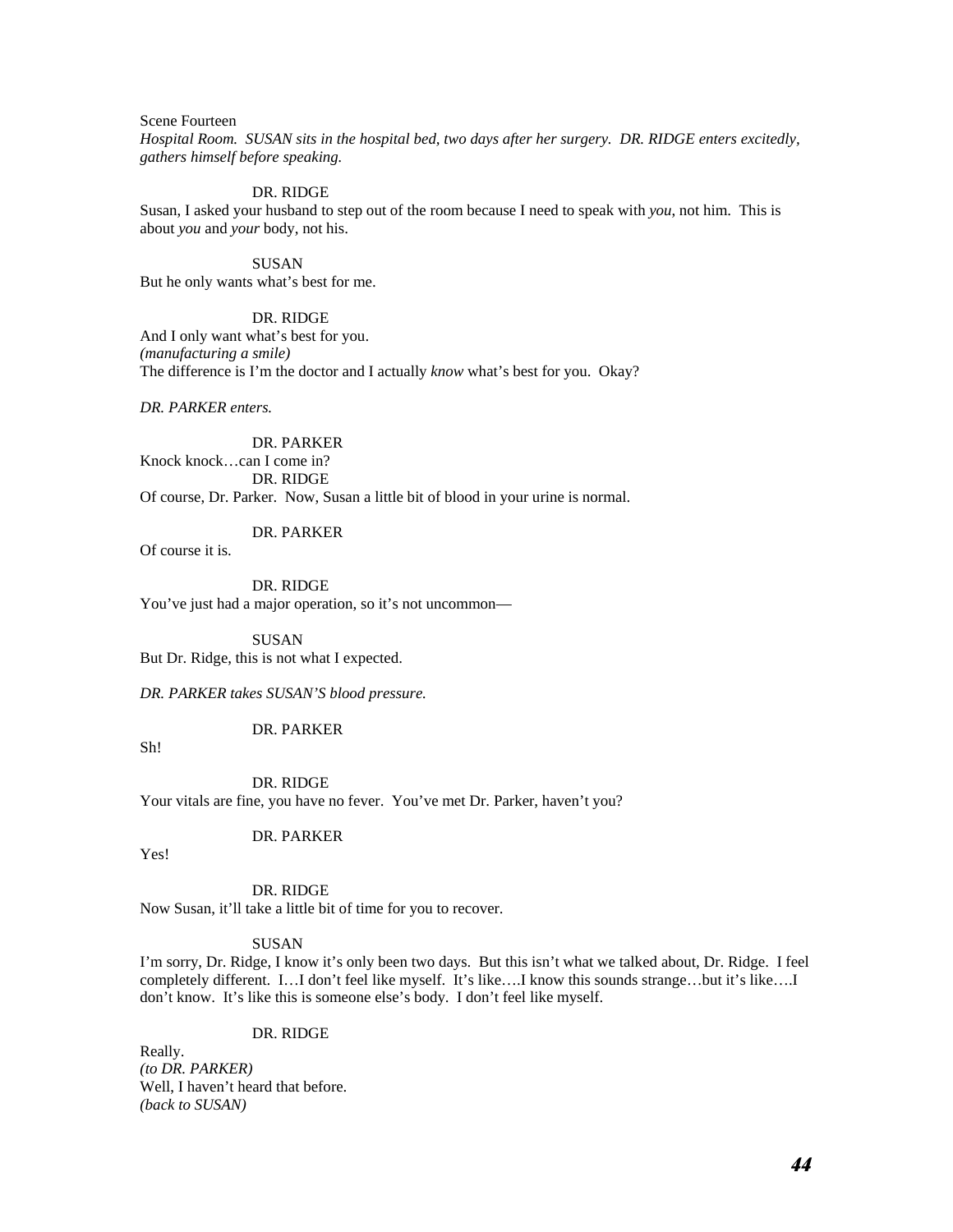You have a very creative imagination, so I wouldn't worry about it.

 DR. PARKER It's probably just the anesthesia, it's makes you feel a little woozy, doesn't it?

## DR. RIDGE

You seem to be managing well, and everything went picture perfect.

#### DR. PARKER

Yes, you were great in surgery.

#### DR. RIDGE

And I'll talk with your husband about what he can do to help when you get home.

*DR. PARKER hands DR. RIDGE the patient chart.* 

 SUSAN Well, did you get all the cancer?

## DR. RIDGE

No, there was no cancer.

 SUSAN What do you mean?

DR. RIDGE

There was no cancer. Fortunately! But we *were* able to excise the problem.

 SUSAN I'm sorry? I didn't have cancer?

## DR. PARKER Isn't that good news? And we removed 99% of any further possibility of cystic growths.

 DR. RIDGE In fact! It was a beautiful surgery.

 SUSAN Forgive me, I'm a little in shock right now. I don't have cancer?

## DR. RIDGE

No.

 SUSAN So why did you do the surgery if I didn't have cancer?

 DR. PARKER You have a strong history of cancer in your family, Susan.

 DR. RIDGE And there was no way to know until we got in there.

#### DR. PARKER

It was the safest option.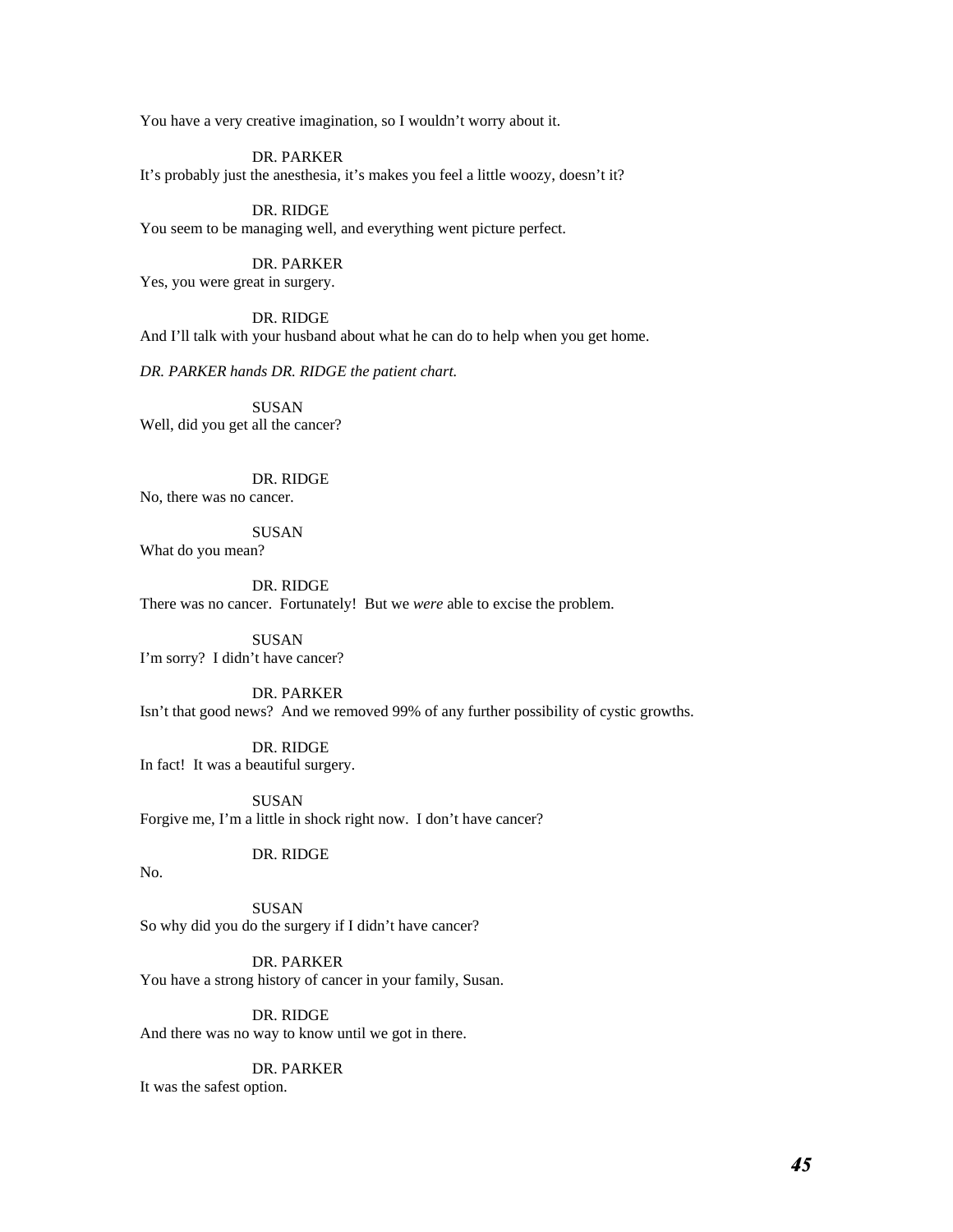#### **SUSAN**

Safest option….Oh, my god, what options? This isn't what we talked about! Oh my god, I don't understand!

#### DR. PARKER

Susan, it's important that you don't overreact.

#### SUSAN

*(silenced more by pain in her pelvis than by DR. RIDGE'S consolations)*  But—

#### DR. RIDGE

You don't want your husband to see you like this, do you? There, there now....Look, I'll be back tomorrow to make sure things are improving for you. And remember, you can go home whenever you feel up to it.

#### SUSAN

But, Dr. Ridge….

## DR. PARKER

The operation was a big success, Susan…congratulations.

*DR. PARKER exits.* 

## DR. RIDGE

I'm sure you'll be feeling much better tomorrow.

*DR. RIDGE exits. EMMA enters wearing a hospital surgical gown. The hospital PA blares, "Dr. James Ridge, please dial 333. Dr. James Ridge, dial 333." SUSAN exits.* 

Scene Fifteen

*"Dr. Ritika Wadwhani, please dial 427. Dr. Ritika Wadwahni, dial 427." EMMA approaches the operating room table with the consent form in her hands as the following overlapping voices play in her head.* 

SUSAN

The day before the surgery I met a friend for coffee—

**HALLEY** 

You have no idea.

 SUSAN A former colleague who'd had the same operation.

 DR. RIDGE We've got you down for Monday.

SUSAN

She said, "I'll admit…for me sex wasn't exactly a priority…."

JOHN

Denial becomes truth out of the sheer magic of repetition.

#### SUSAN

…So I guess you can't lose what you never had.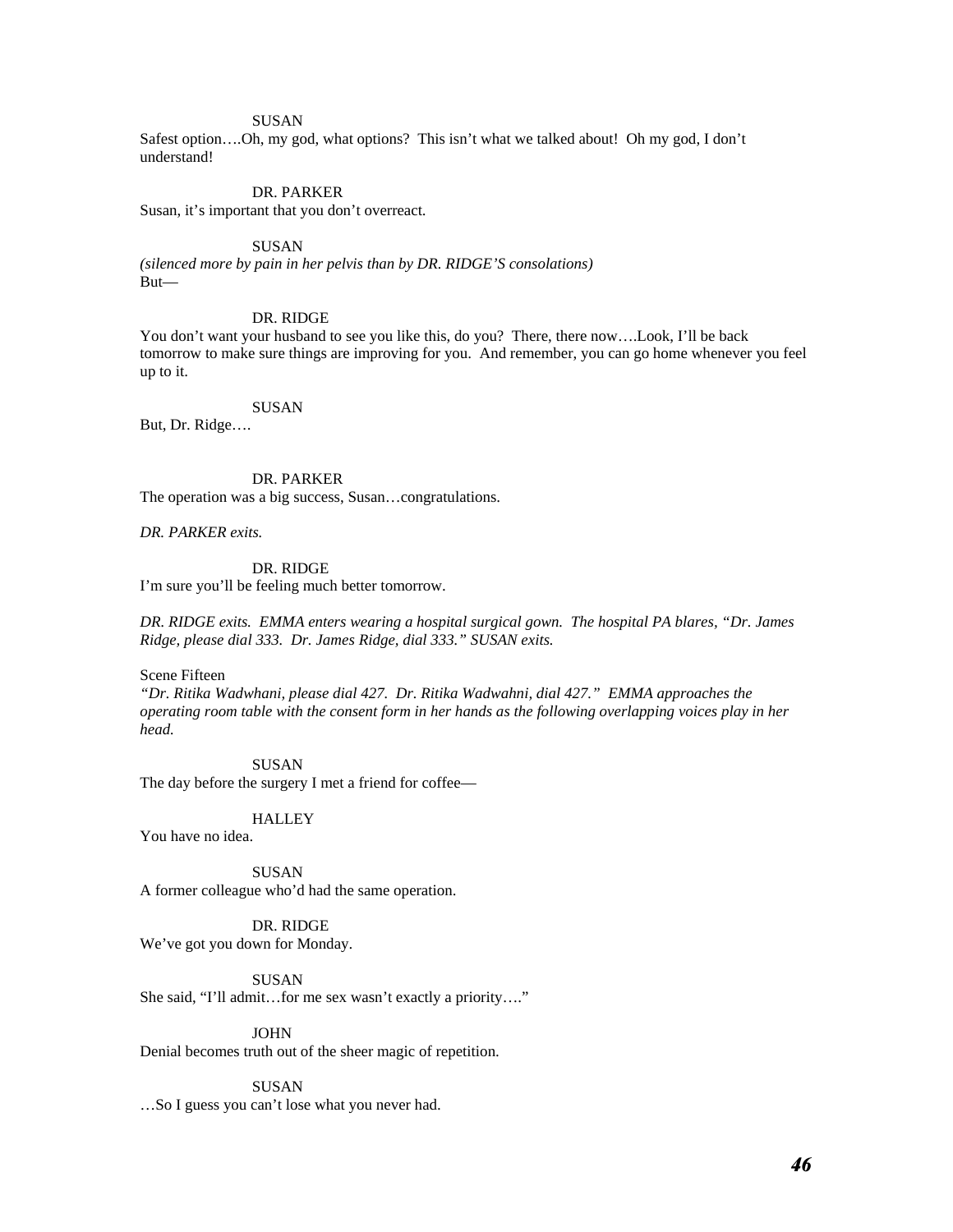DR. RIDGE You look like a million bucks…a million bucks!

 SUSAN Everything she said, she said twice.

 HALLEY James and I weren't getting along very well.

 SUSAN She kept telling me she wanted to remember everything, but then she'd forget what she wanted to say.

 DR. MORGAN Look, let's not think outside of the box, here.

 SUSAN And I dismissed her.

DR. PARKER We all believe what we want to believe.

 JOHN You look as healthy as ever.

 DR. MORGAN She doesn't want to have sex anymore, we can't have children, it's covered, I mean….

 JOHN Lies become truths out of the sheer magic of repetition.

 DR. PARKER Like there's some secret in there somewhere.

**HALLEY** Don't we all have a wall…doesn't everyone have a wall inside?

DR. MORGAN

No.

 DR. RIDGE No more of that messy bleeding.

 DR. MORGAN Isn't it obvious you need to get this thing cleaned up?

MEGAN My dad says, believe half of what you see, none of what you hear.

 DR. MORGAN What's there to be afraid of?

**HALLEY** 

Believe nothing you can't feel.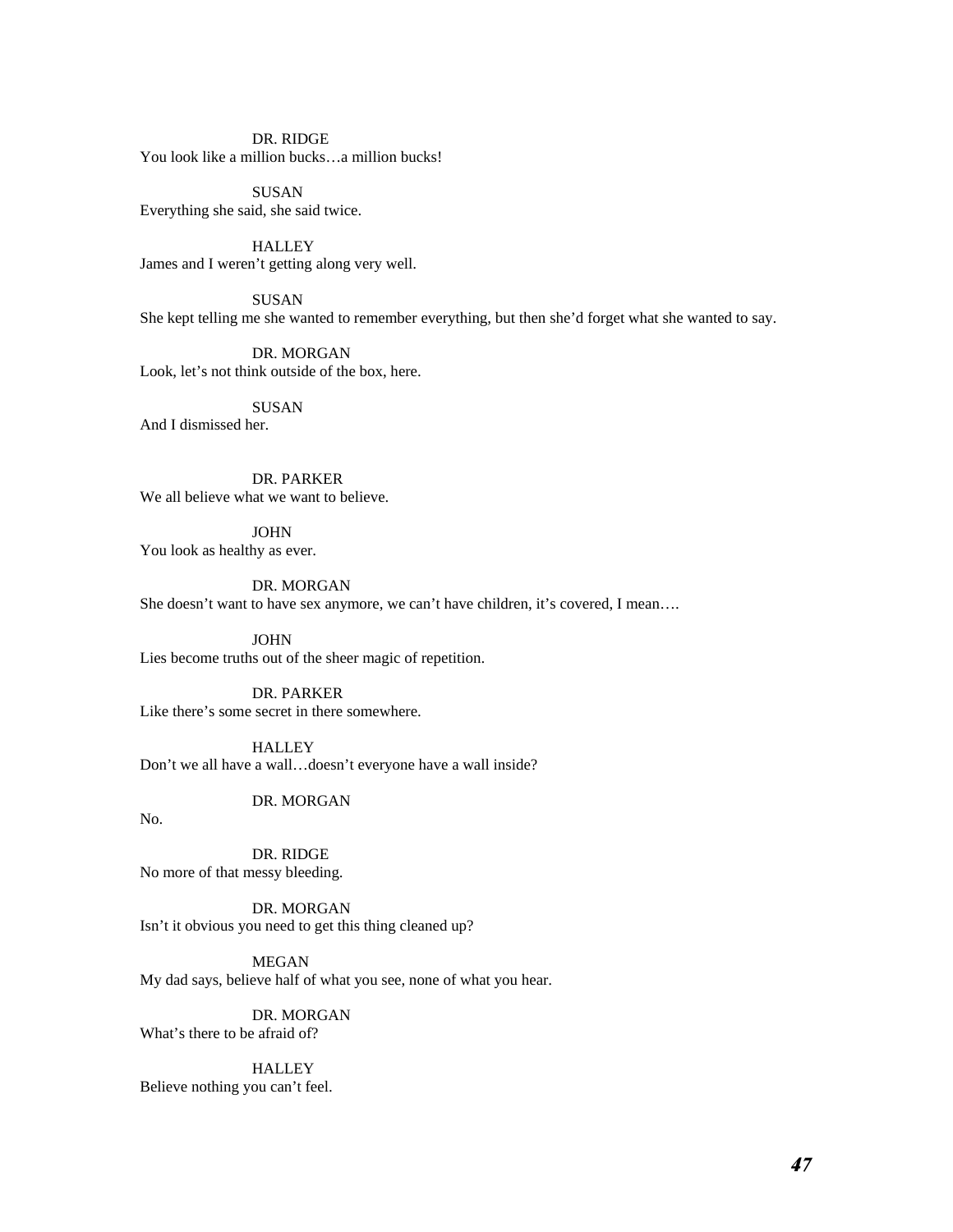DR. MORGAN Don't be hysterical.

> **JOHN**  Oh, Lion, clamp gently. Pull the womb respectfully out—

> > **HALLEY**

The truth is what is commonly believed to be true.

JOHN

 …Please, weigh it accurately, it might be a kilo, as good as gold or diamonds.

*"Dr. James Ridge, please dial 362. Dr. James Ridge, dial 362." EMMA exits.* 

Scene Sixteen

*Courtyard / Studio. Monday morning. Sun slowly rises. Silence except for morning sounds. After several moments of this, a car approaches. EMMA is heard behind the audience.* 

#### EMMA

Just a minute. I'll be right back.

*EMMA enters through the audience giggling, wearing a hospital gown and slippers and carrying a clipboard. She's yelling to a taxi cab driver.* 

EMMA

I live here, I'm not going anywhere!

*She runs into her Studio. She drops the clipboard, throws on a robe or smock to cover what the gown won't, rummages through a drawer, grabs a wad of money.* 

EMMA

*(as she runs back to pay the cabbie)*  You didn't think I had it on me, did you? Ha!

*A moment later EMMA runs back to her Studio. She begins to voraciously eat an apple. The phone rings. EMMA hesitates, but then answers it.* 

#### EMMA

Hello? Hello, Sam. Well, yes, Sam…you called me, right? Sam, please, control yourself. Sam….Sam?

*EMMA hangs up the phone. She stops eating, sits there silently. She picks up the fortune teller, gets her fortune, and throws it aside. Still seated, she makes the familiar downward strokes as though pretending to paint, although the painting she's working on is across the Studio. She approaches the painting and touches it lightly. She sits in the middle of her Studio, continuing to eat her apple.* 

Scene Seventeen

*Studio. DR. RIDGE and DR. MORGAN burst into the Studio.*

EMMA

Wow, that was fast.

 DR. MORGAN What in the hell's going on!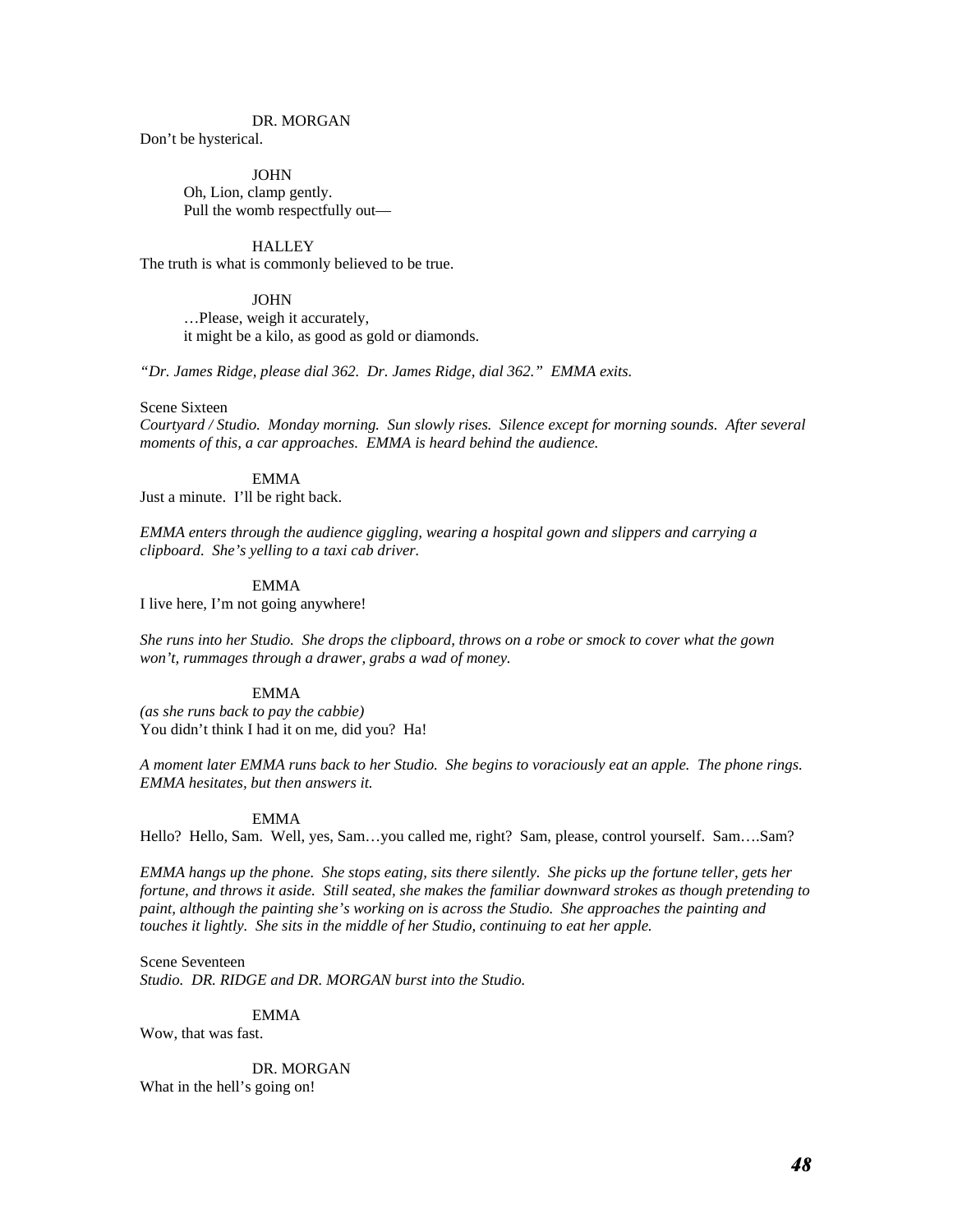## EMMA

I'm eating.

#### DR. MORGAN

Emma!!!! Goddamnit! Where the hell did you go!? Answer me! Now, goddamnit!!

*The Studio phone rings. EMMA picks up the receiver, but DR. MORGAN takes it from her and slams it back down.* 

DR. RIDGE

Sam, stay calm now.

 DR. MORGAN James…this is my house!

DR. RIDGE

Alright….

## DR. MORGAN

James calls me and says you disappeared, we search everywhere for you expecting the worst, like maybe you…I don't know…something! Thinking it's crazy to suggest you might actually leave the hospital I call back here and here you are sitting in your studio like nothing happened?

EMMA

Why did you expect the worst?

#### DR. MORGAN

I am fucking beside myself! I'm ready to crawl out of my skin!

#### EMMA

I'm not speaking with you unless you cool down and have a seat.

#### DR. MORGAN

I….goddamnit!! All right! All right, fine. *(DR. MORGAN wipes off a stool, sits, and then continues)*  Okay. Now I'm better. Emma, talk to me. Talk to me!

#### EMMA

If anyone cares, I was scared!

#### DR. MORGAN

*(standing again)*  James is a very busy man! He cancelled other appointments to take care of you today.

#### EMMA

I'm sorry.

#### DR. RIDGE

It's okay. Everything's fine. Sam, please. Emma, we just wanted to know what happened to you….

#### EMMA

I was scared! And sometimes it takes me a while to figure things out, but I said to myself, this is it….I'm going to be operated on but I still don't really know what's going to happen….Or I can stand up and walk away and think about this some more.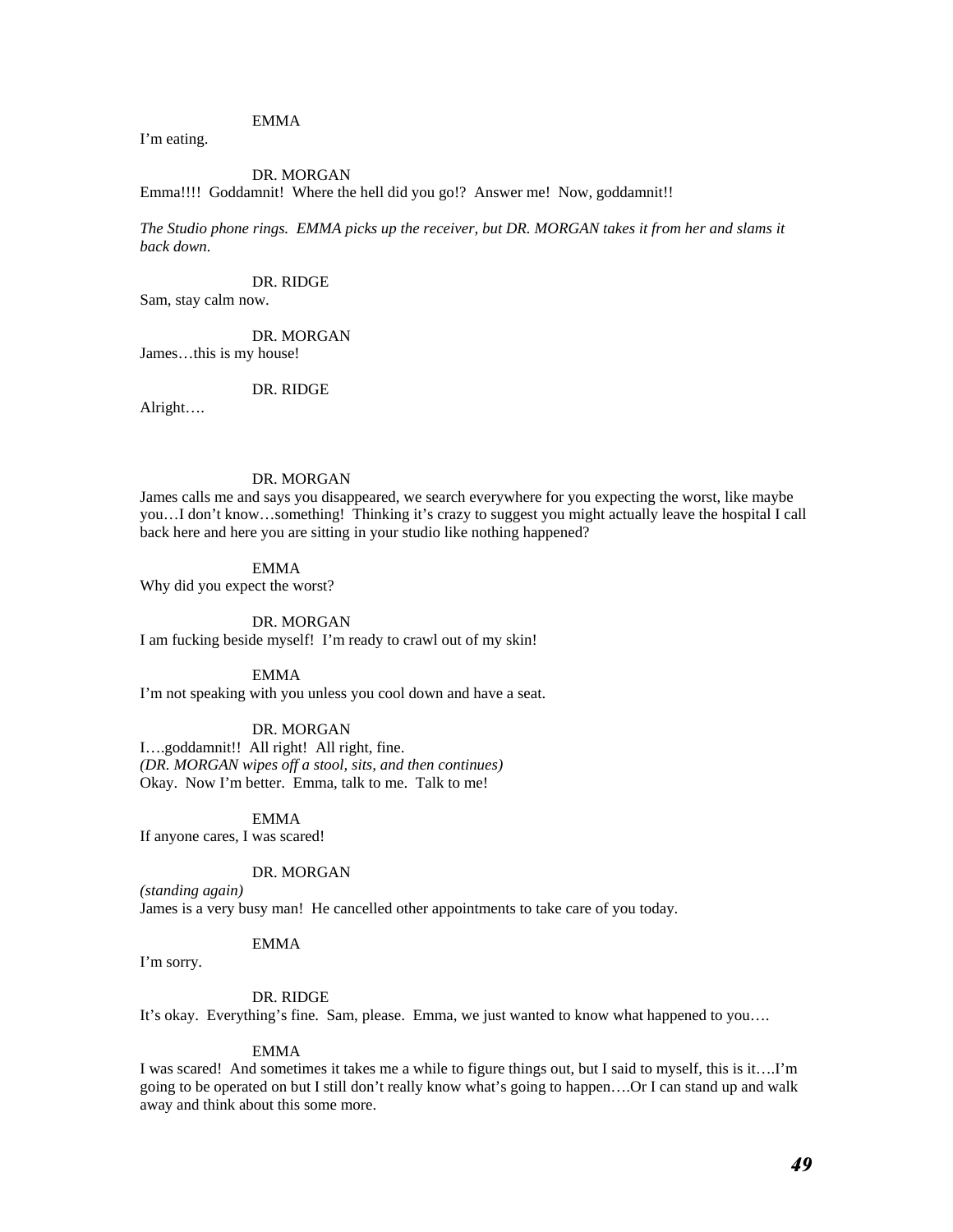#### DR. MORGAN

Why didn't you call me?

EMMA

I did call you, but you weren't there!

## DR. RIDGE

Either way, I've got to get back to the hospital. Sam, listen….Why don't you give us a few minutes. Alright? Just a few minutes.

## DR. MORGAN

Fine.

*(DR. MORGAN returns the seat to where it was with a slam, and then exits)* Fine!

#### DR. RIDGE

Whew! Emma, Emma, Emma….Wow. Well, this is a first for me. What were you thinking? *(searching for a good tack)* 

Look. I told Halley, you know, we wanted a creative, precocious, curious kid, and that's what we've got. And I live with it. And you know, Emma, I like you. I like you a lot. So I'm not in the least offended by any of this, but Emma, you need to get your priorities straight. Tell me, what would you do without Sam?

## EMMA

Huh?

#### DR. RIDGE

I know you're a sensitive artist, but you need to take inventory here. You can't just turn your back on this. It's not uncommon for these fibroids to grow as big as a grapefruit.

#### EMMA

What? As big as a grapefruit? Wouldn't I know if there was something as big as a grapefruit in my belly?

#### DR. RIDGE

Well yes, if it was anterior and pedunculated, which is just to say that—

#### EMMA

Pedunculated? Like I know what *that* means….And James, didn't you say the biggest one was only six centimeters?

#### DR. RIDGE

Yes, something like that, but until I get in there—

#### EMMA

They brought me down to the operating room, and Sam told me they'd have me sign a consent form, so I told them they couldn't put the IV in until I saw the consent form.

## DR. RIDGE

Why?

#### EMMA

So this nurse shoves a form in my face and says sign this, so I asked what am I signing? "It's just a standard consent form, ma'am," she says.

#### DR. RIDGE

She's just doing her job, Emma, it's S.O.P.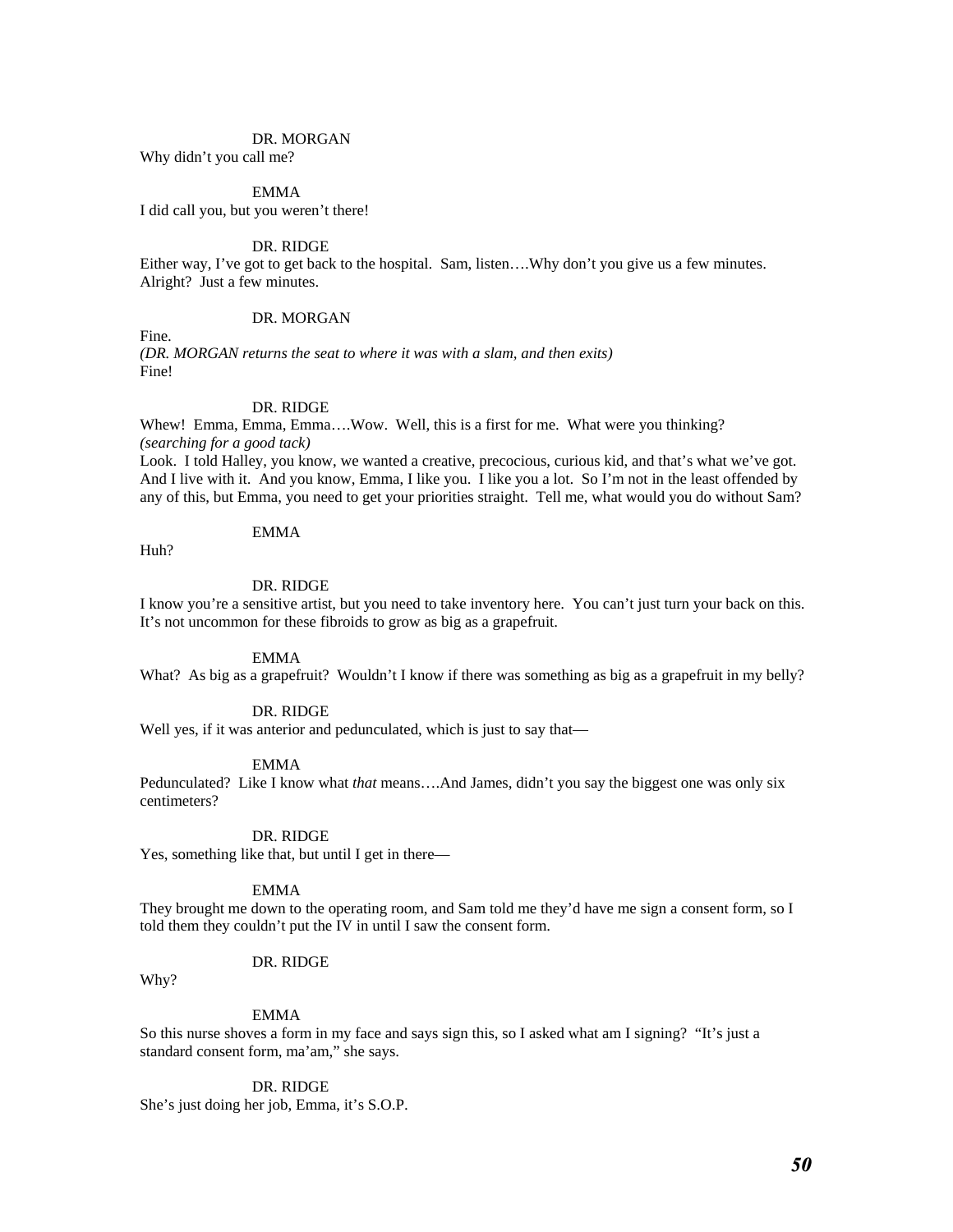## EMMA

S.O.P.?

 DR. RIDGE Standard operating procedure.

EMMA

Hah, pardon the pun, right? All this operating business is very standardized, isn't it? Anyway, I read that form, and I said I can't sign this. "Well, you'll have to sign it," she said, and went storming off. And then, well, I went for a walk.

DR. RIDGE

A walk….

 EMMA Well, it was a long walk.

DR. RIDGE

Yes, you did.

 EMMA And I took it with me.

 DR. RIDGE You took what with you.

EMMA

This consent form.

DR. RIDGE Emma, I'm losing patience with you!

#### EMMA

The reason I left the hospital is because it says here, "The purpose of the procedure is to treat and/or diagnose the following conditions: myomectomy and possible TAH/BSO," which I now know means hysterectomy and removal of the ovaries.

#### DR. RIDGE

Emma, the purpose is to stop the bleeding and make you well.

## EMMA

Okay, so let's put that in the consent form. The purpose is to stop the bleeding caused by fibroids. But removal of the uterus and ovaries isn't a purpose, it's an outcome. And what is that outcome? This isn't just anybody's body that'll be opened up, this is my body, and I want to be precise about the language.

## DR. RIDGE

Fine. You write in there whatever you like. Here.

*DR. RIDGE hands her a pen.* 

## EMMA

What?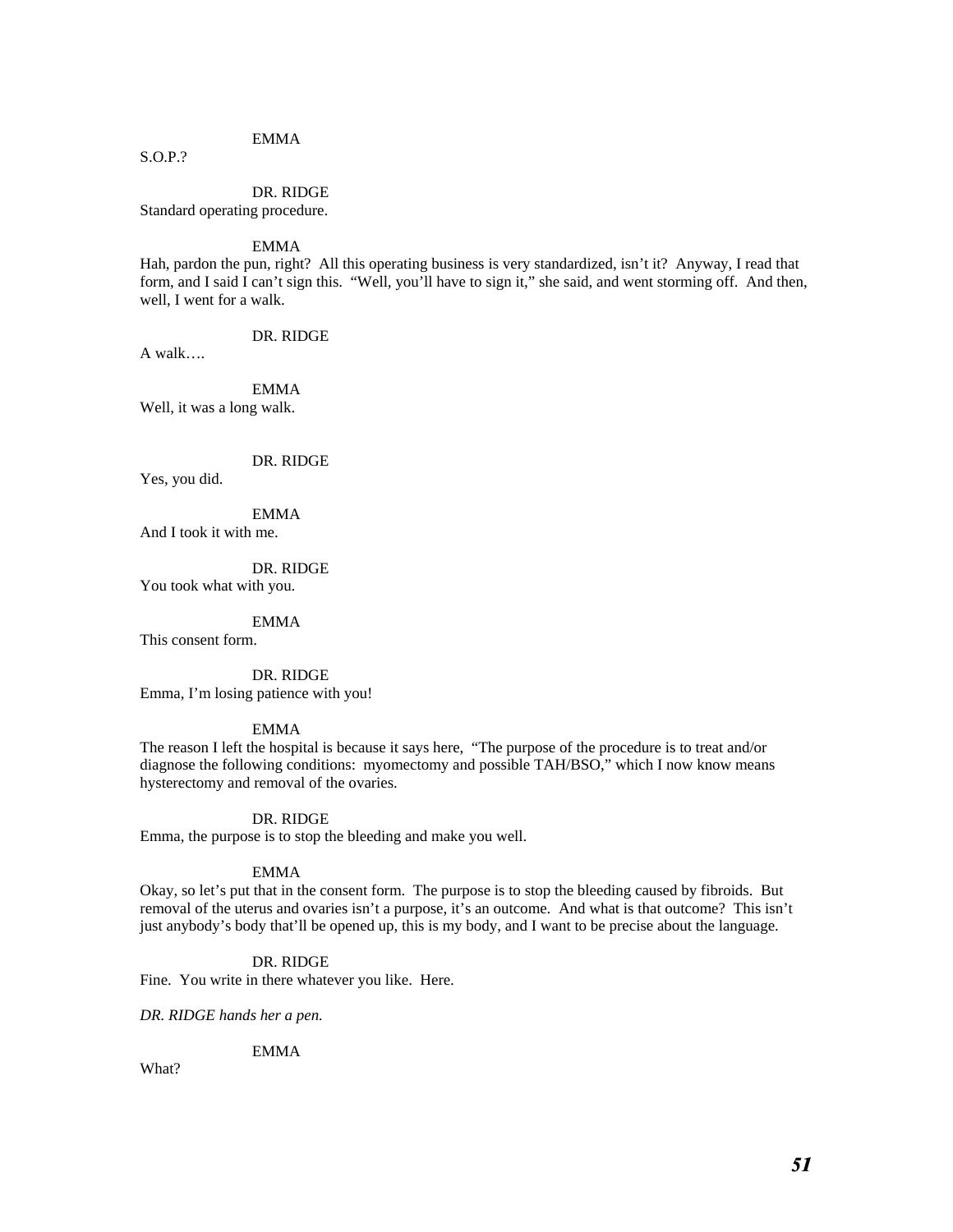Really, you write in there whatever you like. Whatever you're comfortable with.

## EMMA

Really?

 DR. RIDGE Yes. You write in there whatever you like.

*DR. MORGAN enters casually.*

## EMMA

Okay….

*EMMA starts to write on the consent form, but then stops to read more of it.* 

DR. RIDGE

You feeling better, Sam? Everything's going to be fine. Emma was just nervous about the consent form.

DR. MORGAN

What about it?

DR. RIDGE

We agreed to change the stated purpose of the operation.

 DR. MORGAN I guess that's progress.

 EMMA Wait a minute....Below that it says here that I acknowledge that no result has been guaranteed to me?

DR. MORGAN

Guaranteed?

EMMA

I mean, you haven't guaranteed me anything, so I don't really have a problem with the way it's worded per se, but you can guarantee me some results from the surgery, right? If not, then why would anyone have it?

DR. RIDGE

Sam? I have to tell you, this is the first time I've ever had to talk anyone into letting me help them. My god!

 DR. MORGAN Emma, listen to James. He's trying to help you.

 EMMA I am listening, but who's listening to me?

 DR. MORGAN You're the one who has the problem. James isn't interested in what you have to say.

 DR. RIDGE Of course I'm interested! Now let's just let her finish.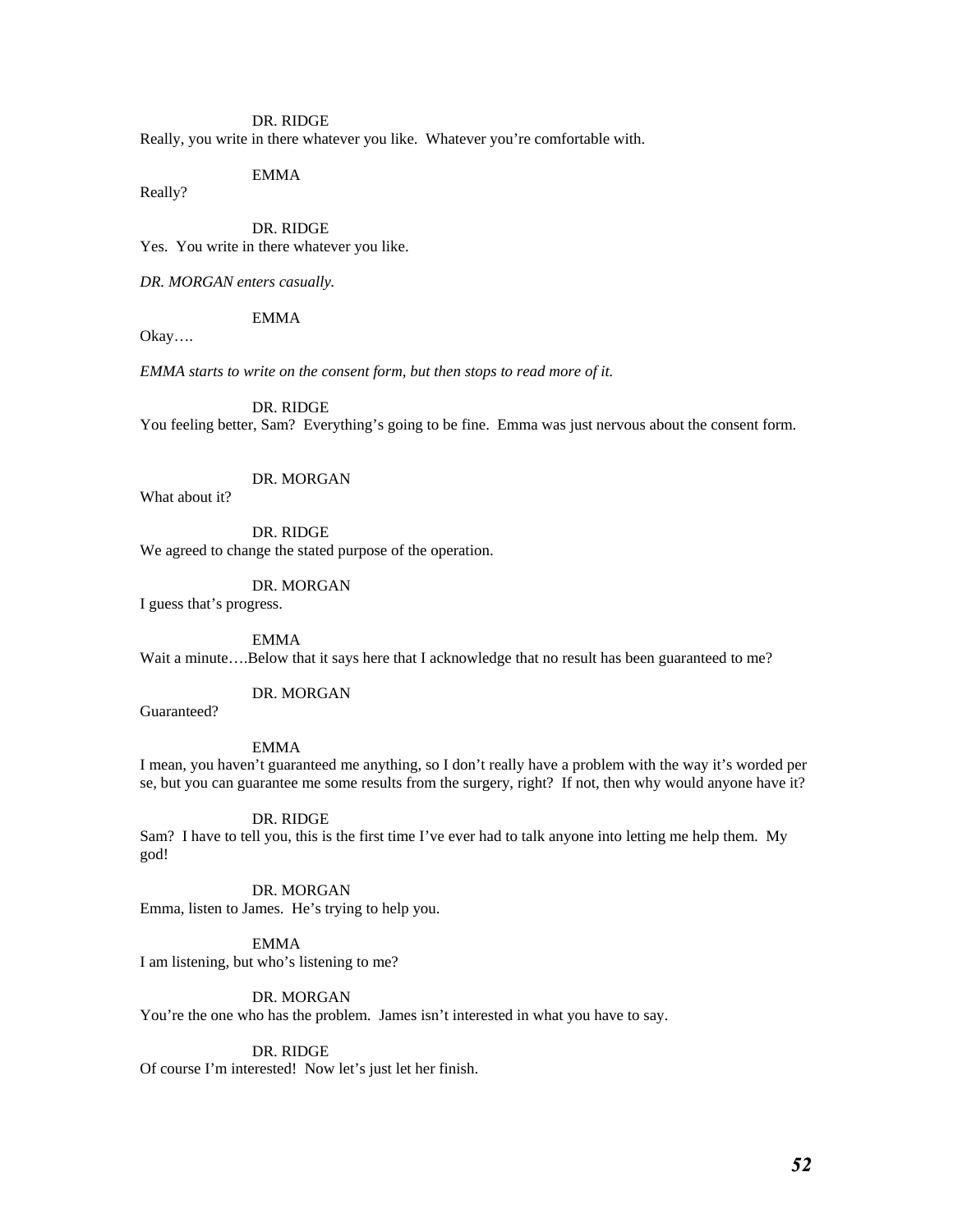#### EMMA

Sam, things haven't been so good for us, and I think this cruise we were planning to take will do us some good—

#### DR. MORGAN

This is hardly the time for us to be talking about a boat trip!

#### EMMA

…But I need for you to think about this from my perspective.

## DR. RIDGE

*(separating them)*  It's okay! Sam!, please.

## DR. MORGAN

Fine. Yes. Talk.

#### EMMA

Thank you. Okay, where was I? Right. I mean, isn't it natural to ask for some guarantee with something this important?

#### DR. MORGAN

Emma, the practice of modern medicine isn't an exact science.

#### EMMA

Wait…yes, it says that too, right here—verbatim—right here on the back. "The practice of modern medicine isn't an exact"—

## DR. RIDGE

Emma....I don't know what I'll see until I get in there, so what would a guarantee mean?

#### EMMA

Of course, James. But it also says here it's been explained to me and I understand blah, blah, blah….But how can the patient know everything's been explained? Don't I only know what you told me? How can I, a mere lay-person to modern medicine, ever know that I've been sufficiently informed!

*DR. RIDGE snatches the clipboard from EMMA.* 

#### DR. RIDGE

Emma! Look. You know, you're not the girl you think you are. And I appreciate the fact that you're an intelligent and investigative woman, but you know how the world works….

#### EMMA

No, I don't. I only know how my world works—

#### DR. RIDGE

*(interrupting her)* 

Has!…the bleeding!…stopped!!?

*(and then regaining his composure)* 

No. It hasn't. Now Emma, you're sick. And if I don't get in there, I'm afraid that you will never be well again.

#### DR. MORGAN

We need to get you back to the hospital so you can put this all behind you.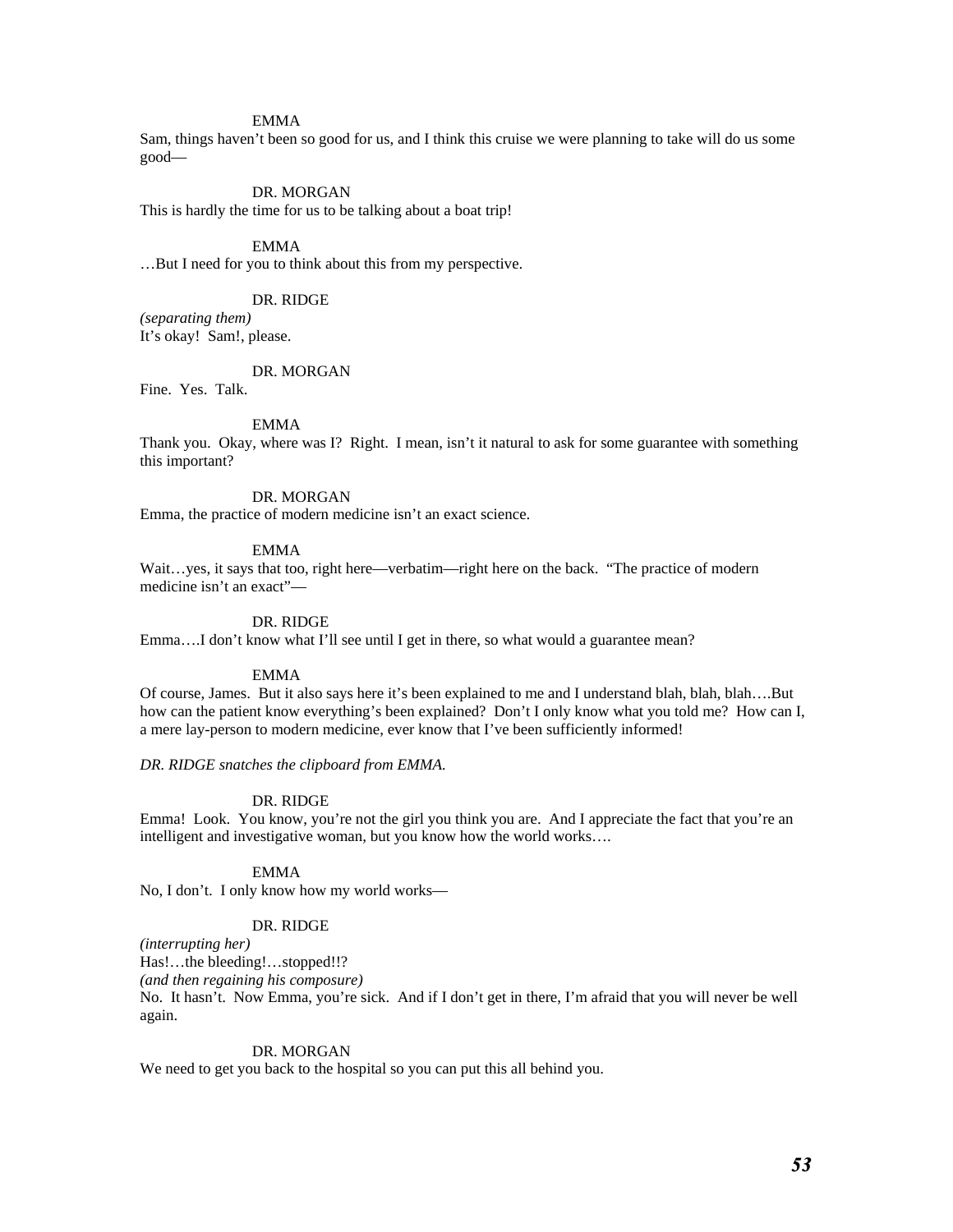And I can personally guarantee you'll wake up and look in the mirror and say, "Emma Douglas is alive and well."

Scene Eighteen *Studio. HALLEY enters carrying a newspaper.* 

DR. RIDGE

Halley? What're you doing here?

**HALLEY** 

Is there some reason I shouldn't be here? I see you got home okay.

EMMA

Yes, thank you.

 DR. RIDGE No way….Tell me you didn't have anything to do with this.

 HALLEY Emma called me from the hospital. She said she was scared and everything was moving too fast—

DR. RIDGE

And you did what?

**HALLEY** 

…So I told her she should do whatever she thinks is best.

DR. RIDGE

And what makes you think you know what's best for my patients?

HALLEY

Did you see today's paper?

*HALLEY hands the newspaper to EMMA.* 

DR. MORGAN

What?

EMMA

No.

**HALLEY** 

There's a review of your exhibition in there I think you're going to like.

EMMA

*(searching for the review)* Really?

DR. MORGAN

This is no time to be thinking about a newspaper article!

**HALLEY** 

There's no charlatan in that review.

*54*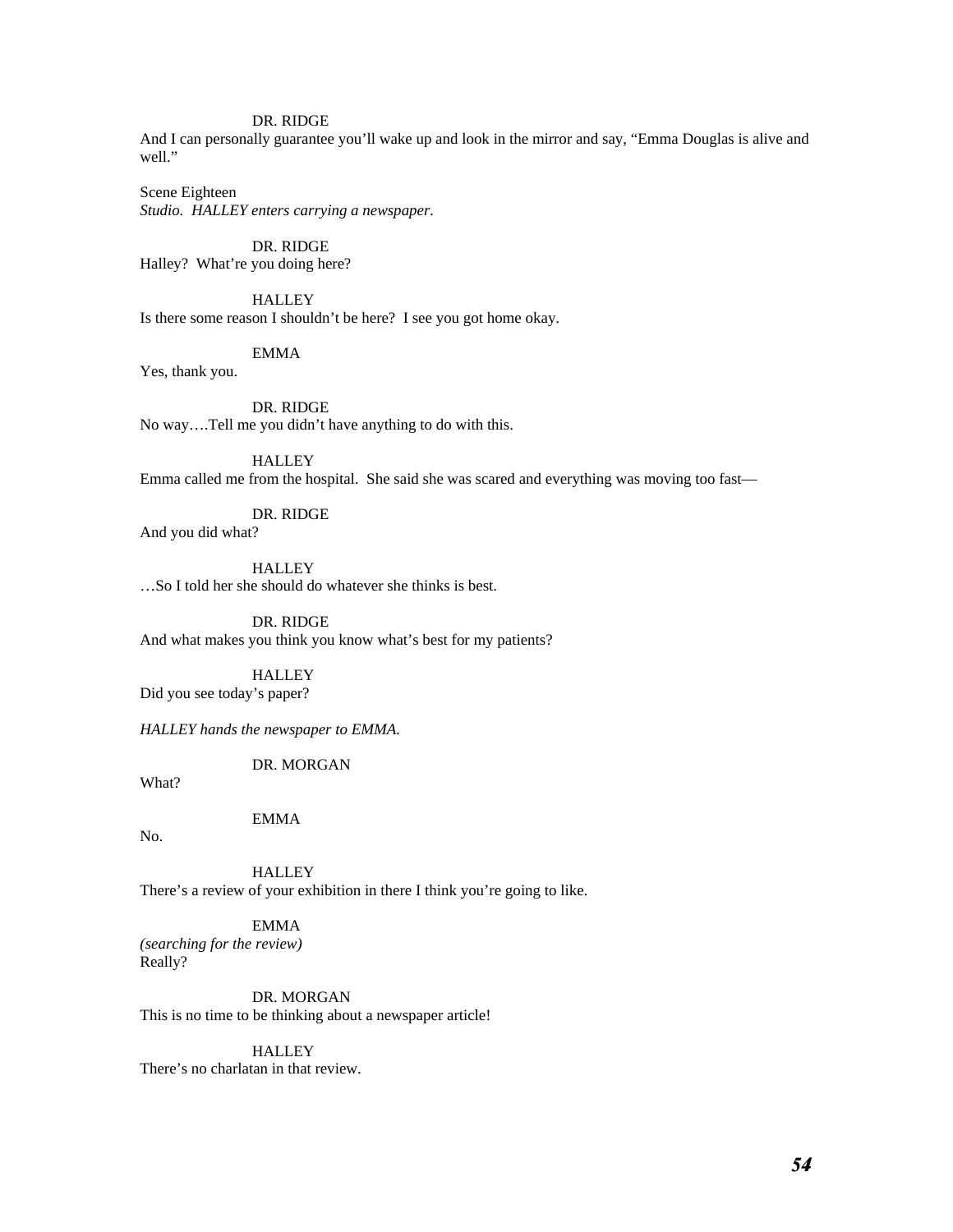That's great….But *we* were just talking about the hospital's consent form.

**HALLEY** 

I signed one of those.

## DR. RIDGE

Halley….

EMMA

*You* did? When?

**HALLEY** Two years ago. Actually, two years, one month, and fourteen days ago.

EMMA

Why?

 DR. RIDGE This isn't about you, this is about Emma.

## **HALLEY**

I went in for a cyst on one of my ovaries, so I signed the consent form, and when I woke up they'd taken both ovaries and my uterus, but I didn't have cancer.

 DR. RIDGE Halley, that is a family matter.

**HALLEY** Yes. It is a "family" matter.

 DR. RIDGE And your family has a history of cancer.

#### **HALLEY**

I'm sorry, Emma.

 EMMA There's nothing to apologize for.

HALLEY

Listen to me. You have to decide for yourself. There's no undoing what's been done to me.

DR. RIDGE

This is about Emma, not you. You're not a doctor. I'm the one who went to medical school!

**HALLEY** I'm the only one here who knows.

DR. MORGAN

Knows what?

HALLEY

Did you have a hysterectomy?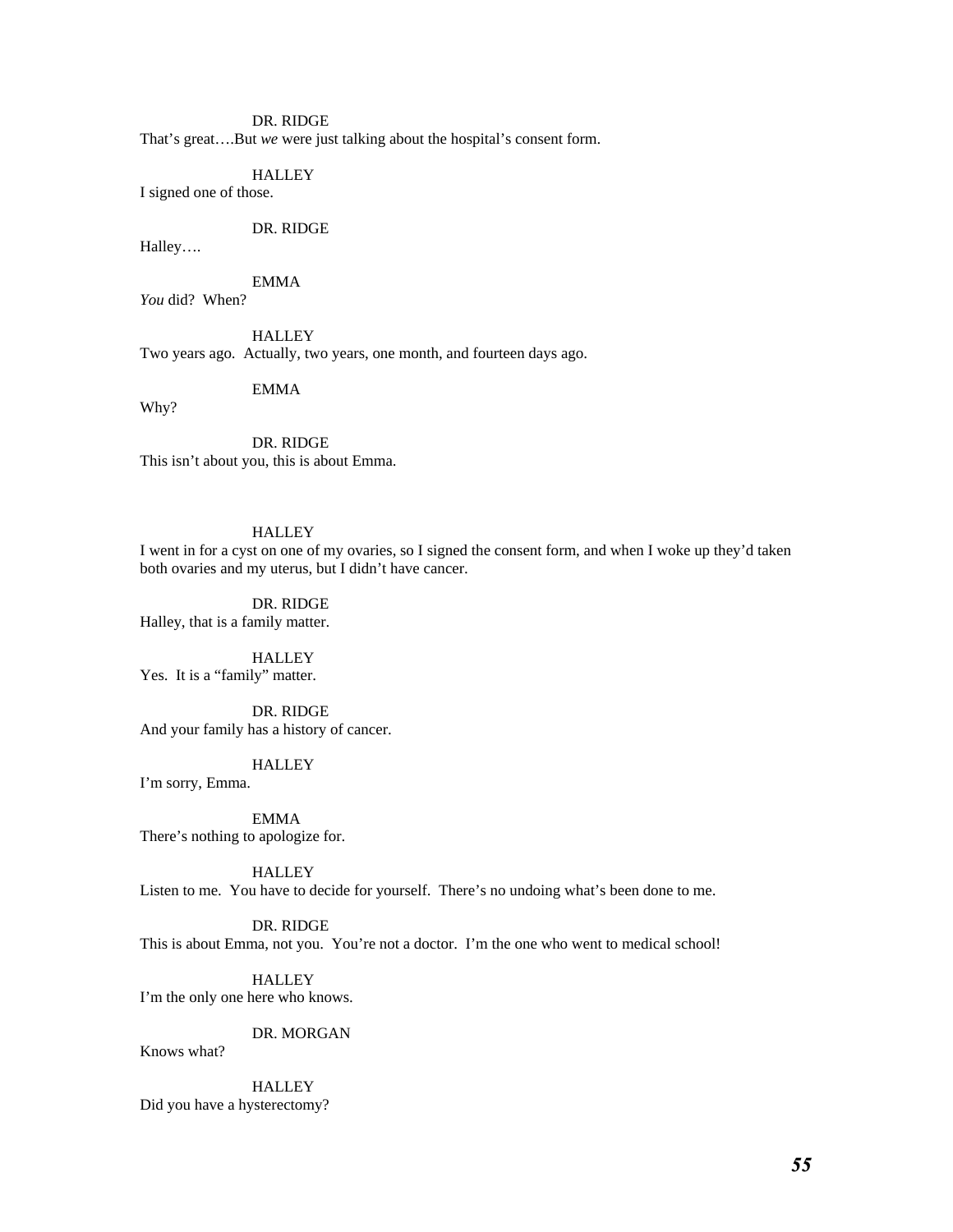#### DR. MORGAN

What?! Halley, you're just complicating matters.

#### DR. RIDGE

*(handing DR. MORGAN the clipboard and leading HALLEY by the arm toward the door)*  Okay, come on….Let me take you home, Halley. Come on, let's go. Then we can talk about this and see what we can do to get you some help.

## **HALLEY**

*(stopping, pulling her arm away from DR. RIDGE)*  James!! When was the last time we had sex!?

#### DR. RIDGE

*(privately)*  I am not talking about our sex life in front of Sam and Emma.

#### **HALLEY**

I loved you, James. I adored you. Now I can barely look at you. I don't want you to touch me, I don't want you to look at me.

#### DR. RIDGE

I know.

**HALLEY** We haven't had sex because I have no sexual feelings. Not in my clitoris, my nipples, nothing... zero.

 DR. RIDGE Those are emotional responses!

**HALLEY** …Because your friends cut out my sex organs!

## DR. RIDGE

Those organs were useless trash!! It's nothing but a baby bag!!!

DR. MORGAN

*(stepping forward, struggling to restore order)*  Emma….James….Halley, you've come into my house and turned a very simple matter into a real mess!

#### DR. RIDGE

*(regaining his composure)*  All it does is carry babies, and if you're not going to have a baby you don't need it.

EMMA

James, I think you should leave now.

## DR. MORGAN

What!?

#### DR. RIDGE

Me….

 DR. MORGAN I'm sorry about all this, James. Why don't you go and I'll take care of this.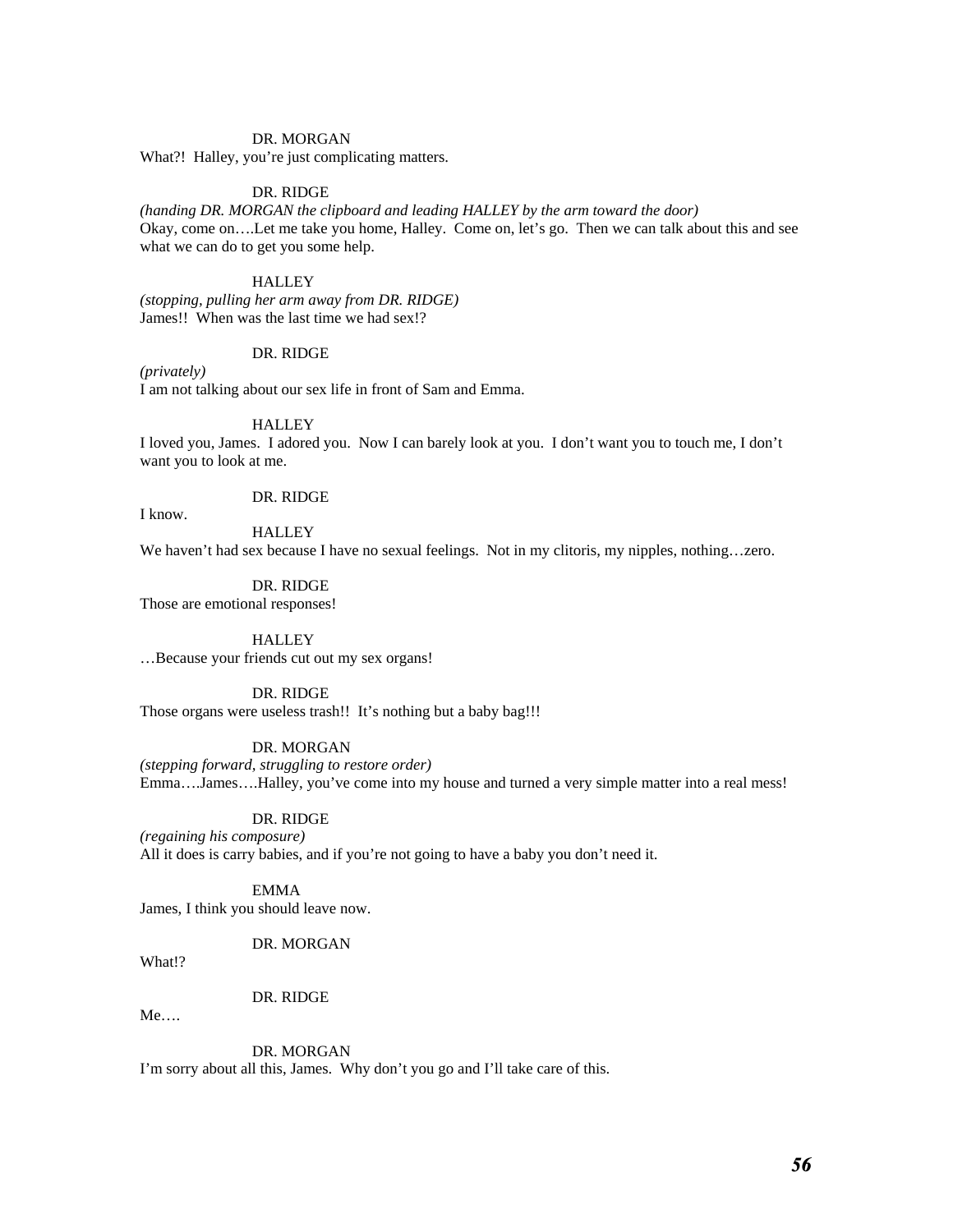DR. RIDGE No Sam. It's okay. Really. I've already said…everything I needed to say.

*EMMA hands DR. RIDGE his pen back.*

 EMMA What else is there to say?

 DR. RIDGE I've got…*work* to do.

*DR. RIDGE exits.* 

DR. MORGAN

Look, Emma. Everyone's got an opinion, and if you don't trust the doctors to tell you—

EMMA

I trust Halley's opinion.

 DR. MORGAN I'm not sure what you think you know is going on here, but—

 EMMA Sam! I think you should leave too! DR. MORGAN

What!?

EMMA

Just go.

DR. MORGAN

This is *my* house!

 EMMA If you care for me at all, you'll go.

DR. MORGAN

Me! Just go! Just go, Sam, is that it!!? Alright. Alright, Emma. That's it!! I'm going!

*DR. MORGAN exits. EMMA leans in the direction of DR. MORGAN'S exit, as if she's going to run after him, but stops herself. Instead she bows her head for a moment to consider what just transpired, and then slowly turns toward HALLEY, almost as if she forgot HALLEY was there.* 

 EMMA Oh, Halley….Are you okay?

**HALLEY** 

No. No, I'm not okay.

Scene Nineteen *Studio. JOHN enters quickly.* 

**JOHN** Emma, what's going on? I tried to call you, but….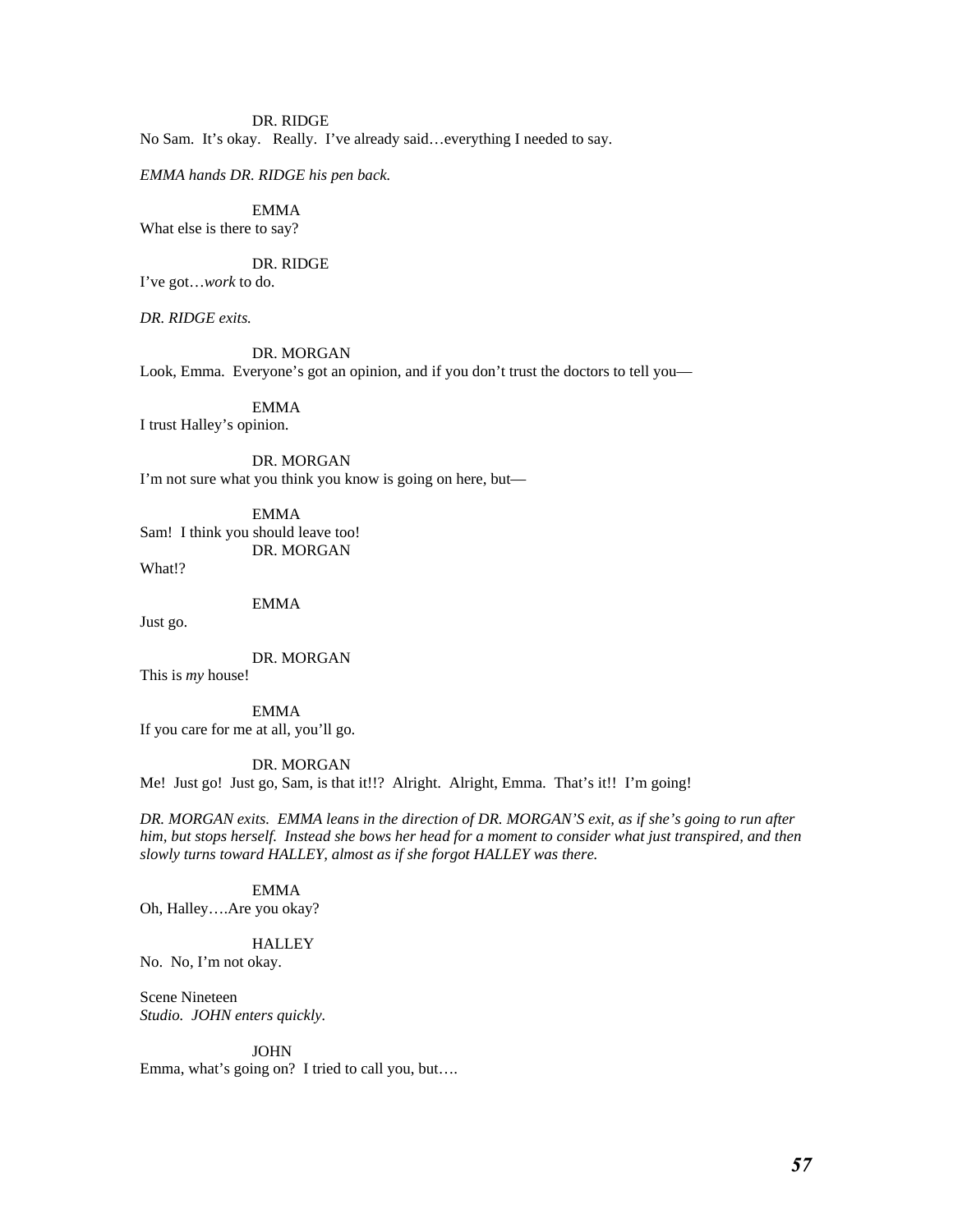*JOHN crosses to EMMA as, smirking at the hospital gown she's wearing and noticing HALLEY, he realizes what happened. He hugs EMMA with a heavy sigh. EMMA cries in his arms. HALLEY watches them embrace for a moment before speaking.* 

#### **HALLEY**

What will Emma Douglas do now?

## EMMA

Me? Oh, god, I don't know.

#### **HALLEY**

I know what Dr. James Ridge will do. He'll go to work. That's what he does.

#### EMMA

I guess so.

#### **HALLEY**

And you, you'll do the same. You'll go back to work too.

### EMMA

Thank you, Halley. All this just to get to the bottom of this thing? All this just to find out what I *don't* want to do. And at what cost? Oh, god, what am I left with?

#### **HALLEY**

What're you left with? Is that what you asked? You're left with the rest of your life. Now you have time. You're still Emma Douglas. You have no idea. The amazing thing is, no one has any idea what this is about, until it's too late. No one but the doctors, that is. And they know. The results are very predictable. Before and after. The old Halley and the new Halley.

*(pause)* 

It all just went away. My business. My life. After the surgery I just stopped caring. One day, like I was sleepwalking, I took the pasta scissors from the kitchen drawer, cut off my hair, and washed it down the sink. Megan thought I was going punk. I don't know.

*(speaking now more to herself than to EMMA and JOHN, a self-actualization)*

There've been so many nights when I almost didn't make it to the morning. The other night I thought that was it. I couldn't take a minute more of it. I checked into a hotel. There was that horrible thunderstorm, and I was trying to get up the guts to swallow a bottle of James' sleeping pills. And then I thought about Megan. Megan always comes into my bed when it thunders, and I knew she'd be looking for me. *(to EMMA again)* 

And I thought, if this is happening to two women every minute of every day, maybe there's more that I can do. I can't tell you how angry I am. What those doctors did to me, what they want to do to you, is what you take your cat to the vet for. I wouldn't trust anyone to tell me what's best for Megan, and I'd take her around the world to take care of her, but when it came to me I just trusted what they said, so now her life has changed too. You have to decide if you have an actual medical problem or an inconvenience, and you have to figure it out for yourself. At least now you have options. There's no undoing what's been done to me.

*EMMA moves toward HALLEY, as if to comfort her. When HALLEY steps away from her, EMMA looks to JOHN, who motions for her to leave HALLEY alone. EMMA pursues HALLEY anyway.* 

#### EMMA

Well, you know what confuses me? What about Rose? How can women gynecologists do this to other women?

#### **HALLEY**

Why? For all the same reasons men do. Because hysterectomy is a goldmine. And women who become surgeons do surgeries. They do it because it's legal. There's no law against mutilating and de-sexing